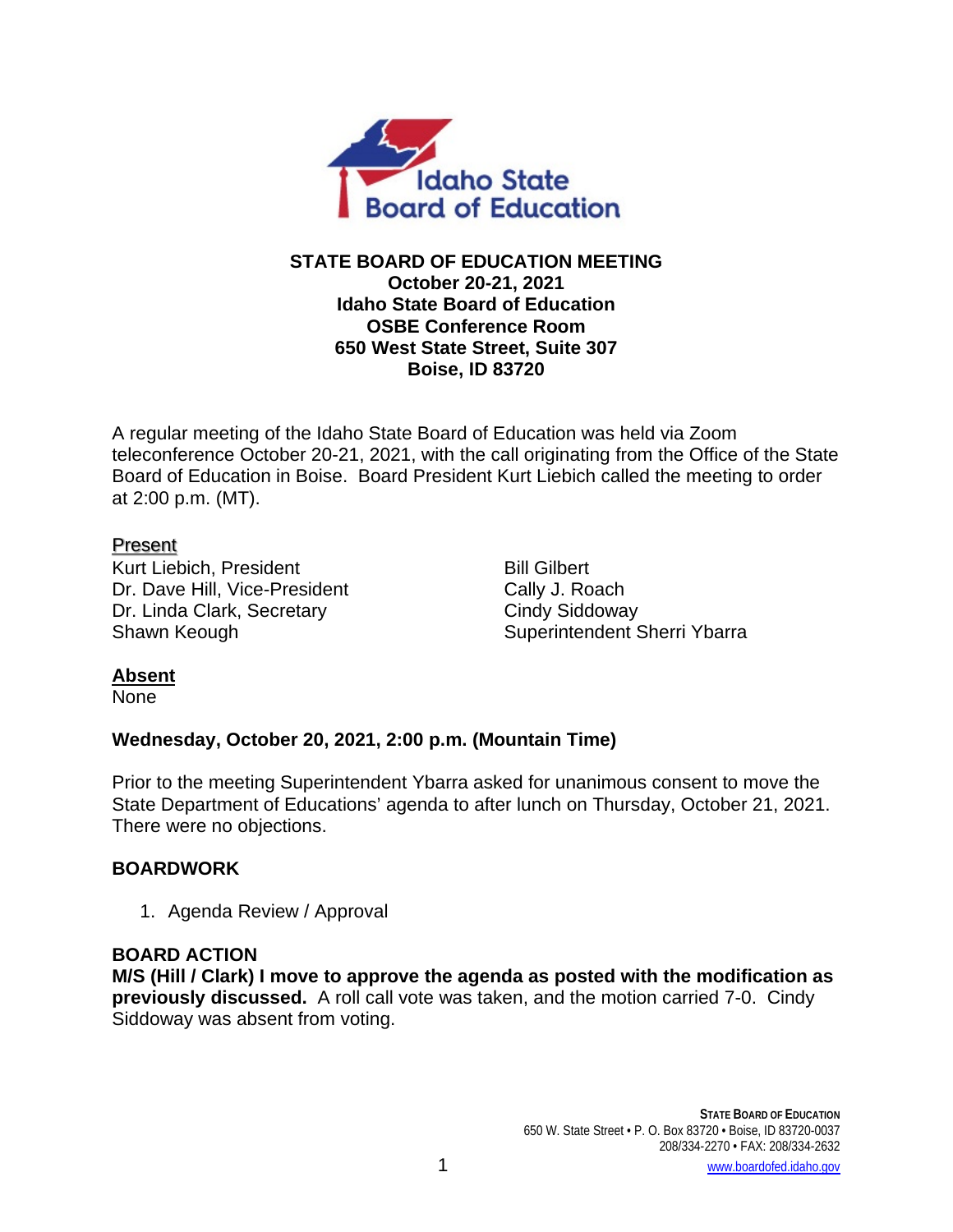2. Minutes Review / Approval

# **BOARD ACTION**

**M/S (Hill / Keough) I move to approve the minutes for the August 25-26, 2021, Regular Board Meeting and the September 24, 2021, Special Board Meeting.** A roll call vote was taken, and the motion carried 7-0. Cindy Siddoway was absent from voting.

3. Rolling Calendar

### **BOARD ACTION**

**M/S (Hill / Gilbert) I move to set October 19-20, 2022 as the date and Lewis-Clark State College as the location for the October 2022 regularly scheduled Board meeting.** A roll call vote was taken, and the motion carried 7-0. Cindy Siddoway was absent from voting.

Ms. Keough mentioned that she might have a conflict with those dates.

There were no other comments or questions from the Board.

### **CONSENT BAHR**

1. Boise State University – Boise City Master Services Agreement- Boise Police **Services** 

### **BOARD ACTION**

**M/S (Hill / Clark) I move to approve the request by Boise State University to enter into the Master Services Agreement with Boise City as proposed in Attachment 1.**  A roll call vote was taken, and the motion carried 7-0. Cindy Siddoway was absent from voting.

2. University of Idaho - Software Donation – Academic License for Petrel Software

### **BOARD ACTION**

**M/S (Hill / Clark) I move to authorize the University of Idaho to accept the Petrel software donation as set forth in the attached documents, and to authorize the University of Idaho Vice-President for Research and Economic Development, or designee, to execute and ratify the necessary documents to accept the donation in substantial conformity to the documents attached to this motion.** A roll call vote was taken, and the motion carried 7-0. Cindy Siddoway was absent from voting.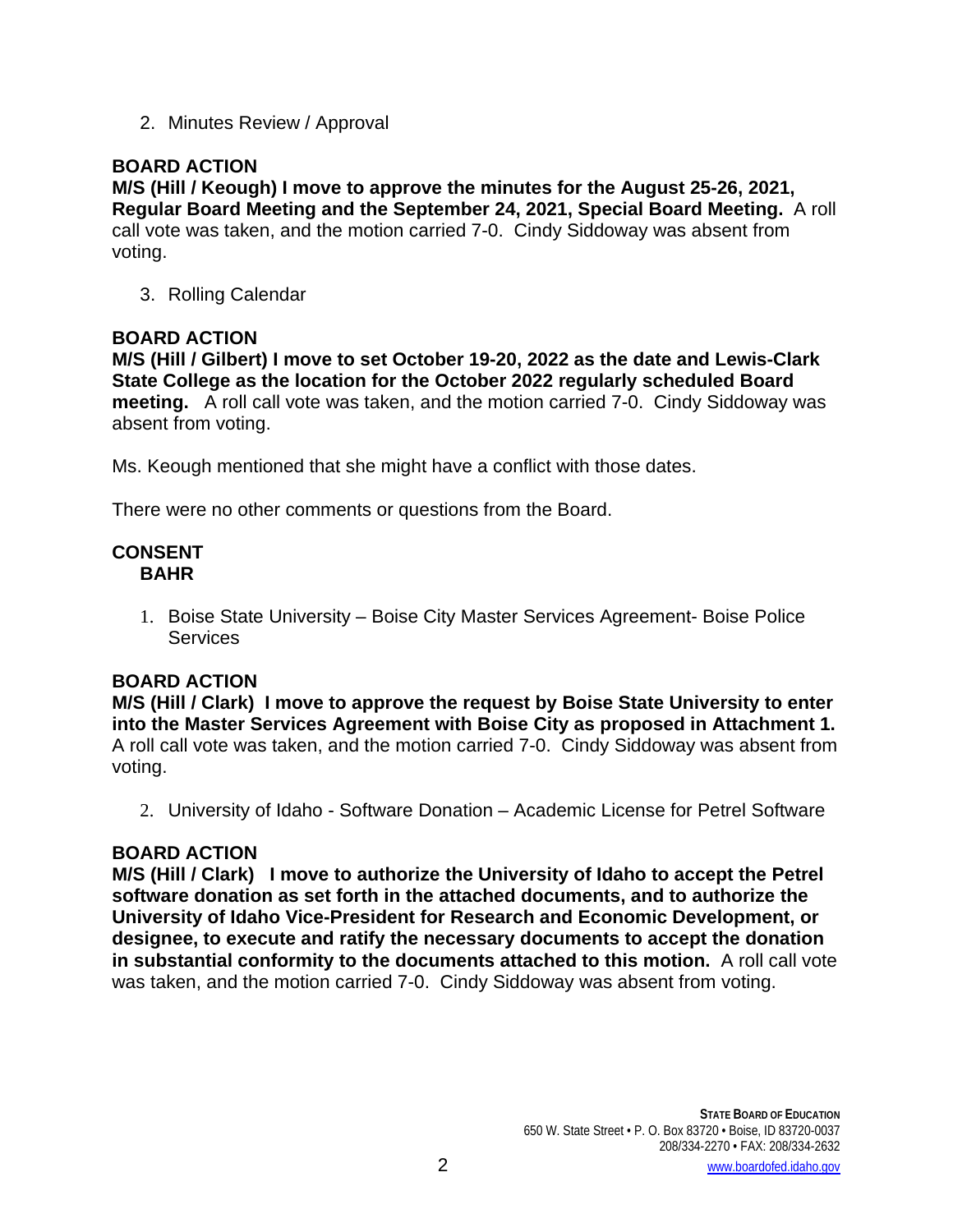### **IRSA**

3. EPSCoR Committee Appointments

### **BOARD ACTION**

**M/S (Hill / Clark) I move to reappoint Laird Noh to the Established Program to Stimulate Competitive Research – Idaho Committee to serve as a representative of the Idaho State Senate, for a term effective from July 1, 2021 through June 30, 2026.** A roll call vote was taken, and the motion carried 7-0. Cindy Siddoway was absent from voting.

### **AND**

**M/S (Hill / Clark) I move to reappoint Skip Oppenheimer to the Established Program to Stimulate Competitive Research – Idaho Committee to serve as a representative of the private sector, for a term effective from July 1, 2021 through June 30, 2026.** A roll call vote was taken, and the motion carried 7-0. Cindy Siddoway was absent from voting.

### **AND**

**M/S (Hill / Clark) I move to appoint Dr. Nancy Glenn to the Established Program to Stimulate Competitive Research – Idaho Committee to serve as an ex-officio member representing Boise State University**. A roll call vote was taken, and the motion carried 7-0. Cindy Siddoway was absent from voting.

### **PPGA**

4. Indian Education Committee Appointment

### **BOARD ACTION**

**M/S (Hill / Clark) I move to appoint Dr. Eric Scott, representing Boise State University to the Indian Education Committee effective immediately and expiring June 30, 2023.** A roll call vote was taken, and the motion carried 7-0. Cindy Siddoway was absent from voting.

5. Data Management Council Appointment

### **BOARD ACTION**

**M/S (Hill / Clark) I move to appoint Thomas Sharpe to the Data Management Council serving as a representative of a community college for a term commencing immediately and ending June 30, 2022.** A roll call vote was taken, and the motion carried 7-0. Cindy Siddoway was absent from voting.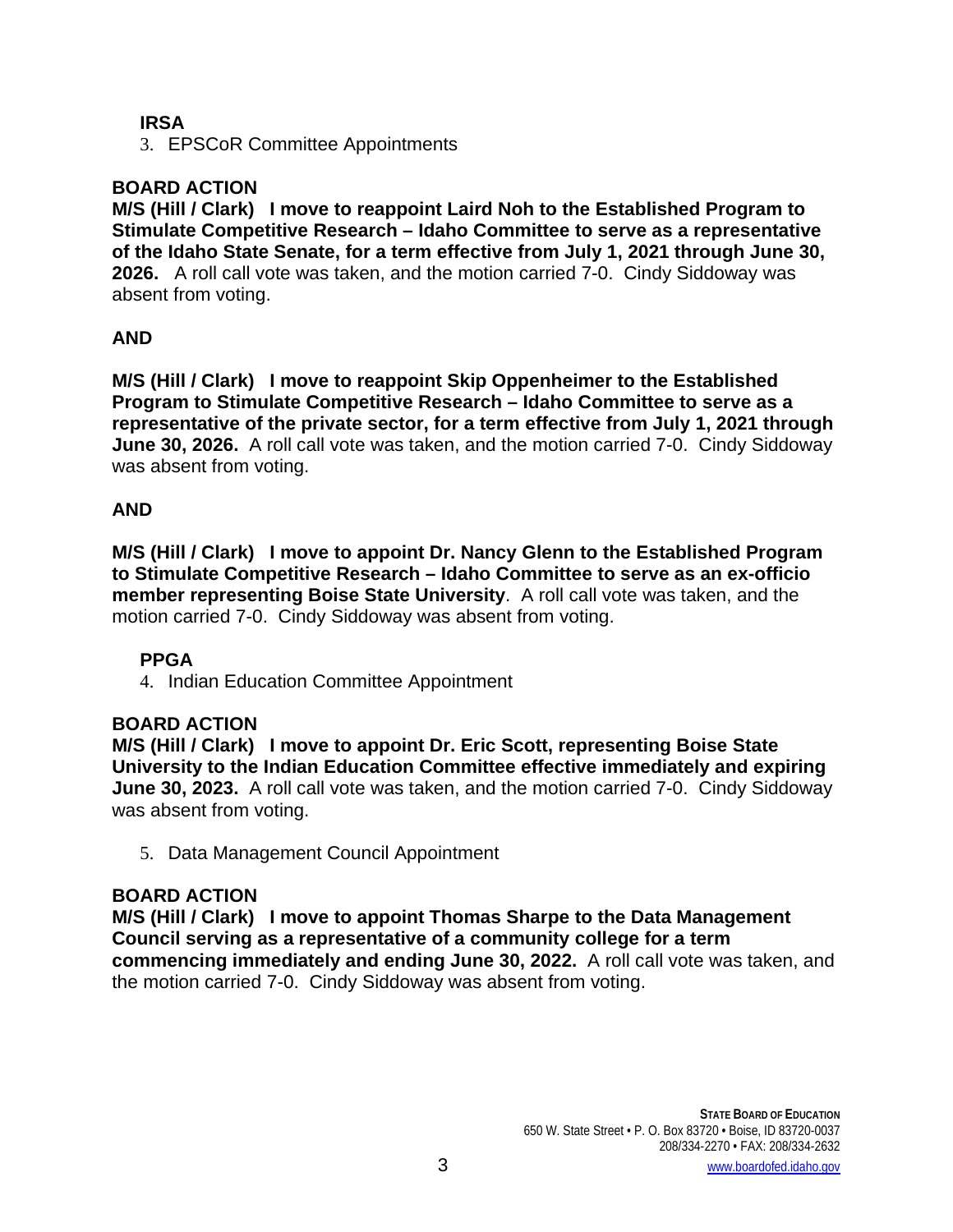6. State Rehabilitation Council Appointment

## **BOARD ACTION**

**M/S (Hill / Clark) I move appoint Jami Davis as a representative of the Idaho Independent Living Council for a three-year term, effective immediately through October 21, 2024.** A roll call vote was taken, and the motion carried 7-0. Cindy Siddoway was absent from voting.

## **SDE**

7. Accreditation Report, 2020-2021

### **BOARD ACTION**

**M/S (Hill / Clark) I move to accept the 2020-2021 Accreditation Summary Report of Idaho Schools as submitted in Attachment 1.** A roll call vote was taken, and the motion carried 7-0. Cindy Siddoway was absent from voting.

8. Professional Standards Commission Appointment

### **BOARD ACTION**

**M/S (Hill / Clark) I move to appoint Taylor Chanel Harming, representing certificated classroom teachers, to the Professional Standards Commission, effective immediately through June 30, 2023.** A roll call vote was taken, and the motion carried 7-0. Cindy Siddoway was absent from voting.

9. Emergency Provisional Certificates

## **BOARD ACTION**

**M/S (Hill / Clark) I move to approve one-year emergency provisional certificates in the endorsement area(s) at the specified school districts as provided herein for the 2021-22 school year for the following individuals: Melissa Millward, Lisa Uitdwilligen-Wood, Natalie Buck, Alison Burges, Kimberly Hammond, Candace Hobson, Brandon Hosteen, Micah Pope, Jana Kroupa, Joshua Anderson, Natalie Chandler, Akayla Garner, Shaylee Gilchrist, Kristy Herbert, Heather Murphy, Kallie Stanger, San Juana Valero Acosta, Nathalie Peno-Truijillo, Kristina Rowley.** A roll call vote was taken, and the motion carried 7-0. Cindy Siddoway was absent from voting.

# **LEWIS-CLARK STATE COLLEGE BOARD OF TRUSTEES**

### **PLANNING, POLICY AND GOVERNMENTAL AFFAIRS**

1. Lewis-Clark State College, Annual Progress Report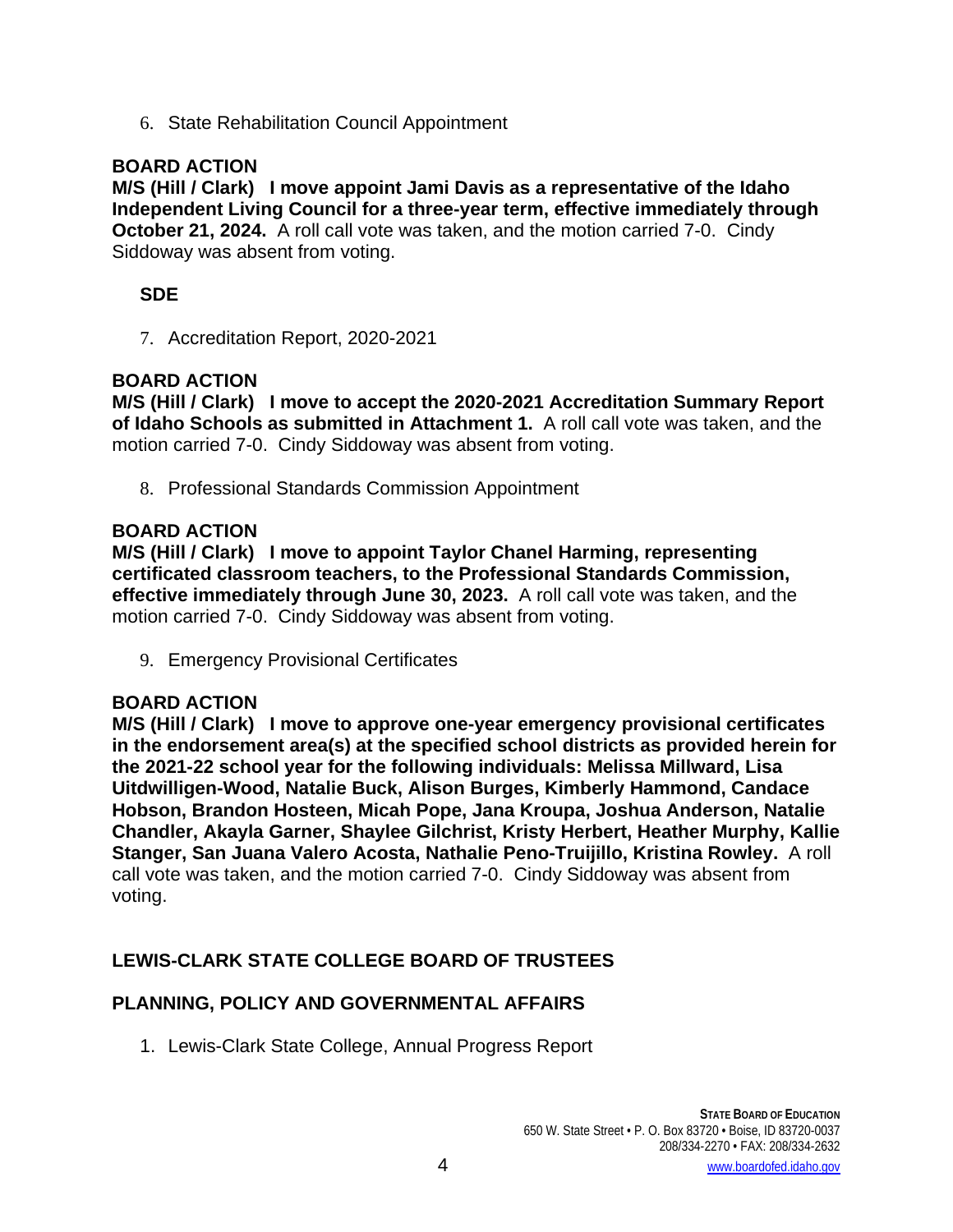Dr. Cynthia Pemberton, President, Lewis-Clark State College (LCSC) gave the annual college Progress Report to the members of the Board.

Dr. Pemberton began her report on LCSC by stating:

- Lewis-Clark State College is Idaho's small college (private school) experience at a public-school price and has been serving students since 1893.
- LCSC is affordable higher education costing \$6,982 per year.
- Post-Grad Placement rates are 98 percent for CTE and 97 percent for academic.
- $\div$  Eighty percent of the students who attend LCSC are Idaho residents, and that number encompasses Native American Students and Military Veterans.
- Half the students who attend LCSC are Pell eligible, and 70 percent of employed graduates remain in Idaho.

Dr. Pemberton stressed the roll that Enrollment / Conversion and Retention were playing in keeping LCSC's enrollment numbers relatively steady. Data shows that first time student enrollments is up 1 percent, international student rates are up 48 percent, non-resident students are up 3 percent, Asotin County students are up 50 percent. And LCSC is on an upward trend when looking at student retention rates.

In continuous LC State culture surveys they assess how they are doing when meeting student needs and where they might improve their campus culture. They also continuously run All-Campus Meetings, Tuesdays at Two, Ask & Answer, Monday Message, video messages, walkabouts…all in an effort to make the student experience more inclusive and to help students navigate campus life.

Dr. Andy Hanson, Vice President for Student Affairs, Lewis-Clark State College, discussed the several ways that LCSC will be *Seeding the Tomorrows*.

- a) LCSC has created a Warrior OneStop for students that will encompass:
- Admissions, Financial Aid, Registrar/Records, Student Accounts
- Cross-training staff to give seamless services to students
- Coordinated communication and reduction of barriers
- b) LCSC has joined the international career networking tool known as Handshake which offers students career internships, employment opportunities before and after college, and a number of career development resources. LC State freshmen have activated their accounts at a rate 8.8% higher than peer institutions, and sophomores at a rate 4.5% higher.
- c) Advising Center Meetings
- Based on the involvement of Advising Center Director Erin Cassetto, LCSC has been able to develop programs for students and modify services based on industry input.
- **LCSC** has also been able to advise industry about programs such as Handshake, Career Fair opportunities, and other services.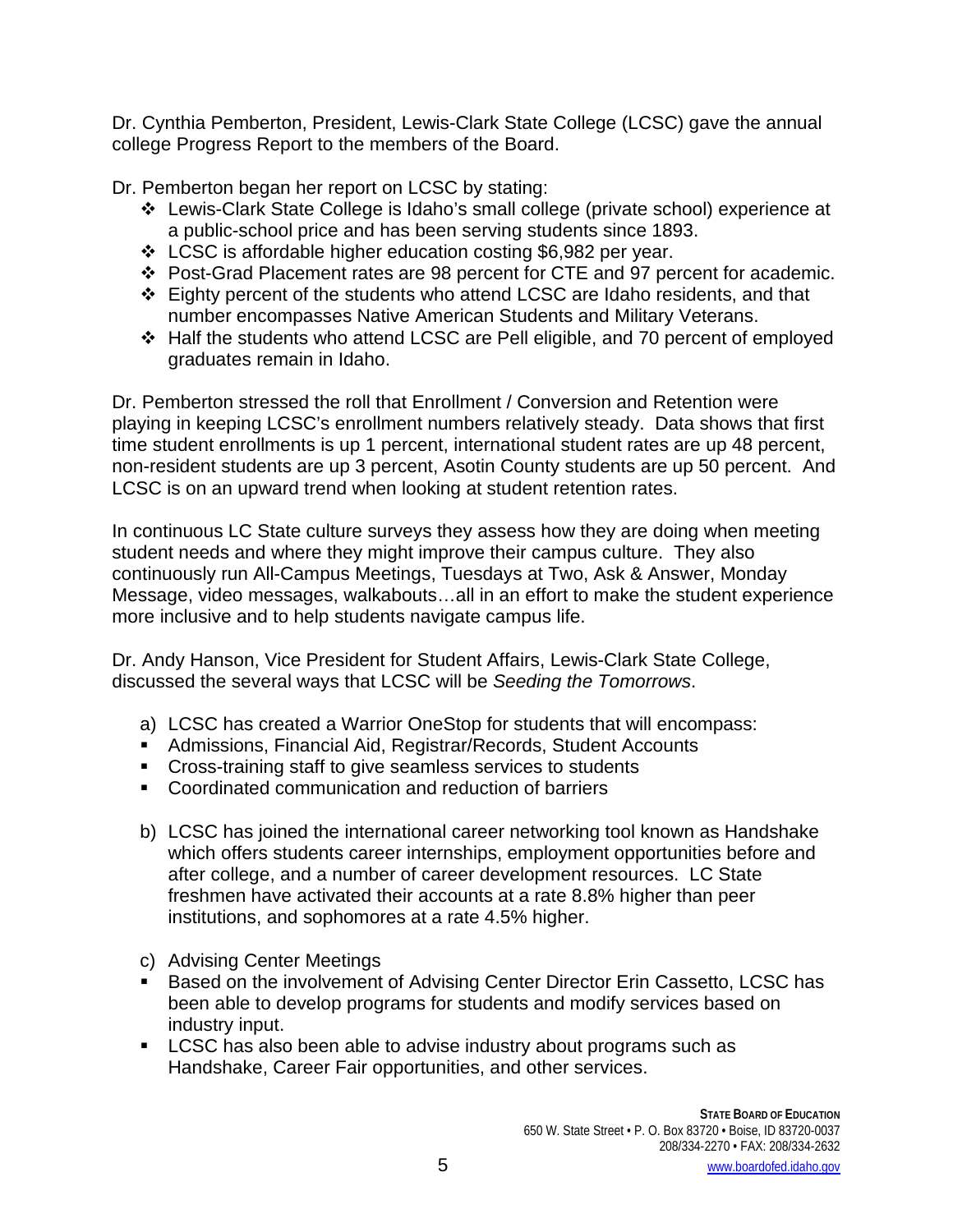- d) Work Scholars
- One hundred forty-three students have been served since its inception.
- **Seventy-seven of those students have graduated.**
- **Twenty-seven of those students graduated without debt.**
- **Eighty-four work sites have hosted Work Scholars.**

Dr. Fredrick Chilson, Interim Vice President for Academic Affairs and Dean of Graduate Studies, Lewis-Clark State College, spoke about the opening of the 87,000 square foot Schweitzer Career Technical Education Center that opened during the pandemic. Even with the pandemic 85 students took at least one class at the new center; 849 credits were earned; and 42 degrees / certificates were awarded.

Dr. Julie Crea, Vice President for Finance and Administration, Lewis-Clark State College, spoke about how LCSC has spent the monies received from COVID-19 Institutional Funds.

- a) LCSC upgraded classroom / instructional enhancements for synchronous and asynchronous remote modalities
	- **Enhanced approx. 75 classrooms**
	- GoPro's for live instructional demonstrations
	- Super classrooms for synchronous remote learning
- b) Programmatic additions and upgrades
	- Additional simulation equipment in programs such as nursing, radiography, and paramedic
	- New software programs to increase simulation experiences
- c) Expanded student services and support
	- Self-service student kiosks
	- Online student health / therapy assistance
	- **Expanded student laptop checkout**
	- Student mobile internet hotspots (LC State campus and outreach areas)
	- Increased wireless for student access

Dr. Pemberton said, "In conclusion, and guided by its mission, LC State is fully committed to expanding access to higher education and ensuring success for all of our students. During this challenging year, LC State has emerged as a better institution, having evolved to serve the unique needs of its students under unique circumstances."

Mr. Gilbert mentioned the inroads LCSC seems to be seeing from students crossing the border and coming to LCSC and asked if those students had been targeted for enrollment. Dr. Pemberton said yes, LCSC is targeting regional and rural communities in Idaho and neighboring states and searching population demographics for who would be a good fit for the courses and the LCSC environment.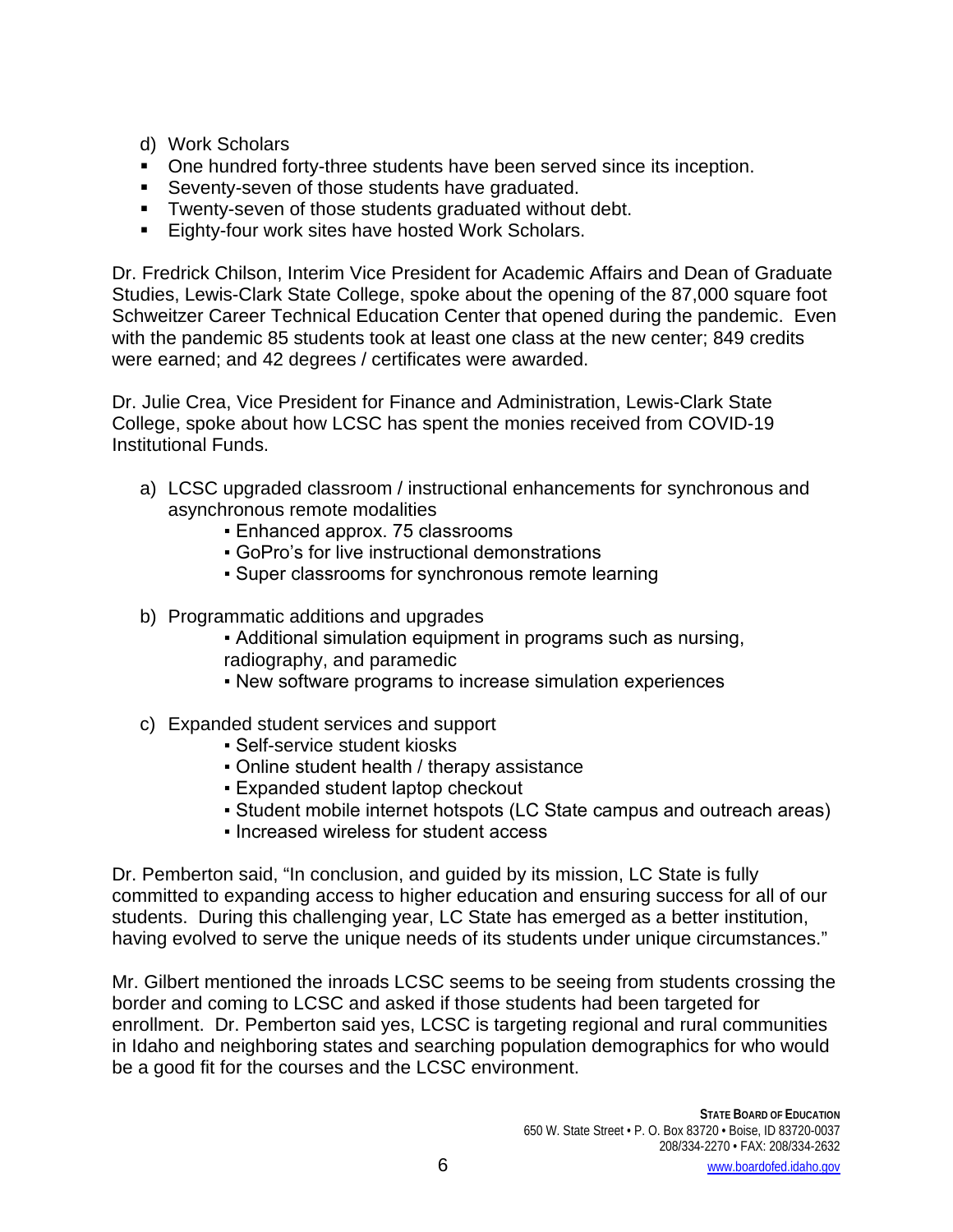Dr. Hill asked about the monies for the TRiO grant which did not come through last year and how did that impact the campus. Dr. Pemberton said she has had two donors for two successive years who have come forward to keep those programs moving forward. And they have committed to continue that support until another grant funding source can be found.

Dr. Hill asked how the co-enrollment agreements are going with other Idaho Institutions. Dr. Pemberton said things are going very well with other Idaho colleges, mentioning both College of Western Idaho (CWI) and College of Eastern Idaho (CEI) but she had no hard numbers for the number of students currently co-enrolled. She will have that data sent to the Board after the meeting.

Board President Liebich asked what the morale of the faculty is on the campus. Lorinda Hughes, Chair of the Faculty Senate, Lewis-Clark State College, said while faculty were forced to learn online software Canvas very quickly last year, this year things are much smoother. Faculty are also very happy to once again be offering face-to-face instruction especially with all of the classroom enhancements that have been installed.

Mr. Gilbert asked about the compensation for faculty and how is LCSC doing in that regard. Dr. Pemberton said this is a problem and LCSC needs to be more competitive with salaries. She did say there was not a lot of attrition of faculty but there has been some staff attrition since they can make more money in other industries. Ms. Hughes added that what helped stem faculty attrition is the re-implementation of faculty promotions. Mr. Gilbert asked that every institution provide data to the Board concerning what the faculty and staff attrition rates are moving forward.

There were no further comments or questions from the Board.

At this time the Board recessed for 10 minutes, returning at 3:25 p.m.

# **WORK SESSION**

PLANNING, POLICY AND GOVERNMENTAL AFFAIRS A. K-20 Performance Measure Review and Discussion This item was provided in the agenda materials as an information item.

Board President Liebich said the Board receives an overwhelming volume of data and this work session is not to review, but to discuss this data, and talk about trend lines and what is working in education and what isn't. He proposed looking at the list of the strategic plan achievement goals first to begin the discussion.

It is also at the October regular Board meeting, the Board reviews performance measures from the K-20 Education Strategic Plan as well as the performance of the agencies and institutions. Unlike the strategic plan work, the performance measure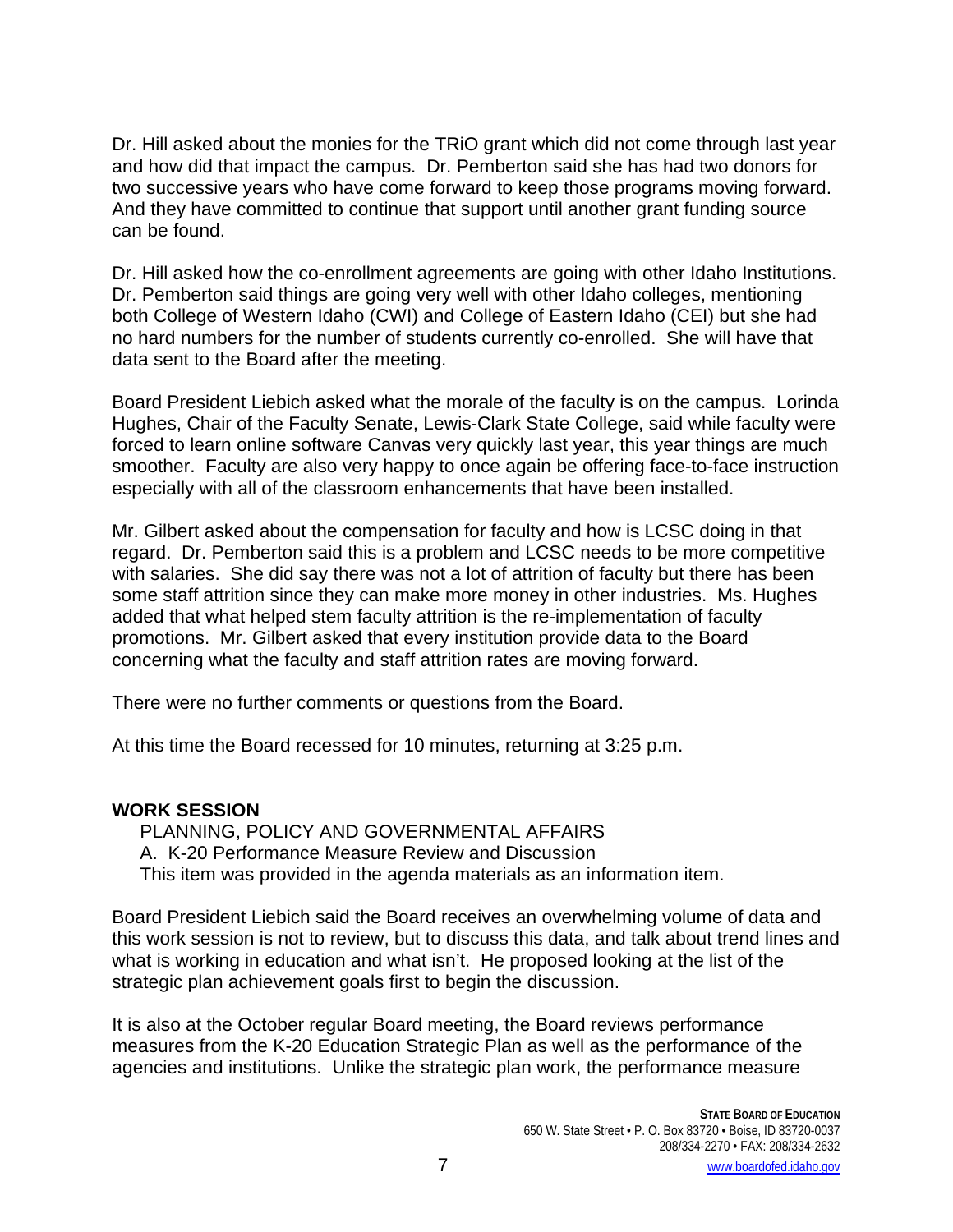review is a backward look at progress made during the previous four years toward reaching the strategic plan goals and objectives.

Dr. Clark referenced the attachment found under *Work Session, Schedule A, attachment 3, page 4* and explained that the institutions were asked to speak during today's meeting about what a reasonable production target will be moving forward.

Mrs. Roach asked a question about the college going rate. She feels that the data are not being portrayed to the general public appropriately. She asked how the metric reporting can be improved to better reflect how well Idaho is doing in this regard? Dr. Clark said the sixty percent goal was for Idaho citizens ages 25-34. The number of Idaho students who enroll into higher education immediately after high school is low. The sixty percent goal is not a production goal but a population goal. Idaho's college going rate is among the lowest in the country. Board President Liebich agreed that we were not telling our story appropriately.

Dr. Clark said one of the issues the Board needs to address in the near future is the number of credits high school students are taking but not utilizing to get their Associates Degree. Board President Liebich referenced *Work Session, Schedule A, attachment 3, page 3,* that showed that 83 percent of high school students were taking dual credit courses, but they were not using those credits to get a higher degree, but they were leaving those credits on the table. Mrs. Siddoway asked if all schools have equal access to the dual credit data. Dr. Clark said access is more level now than it was in the past and initiatives are being made by the higher education institutions in helping to deliver the message that this option is available to students. Superintendent Ybarra mentioned that the Legislature has also opened the Dual Credit program to include homeschooled students.

Mr. Gilbert, referencing the attachment found at *Work Session, Schedule A, attachment 3, page 5,* said the difference in the 18-19 cohort verses the 17-18 cohort was concerning. The percentages listed deal with new degree-seeking freshmen completing a gateway math course within two years and it shows a drop from the 17-18 cohort of 47 percent to the 18-19 cohort to 26 percent. Bill Laude, Principal Research Analyst, Office of the State Board of Education, said the data presented was preliminary and the large drop off in figures could be an error on what was reported by one of the institutions.

Dr. Hill pointed out the data from *Work Session, Schedule A, attachment 3, page 1,* which shows the percent of postsecondary first-time freshmen who graduated from an Idaho high school requiring remediation in math has been falling steadily since the 2014-15 cohort going from 50.5 percent to 29.8 percent for the 19-20 cohort. Dr. Tromp, President, Boise State University, said BSU has taken the stance that if you can work with students before they get to remediation, they are more successful, not less. This early remediation with many students shows that they are performing academically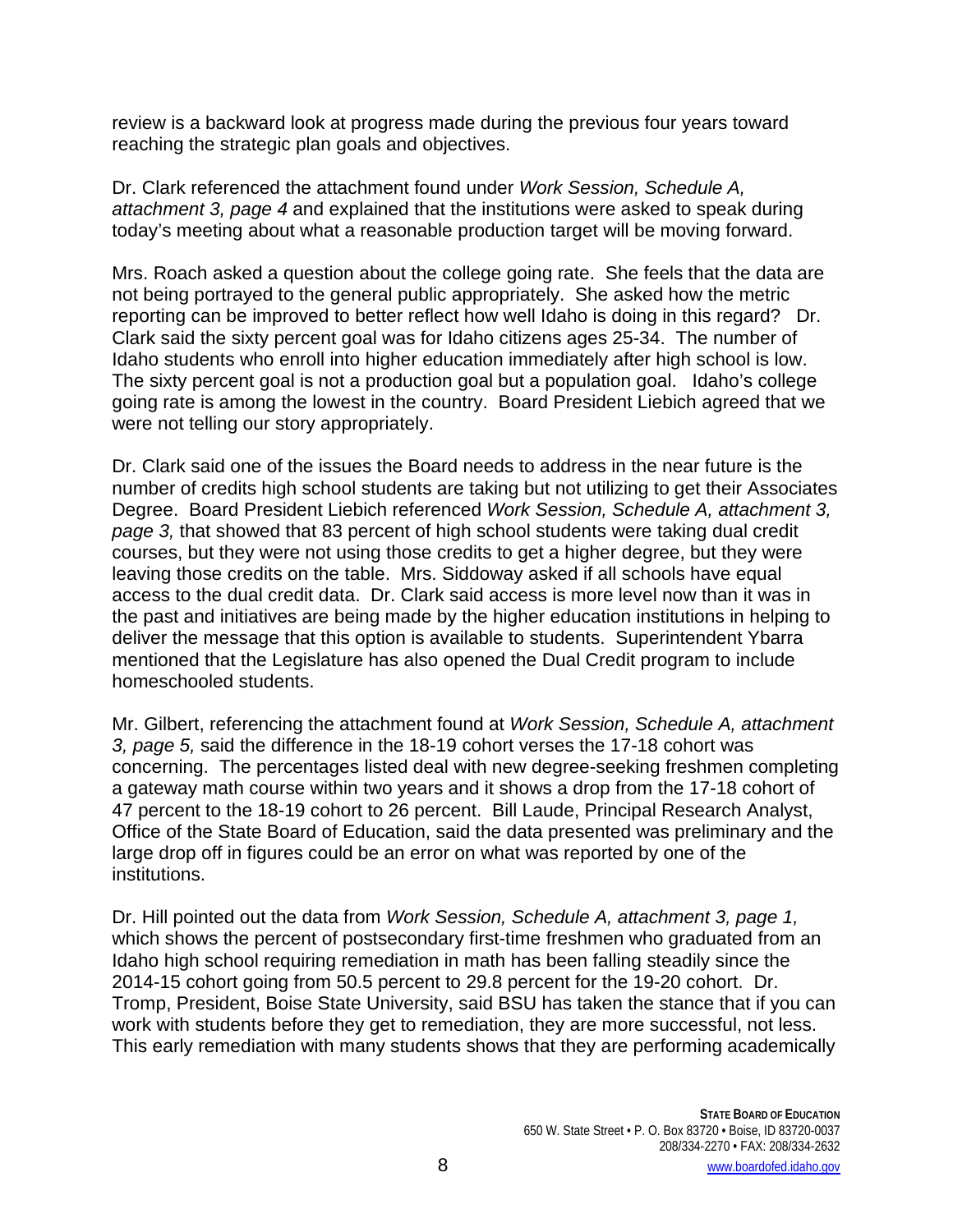better overall, and many students continue on with their majors because they feel better able to continue their education.

Mrs. Roach asked how do the institutions know that someone is struggling in a math class. Dr. Tromp said each professor does supply feedback about how a student is doing which triggers student support efforts. In addition, assessments are done to help identify the students who need assistance. Dr. Zeynep Hansen, Boise State University, said in the math learning center an assessment process is initiated to see what level students are at and the center follows the students for a minimum of four weeks to make sure they are progressing.

Tracie Bent, Chief Policy and Planning Officer, Office of the State Board of Education asked, based on the conversations happening during this work session, did the Board want the IRI data brought back to them at the December Board meeting to be based on a production methodology which would be based on gradual incremental improvement year over year until we reach the five-year long-term goal, or did they want more of a discussion as to what is the aspirational amount? These are the two ways to look at how the benchmark data can be set. Matt Freeman, Executive Director, Idaho State Board of Education, said this has always been the philosophical difference in how to look at the data. He asked if the Board wants a stretch goal that is reasonably obtainable or a high aspirational goal?

Mr. Gilbert said he felt the Board should strive for incremental achievable growth targets which are the responsible way to manage this. The current strategy has no feedback loop and no accountability. Dr. Clark agreed and said that the data being presented today focuses on getting students directly to grade level. But the data also shows that those who do get to grade level are not staying at grade level. Dr. Clark also said another issue that needs to be addressed by the Board is providing accelerated learning for students to compensate for the unfinished learning that happened due to COVID-19.

Dr. Hill mentioned that located on *Work Session, TAB A, attachment 3, page 4*, graduation rates from 4-year institutions have been on a steady increase over time and the general population does not show that data. Again saying that we are failing to tell the story that Idaho is succeeding. Superintendent Ybarra said there are other metrics that can be used when gathering IRI data such as: 1. are there effective leaders in their building, 2. do they have early learning, 3. are they getting proper training? All of these additional factors have an impact on the scores students are achieving.

Board President Liebich said his goal would be for every child to reach the end of the third grade and be able to read. Mr. Gilbert said it's not growth without being tied to a cohort. Mr. Gilbert asked if having a focused target goal for K-12 and a separate focused goal for higher education would be appropriate. Ms. Bent said the strategic plan in place was part of last May's Board retreat and is required to cover all of K-20. Board President Liebich said the focus for K-12 is K-4 Literacy, 5-9 Math, and credit recovery. Dr. Hill referenced the Division of Financial Management which requires an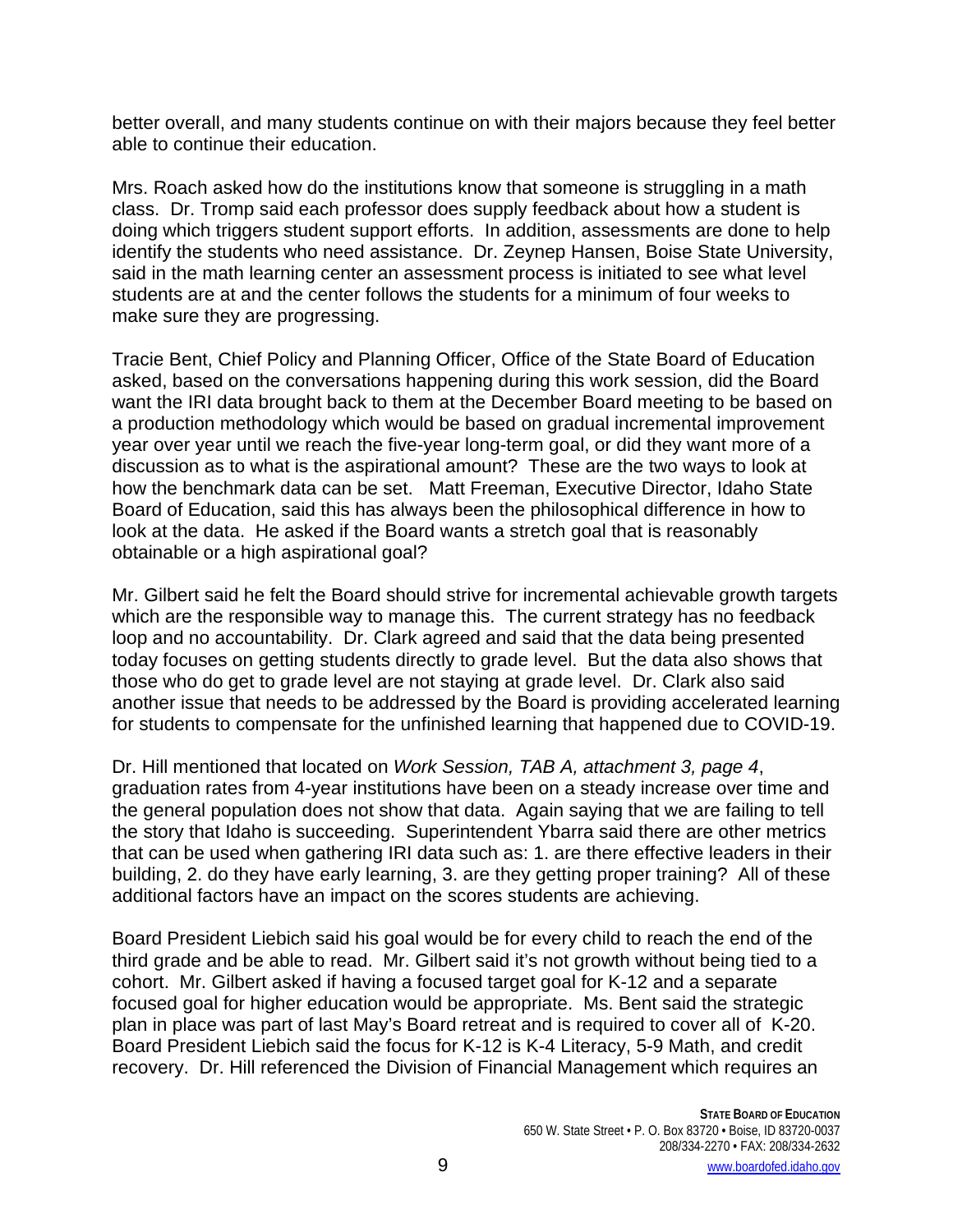annual performance objective, and a way needs to be found to not lose sight of what the strategic objectives are.

The discussion now switched to Higher Education goals. In 2010 the consensus was that 60 percent of adults between the ages of 25-34 needed to have a higher education degree or certificate. That was a population goal. Board President Liebich clarified that according to the Department of Labor, Idaho institutions need to create 27,000 degrees or certificates in the next five years. Based on current degree and certificate projections Idaho can expect to see 15,000 degrees or certificates obtained in the five-year timeframe. A representative from each of Idaho's eight higher education institutions was asked to speak at today's meeting to address how their institutions are meeting degree and certificate benchmarks.

 Dr. Rick Aman, President, College of Eastern Idaho, said CEI can meet the degree goals as presented but the issue of industry recognized certifications should be part of this matrix. CEI produced 1,200 industry recognized certificates last year. Dr. Aman said from what he has heard from industry a straight Bachelorette degree might not be what is most needed, therefore adding certifications recognized by business and industry into the degree goal needs to be addressed.

Dr. Clark asked if a skill stack was being used for these certifications. Dr. Aman said CEI is only counting certificates where external mechanisms are being implemented to check skill set.

- Chris Bragg, Dean of Institutional Effectiveness, College of Southern Idaho, said twenty-five percent of CSI's students, in any given year, earn a credential. Having to attain the degree goals as presented CSI would have to grow 62.2 percent a year in student enrollments. If enrollment were to stay the same CSI would have to go from 25 percent of students earning a degree a year to 41 percent of students earning a degree. With the number of part-time students at CSI that is not an obtainable outcome. A 3 percent increase in enrollment is more realistic but it does not meet the State Board targets.
- Alexis Malepei-Rhodes, Executive Director, Institutional Effectiveness, College of Western Idaho, said 40 percent of CWI students are part-time. In order to achieve their projected degree goals CWI looked at the 12-month degree seeking head count which will help them meet their projected goal through 2030. Barriers to student success is the remediation math success rates and CWI has dedicated and focused initiatives to help students succeed.
- Dr. Steven Kurtz, Accreditation Liaison Officer, Office of Instruction, Northern Idaho College, said NIC has been in an enrollment decline since 2012 so predicting an increase in degrees and certificates is difficult. Based on historical trends they can report a steady rate of 630 certificates and 700 associate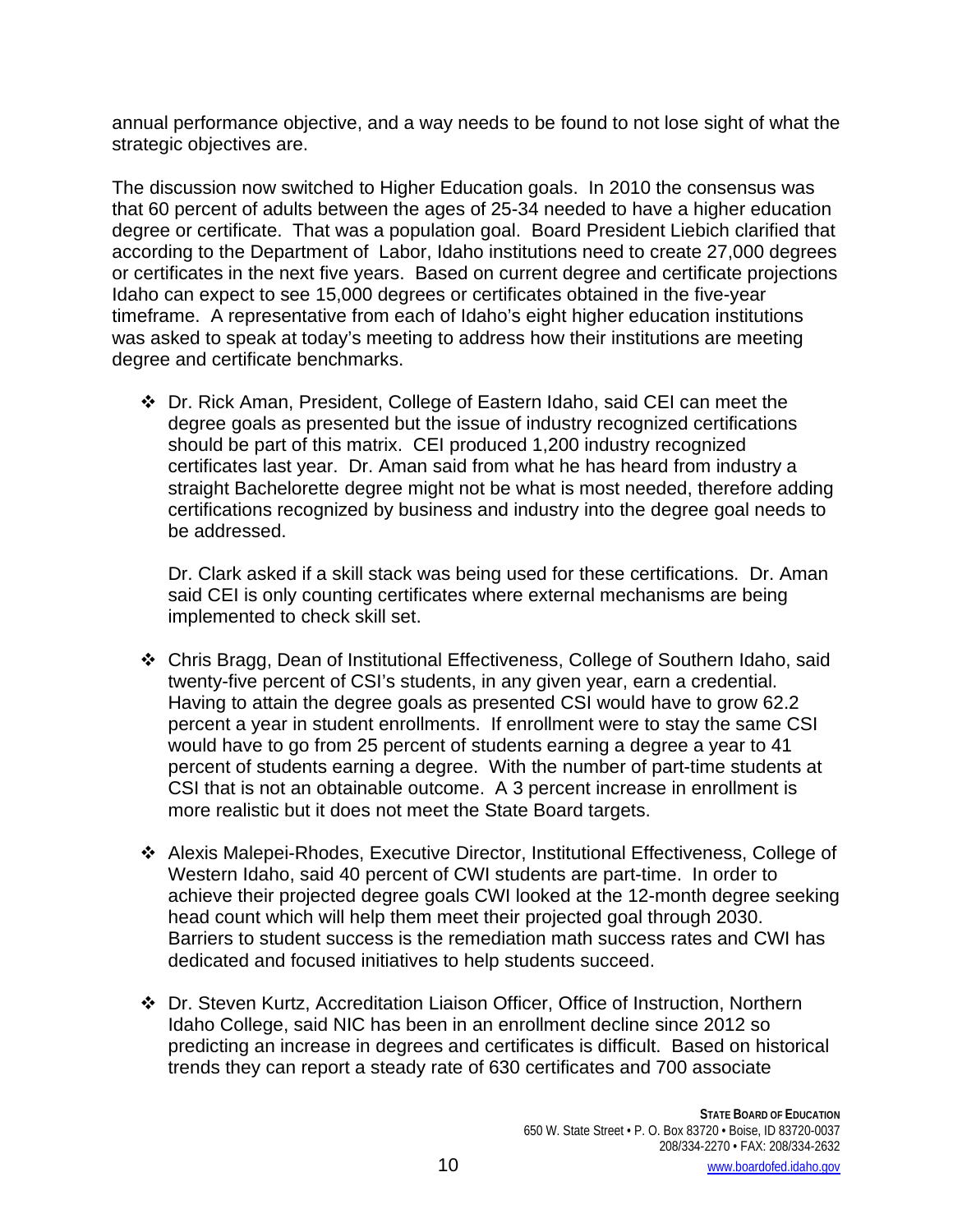degrees earned per year. In 2021 they did award 717 associate degrees. Recruitment and retention efforts are ongoing but until those efforts bring enrollment increases, they are hesitant to show an increase in degrees and certificates being earned.

- Dr. Cynthia Pemberton, President, Lewis-Clark State College, said recovering from the pandemic hampers projecting a clear number of degrees that LCSC will be able to achieve. While an enrollment of 3,000 students should yield 700 bachelor's degrees, 450 associate degrees and 30 certificates, what cannot be stressed enough is that Idaho's college going rate continues to decline and that directly affects LCSC since 80 percent of its students are Idaho residents. LCSC's next steps are to guestimate the impact of go-on and the pandemic on enrollment; extrapolate that to the enrollment target of 3,000 students and then determine degree production numbers and how long it will take LCSC to get there.
- Vince Miller, Director of Institutional Research, Idaho State University, said the methodology used by ISU for degree production projections for the next five years was to take the total degree production data by award level for fiscal year 2010 to 2021 and adjust the average by excluding the highest and lowest year to year percentage change by award level. Using the 12-year degree production average by award level as the base for certificate production is 242 per year, the adjusted average percentage rate is 8 percent for an increase in certificates after year 5 to 284 certificates and degrees, or an increase of twelve percent over their 12-year average. Forty-nine percent of their production is bachelor's degrees and those started this past fall. With increased retention rates ISU should be able to maintain these production goals.
- Dr. Zeynep Hansen, Vice Provost for Academic Planning, Boise State University, shared a slide presentation showing the number of degrees awarded at BSU from 2016 to 2021. For Associate Degrees 114 to 132 degrees were awarded during that five-year span; for Bachelor's degrees 3141 to 3754 were awarded; for Master's degrees 776 to 1075 were awarded. BSU projects that for the five years from 2022 to 2026 they will award 150 associate degrees yearly: a range of 3702 to 4481 Bachelor's degrees and 1,000 to 1250 Master's degrees will be awarded. BSU's projection on Grad degrees is based on a steady growth of programs as seen historically. BSU is also estimating a 25 percent growth in Master's graduates and a 20 percent growth in education graduates. In Doctoral programs BSU projects a 30 percent growth rate.
- Torrey Lawrence, Provost and Executive Vice President, University of Idaho, said UI's projections are based on enrollment figures. UI looks at historical graduation rates and retention and they are comfortable in projecting these numbers. Enrollment for Fall of 2021 is up 4.47 percent. Therefore UI is projecting the following: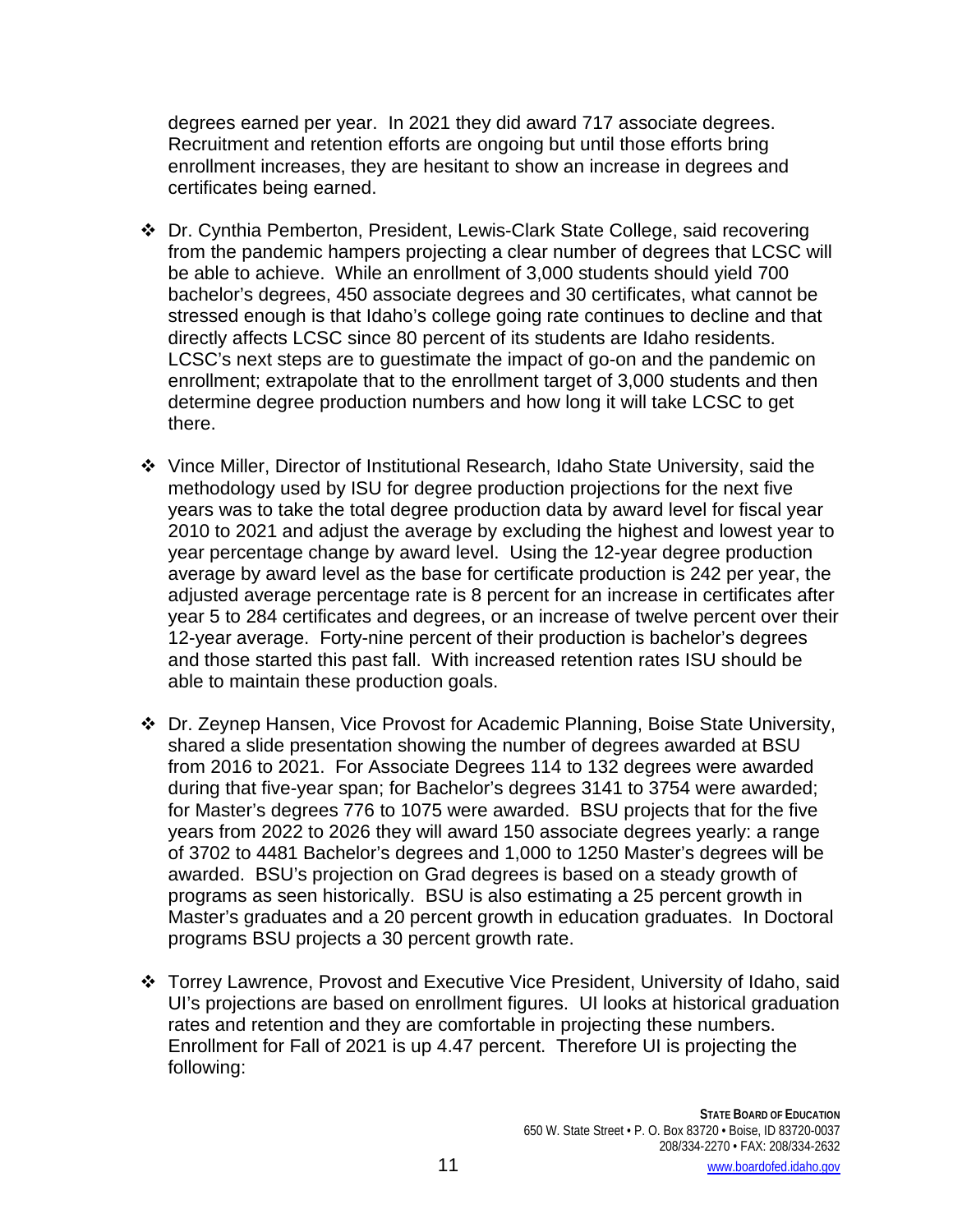- i. For FY 2021-2022, 1633 Bachelor's degrees will be awarded, and by 2025- 2026 there will be 1905 degrees awarded.
- ii. For FY 2021-2022, 545 Master's degrees will be awarded, and by 2025-2026, 618 Master degrees will be awarded.
- iii. For Doctoral or professional degrees they are projecting 223 degrees to be awarded for FY 2021-2022, and by 2025-2026 UI will award 250 Doctoral or professional degrees.

Dr. Hill said the 60 percent goal has become an albatross and a discussion needs to take place about what degree production goals are feasible for institutions to achieve. Dr. Clark said business and industry would support changes to the production goals if a change was made.

Ms. Bent said for the Board's work session in December she will try to provide 5 years of projected information from the institutions and then include some level of information around drivers such as capacity and barriers to them achieving their production goals. Dr. Hill said seeing the data for the institutions in a one-page document would be helpful. Mr. Freeman said the reverse transfer program data between institutions is being investigated and that information could be helpful in raising production goals for institutions.

There were no further comments or questions from the Board.

Based on the time constraint Work Session Item B was deferred to the following day.

Board President Liebich recessed the meeting at 5:41 p.m.

# **Thursday, October 21, 2021, 9:00 a.m. (Mountain Time)**

# **OPEN FORUM**

Janet Adams of Coeur d'Alene, Idaho spoke before the committee. She said, *"I am a sitting member of the Education Task Force. I understand that the Board has, once again, postponed meeting on the proposed policy on diversity, inclusion, and equity. However, I wanted to briefly make a statement to the Board.* 

*The words diversity, equity and inclusion are innocuous on their face. The real definitions are simple…diversity equals variety. Inclusion equals act of including. Equity equals fairness, value of real property.* 

*The problem with these words is that there are a set of ideas behind them which makes them not mean what you think they mean. To understand their meaning, you must first understand where these 'ideas' come from.*

*If you do a search on the internet, you can find many examples of using these words on the Boise State University website and the University of Idaho website. Statements like: 'celebrates the diversity of its student body; ensure equity and enhance access, and differences involve systems of explicit and implicit stratification, inequalities,*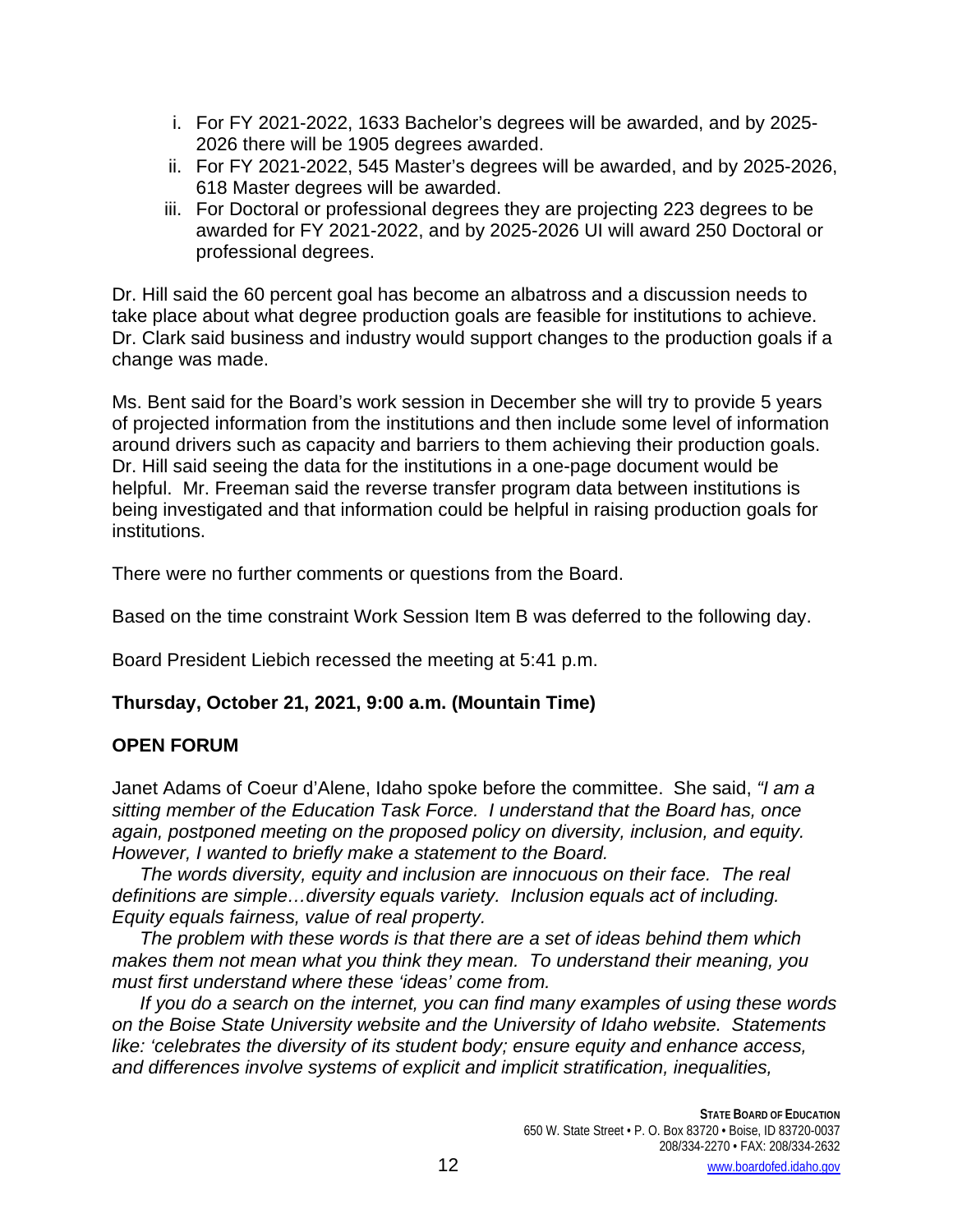*discrimination, and oppression.' To presume that diversity, inclusion, and equity are not a part of Idaho's colleges and universities is simply naïve.*

*This Board has previously stated that the intent of your proposed policy is to clearly define what the terms diversity, equity and inclusion actually mean. And yet, the Board President wants to conduct a campus climate survey of students later this fall stating it will be a scientific survey conducted by the Board office and independent of the institutions. I am not sure what campus climate has to do with diversity, inclusion, and equity, but the Board continues to push this issue backwards rather than forward. The best idea is to forget about surveys and get down to business so that Idaho students can get back to being education rather than indoctrinated. Thank you."*

Bethany Stanley from Pocatello, Idaho said, "*Ladies and Gentlemen, thank you for allowing me to speak to you today. My name is Bethany Stanley. I have 2 elementary age children and am currently a student at Idaho State University. I have spent over 18 years in the medical field in direct patient care, in clinics, in the field, in the operating room, and administratively. I am also a Patriot. While my kids call me mom and my peers call me Bethany, I am also MSG Bethany Stanley, US Army Ret. I spent my entire medical career in the Army. I swore an oath to defend the Constitution, this country and Idaho. My contract has ended, but my oath is for life.*

 *I am here today to speak to you about Title IV of The Civil Rights Act of 1964. This is a federal law that states that no one can be discriminated against for their race, color, national origin, sex or religion in public schools and institutions of higher learning. I would like to remind you of the Supremacy Clause of the US Constitution in which it states that Federal Law over-rides state law when there is a conflict. Well, we have a conflict.*

 *Masks are against my religion. It is also against the religion of a number of other Idahoans. Merriam-Webster has many definitions of religion. None of which explain that following a religion, organized or not, means that anyone must 100% submit themselves to those teachings. Meaning that if two people say they subscribe to the same religion, that they can still have differing deeply help personal beliefs in that religion. By trying to force anyone to wear a garment or item that is against their religion and not offer them reasonable accommodation…you are breaking federal law.*

 *Merriam-Webster describes reasonable accommodation as: something done to accommodate a need. Many Idahoans have a need. Teachers, parents, children, and students of all ages need to maintain their firmly held personal and religious belief to not wear a mask. You'll probably try to refer to Idaho Statute Title 73 Chapter 4 where it states that state government may burden a person's exercise of religion to further the government's interests. But let me refer you back to the US Constitution and the Supremacy Clause. Federal law over-rides state law when there is a conflict.*

 *Title IV of the Civil Rights Act is Federal Law. You, Ladies and Gentlemen, by allowing/supporting mask mandates in public schools and institutes of higher learning, are breaking federal law.*

 *I would like to remind you that mandates are not law. Policy is not law. Policy in all public education institutions in Idaho K-20 needs to be changed to follow the supreme law of the land and not infringe on our rights and liberties. Threatening any student to*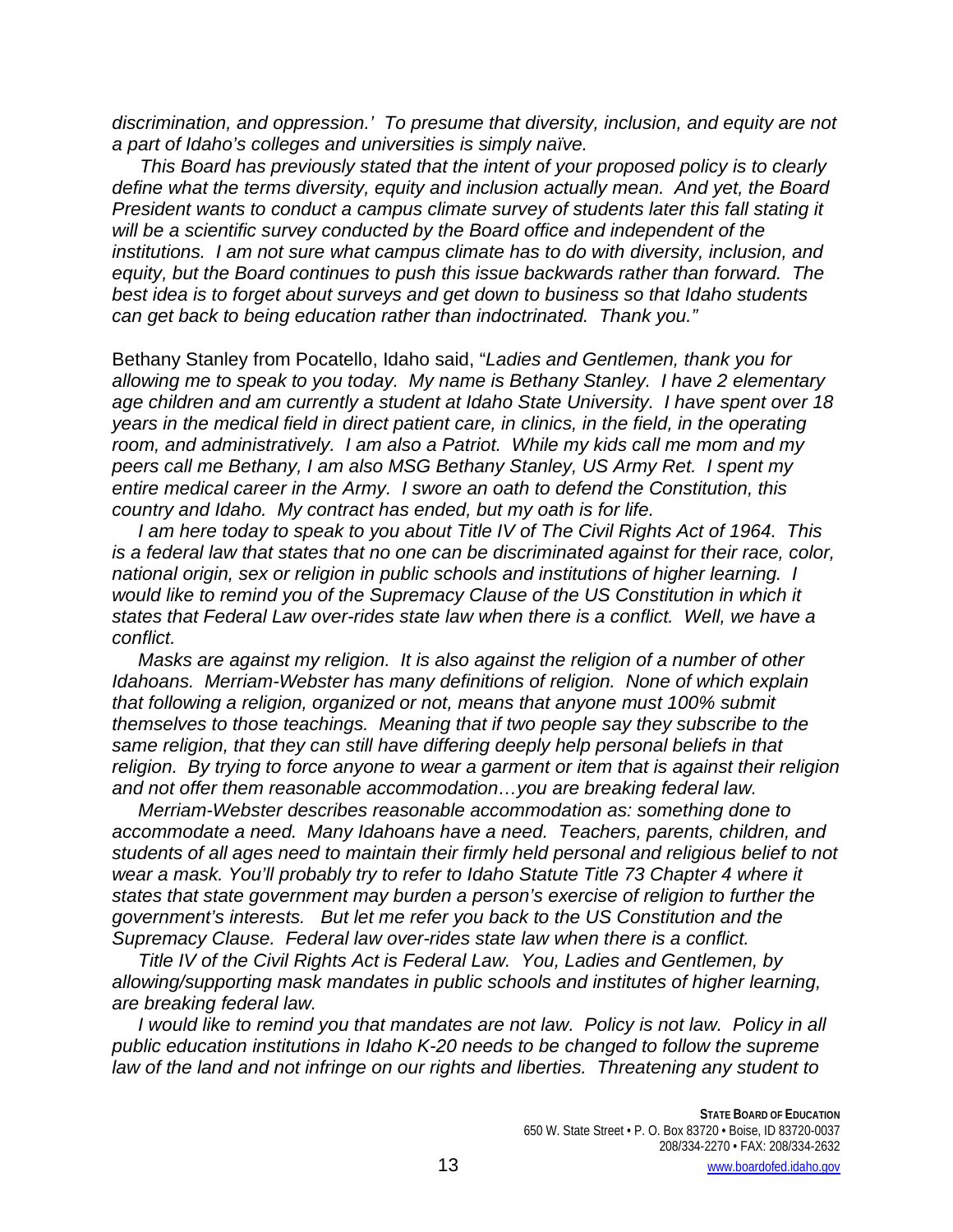*be removed from school or given negative administrative action because they are not following your unlawful policy is wrong.* 

 *I challenge you to be on the right side of history and join me in defending the US Constitution against all enemies, foreign and domestic. I, personally, don't have a dog in this fight. I have a medical exemption at ISU and my children attend a private school. I know that I will be on the right side of history, defending the US Constitution, America, and Idahoans. Which side will you be on? Thank you."*

## **WORK SESSION**

B. State Board Standing Committee Priorities

This item was provided in the agenda materials as an information item.

Board President Liebich mentioned that the purpose of this work session item was for the Standing Committees to address priorities for the coming year.

Dr. Bliss referenced the Instruction, Research and Student Affairs Priorities and Milestones for FY 2022 attachment found in *Work Session B, attachment 3, page 1* and mentioned that the items highlighted in green are items that are identified as new this year and those in white are recurring items to be addressed by IRSA.

Dr. Clark, Chair of the Policy, Planning and Governmental Affairs Committee, referenced the attachment found at *Work Session B, attachment 1, page 1* and said at the top of PPGA's agenda is working on the unfinished learning issues and making sure teachers have the proper training they need, and accelerating learning to help students fill their learning gaps in literacy, math, and credit completion so students can graduate from high school.

Dr. Hill, Chair of the Business Affairs and Human Resources Committee, referencing *Work Session B, attachment 2, page 1*. The one item of importance is the first one on the list that mentions production targets. Demographic data for 2026 shows a population decline, so degree production numbers may not be attainable. Therefore, if business models continue to show increased enrollment numbers but the demographic data does not support those numbers, what does that mean for the business models for the institutions? Reviewing this now will help forestall a structural deficit.

There were no further comments or questions from the Board.

# **INSTRUCTION, RESEARCH AND STUDENT AFFAIRS** – Kurt Liebich

1. Board Policy III.N. Statewide General Education – Second Reading

Dr. Jonathan Lashley, Associate Chief Academic Affairs Officer, Idaho State Board of Education, and Chair of the Statewide General Education Committee, said the approval of the proposed amendments will conclude the inaugural three-year review cycle for the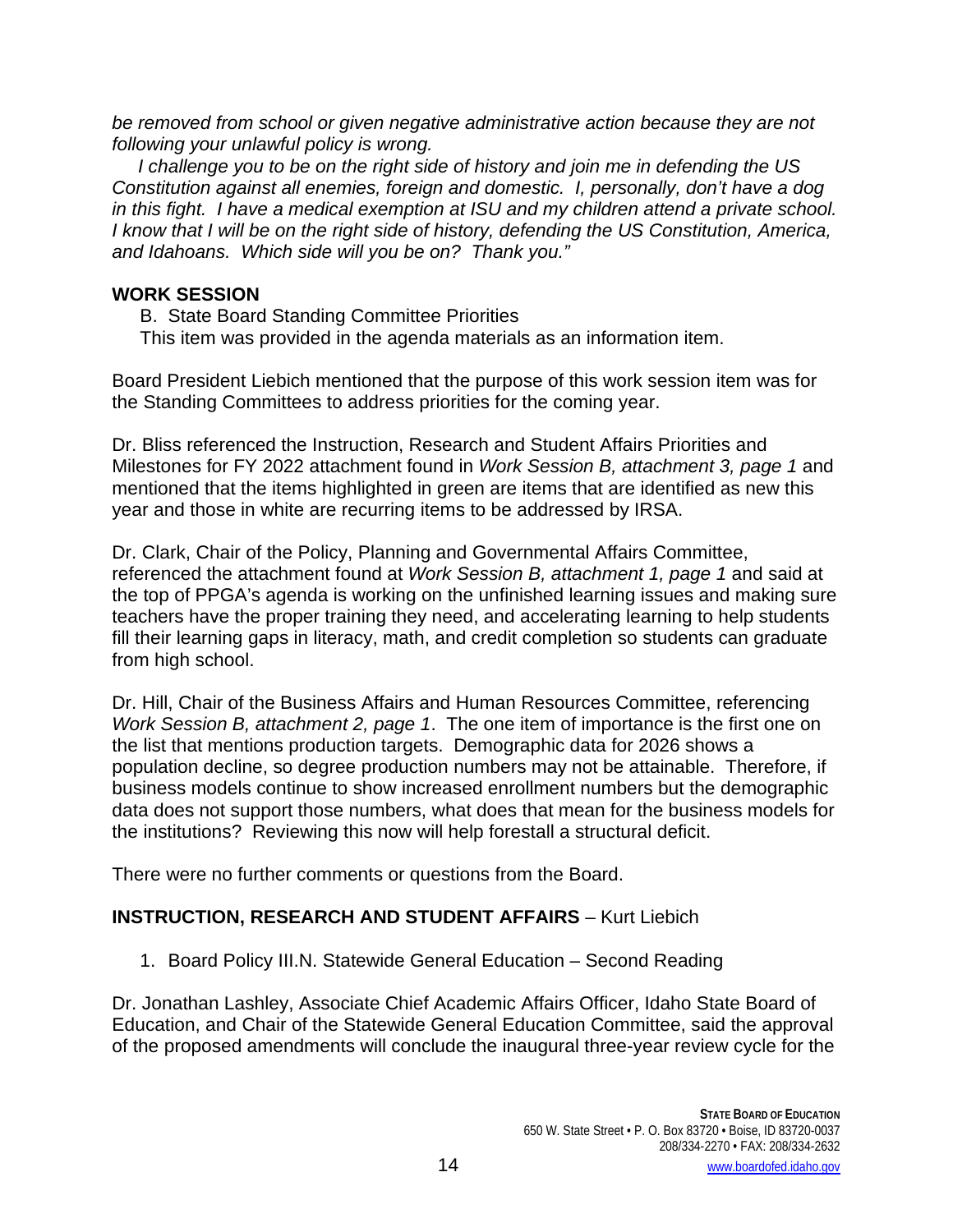Idaho GEM framework and improve alignment between institution, state, and national outcomes for discipline areas.

## **BOARD ACTION**

**M/S (Liebich / Hill) I move to approve the second reading of proposed amendments to Board Policy III.N., Statewide General Education, as submitted in Attachment 1.** A roll call vote was taken, and the motion carried 8-0.

There were no comments or questions from the Board.

2. General Education Matriculation Committee Appointments

Dr. Lashley said the proposed appointments add three new representatives and replace the Idaho Division of Career Technical Education's representative on the GEM Committee with a representative from the Technical College Leadership Council, a committee of career technical college education deans from across the state.

## **BOARD ACTION**

**M/S (Liebich / Gilbert) I move to appoint Mr. Chris Harper, representing digital learning, to the General Education Matriculation Committee, effective immediately.** A roll call vote was taken, and the motion carried 8-0.

## **AND**

**M/S (Liebich / Gilbert) I move to appoint Dr. Karina Smith, representing dual credit, to the General Education Matriculation Committee, effective immediately.**  A roll call vote was taken, and the motion carried 8-0.

### **AND**

**M/S (Liebich / Gilbert) I move to appoint Ms. Kristin Whitman, representing open education, to the General Education Matriculation Committee, effective immediately.** A roll call vote was taken, and the motion carried 8-0.

### **AND**

**M/S (Liebich / Gilbert) I move to appoint Dr. Debbie Ronneburg, representing career technical education, to the General Education Matriculation Committee, effective immediately.** A roll call vote was taken, and the motion carried 8-0.

There were no comments or questions from the Board.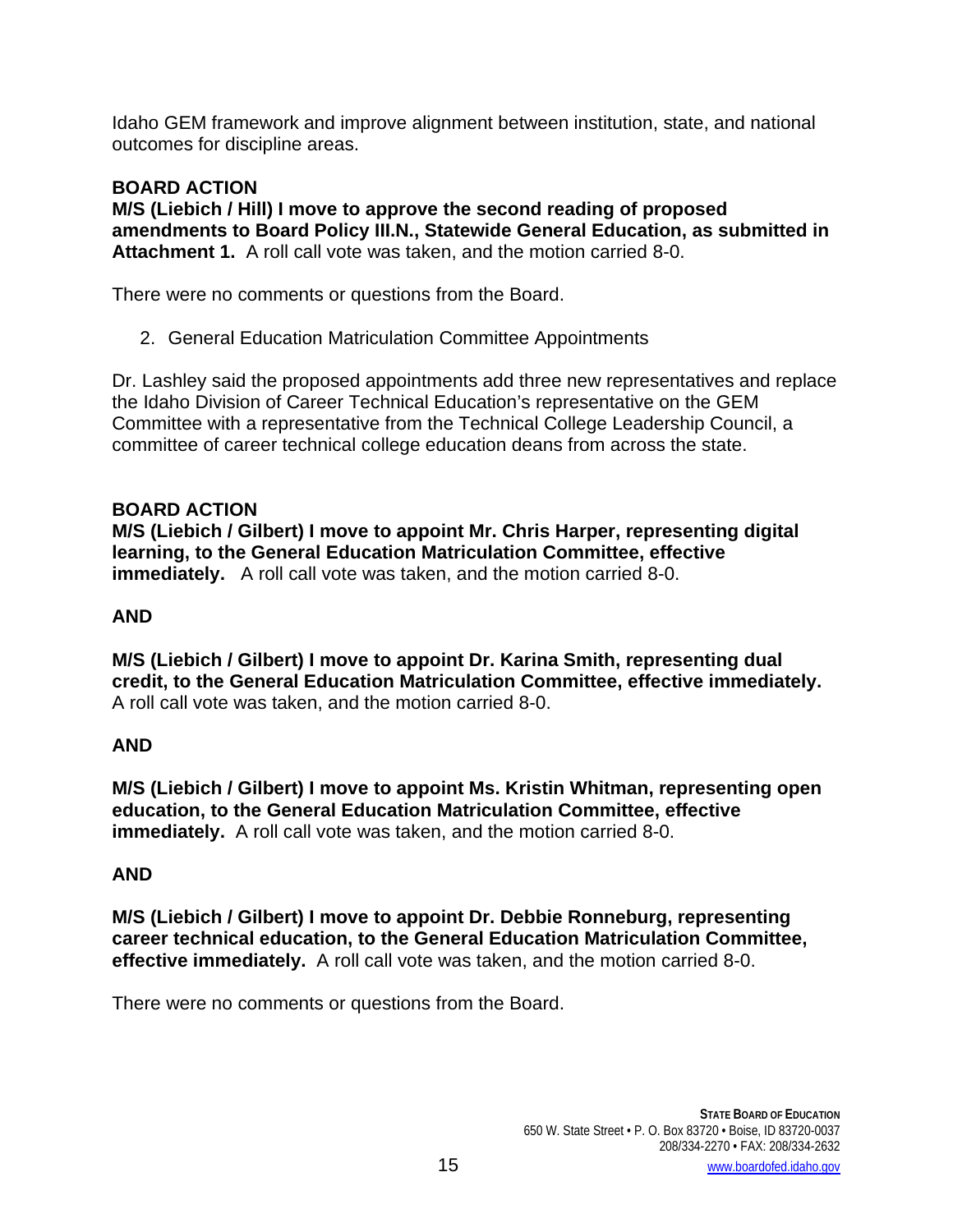3. Boise State University – Online Bachelor of Applied Science in Cyber Operations and Resilience

Dr. Hill said the proposed CORe degree program is a part of the statewide cybersecurity initiative and the collaboration between the Idaho's higher education institutions to meet the growing workforce demand for cyber-related education. This program will collaborate and coordinate with BSU's Institute for Pervasive Cybersecurity. The student fees will be in accordance with the Online Program Fee as defined in Board Policy V.R.3.a.x. The price point for the online BAS CORe program fee will be \$350 per credit. When students transfer in 60 credits from approved Associates of Applied Science degrees, the remaining 60 credits to complete the Boise State University BAS in CORe will be \$21,000.

John Buckwalter, Provost and Vice President Academic Affairs, spoke on behalf of Boise State University, concerning the second part of the Board Action and said the proposed Bachelor of Applied Science in Cyber Operations and Resilience is a partnership among Boise State University, Lewis-Clark State College, College of Eastern Idaho, College of Southern Idaho, College of Western Idaho, and North Idaho College to meet a workforce need for cybersecurity professionals. The online BAS will provide students a unique, seamless path toward completing a baccalaureate degree, allowing for articulation of community college credits from a technical degree.

# **BOARD ACTION**

**M/S (Liebich / Hill) I move to approve the request by Boise State University to create an Online Bachelor of Applied Science in Cyber Operations and Resilience, as presented in Attachment 1.** A roll call vote was taken, and the motion carried 8-0.

# **AND**

**M/S (Liebich / Hill) I move to approve the request by Boise State University to charge an online program fee of \$350 per credit for the Bachelor of Applied Science in Cyber Operations and Resilience, in in conformance with the program budget submitted to the Board in Attachment 1.** A roll call vote was taken, and the motion carried 8-0.

There were no comments or questions from the Board.

4. Lewis-Clark State College – Bachelor of Science in Cybersecurity Management

Dr. Fred Chilson, Interim Vice President for Academic Affairs & Dean of Graduate Students, spoke on behalf of Lewis-Clark State College. Lewis-Clark State College (LCSC) Business & Computer Science Division is proposing a multidisciplinary degree. This degree would combine key concepts from Computer Science and Business courses and will provide a pathway to a bachelor's degree for students who have earned an associate's degree in cyber security and other technical fields. This degree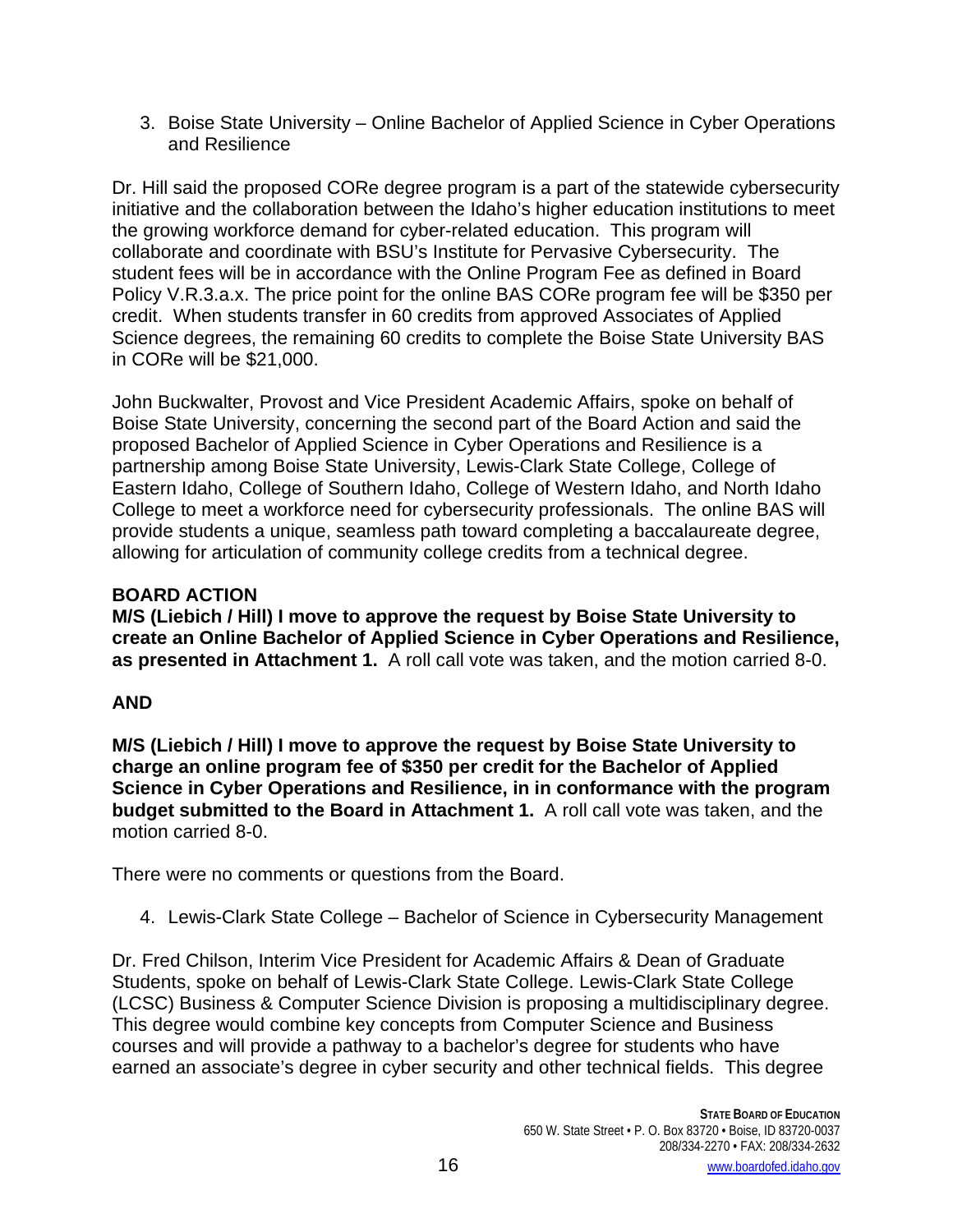program will utilize existing face-to-face and online courses from each discipline including core business, cyber security, and computer science courses. This degree will serve students interested in Cybersecurity, Computer Science, and Business Management. It will prepare them for careers that require skills within all three areas.

# **BOARD ACTION**

**M/S (Liebich / Hill) I move to approve the request by Lewis-Clark State College to create an on-line Bachelor of Science in Cybersecurity Management, as presented in Attachment 1.** A roll call vote was taken, and the motion carried 8-0.

There were no comments or questions from the Board.

5. Idaho State University – Online Bachelor of Science Degree Completion in Respiratory Therapy

Dr. Karen Appleby, Interim Vice President for Academic Affairs and Provost spoke on behalf of Idaho State University. The proposed Bachelor of Science in Respiratory Therapy degree completion program is designed for practicing associate degree clinicians who want to advance their careers in health care, organizational leadership, health care education, health administration, and research. The online format provides students access to a quality education without relocating. The Commission on Accreditation for Respiratory Care (the accrediting agency) has encouraged ISU's program to develop a bachelor's degree pathway for individuals with an associate degree.

Students with an Associate of Science (A.S.) in Respiratory Therapy from Idaho State University (ISU) can complete the bachelor's program in one year, as the A.S. degree is 90 credits. Students with associate degrees from other institutions will have their transcripts evaluated for appropriate placement, and in many cases will be able to use credit for prior experiential learning.

# **BOARD ACTION**

**M/S (Liebich / Gilbert) I move to approve the request by Idaho State University to create an Online Bachelor of Science in Respiratory Therapy, as presented in Attachment 1.** A roll call vote was taken, and the motion carried 8-0.

# **AND**

**M/S (Liebich / Gilbert) I move to approve the request by Idaho State University to charge an online program fee of \$300 per credit for the Bachelor of Science in Respiratory Therapy, in conformance with the program budget submitted to the Board in Attachment 1.** A roll call vote was taken, and the motion carried 8-0.

There were no comments or questions from the Board.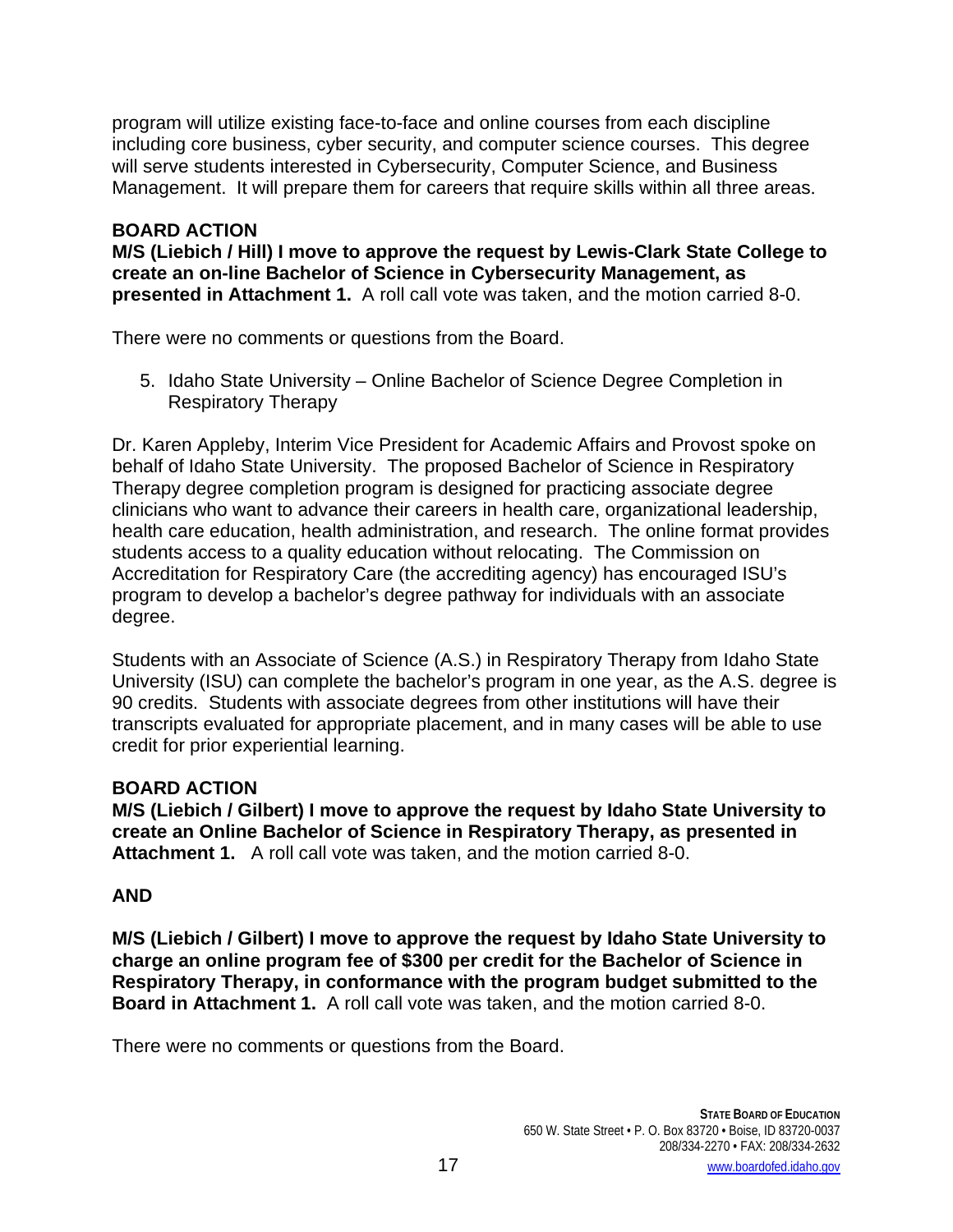6. Idaho State University – Online Basic Technical Certificate in Cloud Computing

Dr. Karen Appleby, Interim Vice President for Academic Affairs and Provost spoke on behalf of Idaho State University. The proposed Basic Technical Certificate (BTC) in Cloud Computing will include courses in foundational cloud concepts, cloud developing, and cloud architecting, with the option to add courses in cloud operations, machine learning, and data analytics. Upon completion of the courses, participants will be able to test for industry certifications in Cloud Practitioning, Certified Developer, and Solutions Architect through the Amazon Web Services (AWS) Academy Cloud Developing.

This certificate will be funded using an online program fee model, in lieu of tuition and other fees, in accordance with Board Policy V.R., subsection 3.b. The online program fee will initially be established at \$300 per credit. The online program fee will cover costs associated with the program, including the development and delivery of new courses, which are designed to prepare students to successfully pass the AWS (Amazon Web Services) Certification exams.

### **BOARD ACTION**

**M/S (Liebich / Roach) I move to approve the request by Idaho State University to create an online Basic Technical Certificate in Cloud Computing, as presented in Attachment 1.** A roll call vote was taken, and the motion carried 8-0.

# **AND**

**M/S (Liebich / Roach) I move to approve the request by Idaho State University to charge an online program fee of \$300 per credit for the Basic Technical Certificate in Cloud Computing, in conformance with the program budget submitted to the Board in Attachment 1.** A roll call vote was taken, and the motion carried 8-0.

Mrs. Roach asked if this was a one-year certificate program. Darin Jernigan, Interim Associate Dean, for ISU, said this program can be administered in one year or over several semesters and can take two years to complete, but is meant to be completed in one year.

Dr. Clark asked if this program was for ISU students and not for high school students. Mr. Jernigan said yes, but in the future, he could envision this program being offered to high school students and then it would affect the College going rate.

There were no further comments or questions from the Board.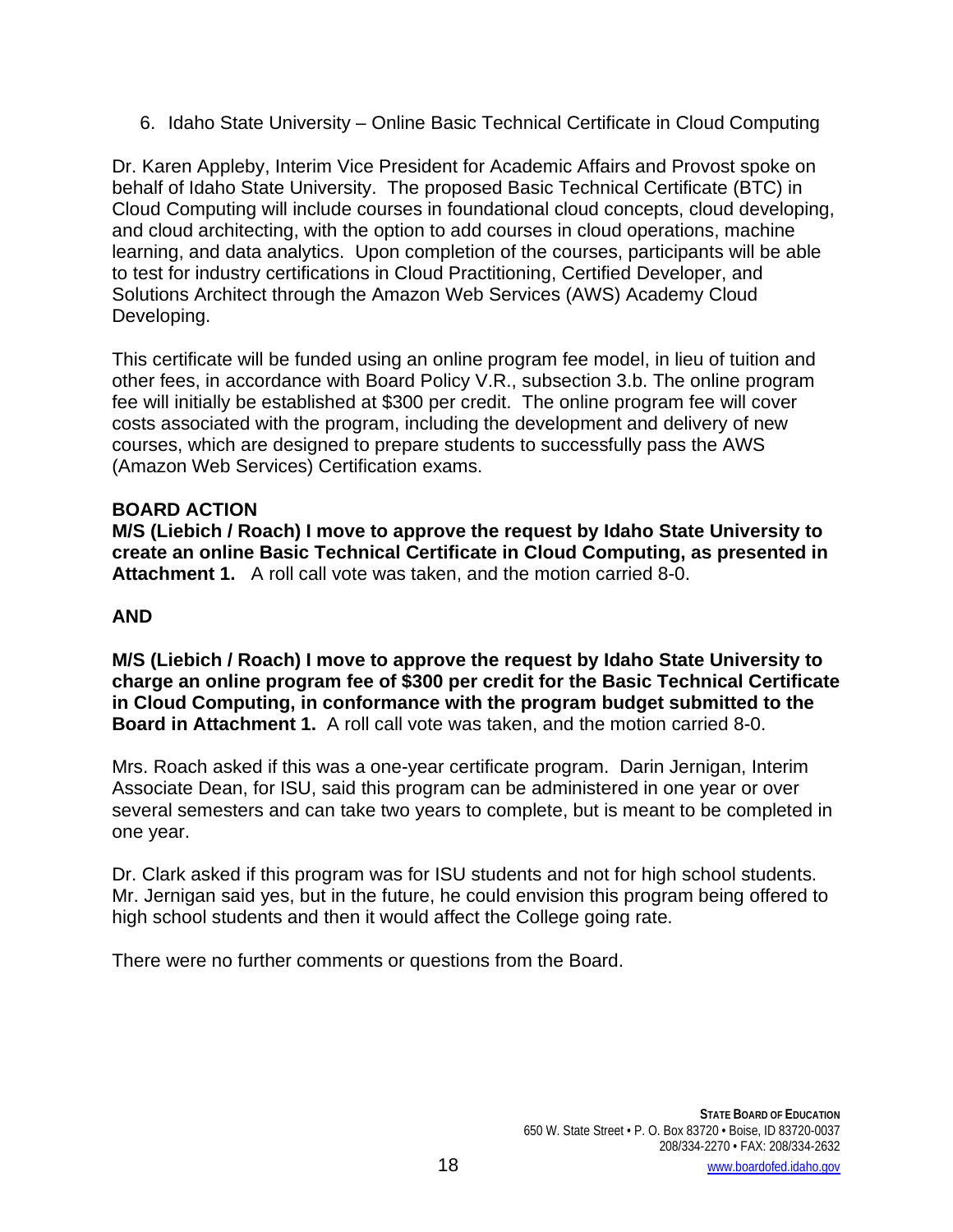7. Idaho State University – Online Graduate Certificate in Listening and Spoken Language

Dr. Karen Appleby, Interim Vice President for Academic Affairs and Provost spoke on behalf of Idaho State University. The proposed, fully online Graduate Certificate in Listening and Spoken Language is designed to meet a growing need for professionals who understand the current needs of families and children who are deaf/hard of hearing (DHH) and have had the advantage of newborn hearing screening and access to advanced hearing technology (e.g., early intervention services). The certificate will provide graduates with expertise in early intervention, spoken language development (including assessment and intervention), literacy, universal design for learning, and interprofessional collaboration in mainstream educational environments. The certificate will also provide these professionals with an alternate, lower-cost path to licensure to serve DHH children.

An online program fee of \$925 per credit will be charged in place of tuition. The fee includes the costs of administrative support, adjunct faculty, travel needed to coordinate externships and practical experiences, and supplies associated with running the program. No other fees will be charged. The total cost of the program is \$24,975 for students who complete the Graduate Certificate in Listening and Spoken Language at ISU, which is approximately half the cost of other available options for professionals seeking licensure to serve DHH students.

# **BOARD ACTION**

**M/S (Liebich / Siddoway) I move to approve the request by Idaho State University to create a Graduate Certificate in Listening and Spoken Language as presented in Attachment 1.** A roll call vote was taken, and the motion carried 8-0.

# **AND**

**M/S (Liebich / Siddoway) I move to approve the request by Idaho State University to charge an online program fee of \$925 per credit for the Graduate Certificate in Listening and Spoken Language, in conformance with the program budget submitted to the Board in Attachment 1.** A roll call vote was taken, and the motion carried 8-0.

There were no comments or questions from the Board.

8. EPSCoR Annual Report

This item was provided in the agenda materials as an information item.

EPSCoR, which stands for Established Program to Stimulate Competitive Research, is a federal-state partnership designed to enhance the science and engineering research, education, and technology capabilities of states that traditionally have received smaller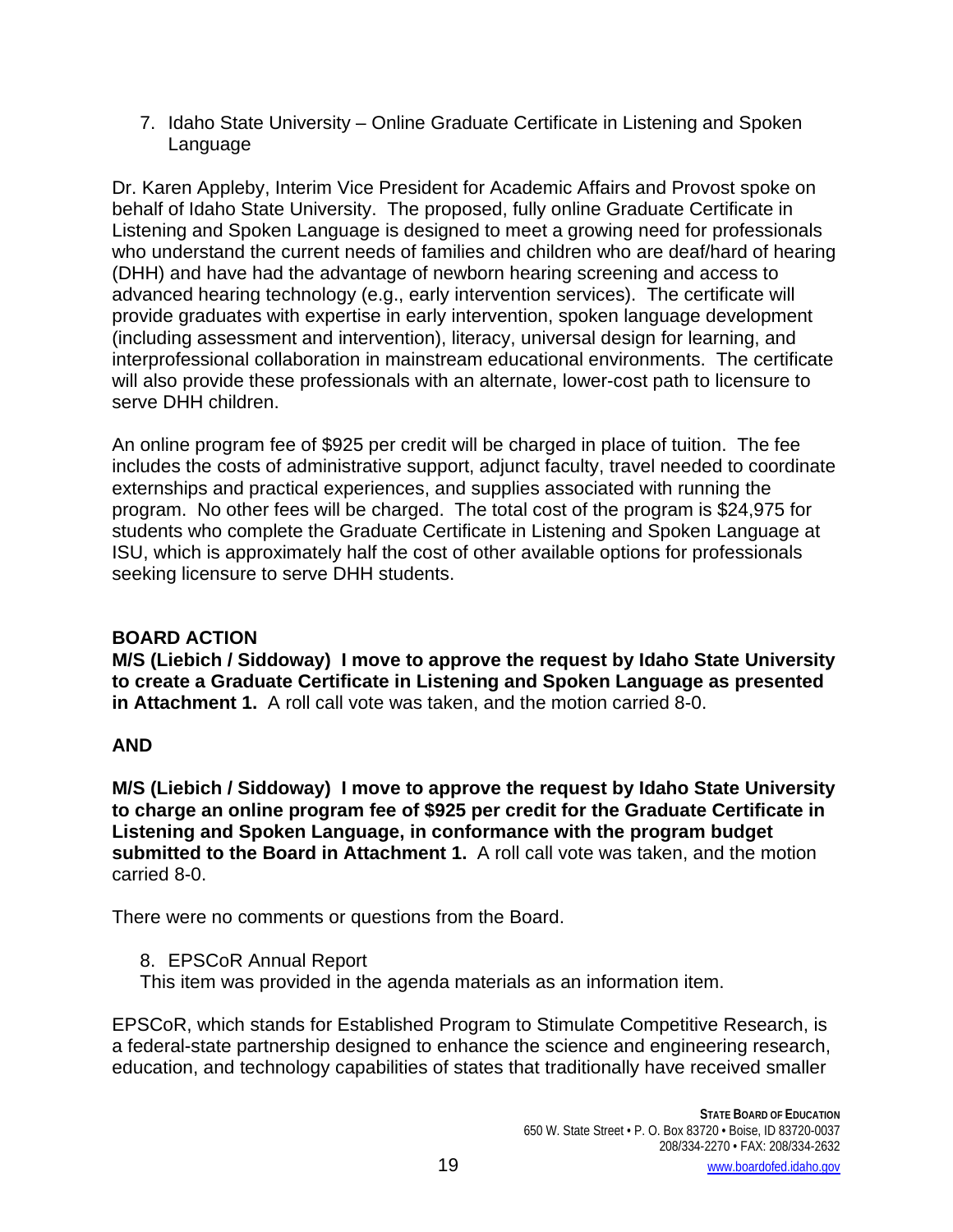amounts of federal research and development funds. Through EPSCoR, participating states are building a high-quality academic research base that is serving as a backbone of a scientific and technological enterprise.

Dr. Hill said research is often considered to be separate from education, but it is not, because there is an economic and an educational payback. He also mentioned that this program will end in 18 months.

There were no further comments or questions from the Board.

- 9. Idaho Math Transitions Network Update
- This item was provided in the agenda materials as an information item.

Board President Liebich referenced the Idaho Mathematics Transition Network (MTN) which began at a convening of the Conference Board of Mathematics Sciences in Reston, VA during May 2019, with the purpose of addressing issues and engaging the necessary parties in creating solutions to modernize high school mathematics education. Across the nation, high school mathematics courses focus on a calculusbased curriculum, which does not presently align to the math pathways in higher education. Modernizing the high school mathematics curriculum will involve aligning high school math course pathways to college mathematics programs and the use of mathematics in Idaho industries. The MTN is working toward providing high school juniors and seniors choices for and success in math courses aligned to their chosen career paths.

There were no comments or questions from the Board.

10.Recognition of Commission on Osteopathic College Accreditation

Dr. Bliss gave some context to this Board Action. Idaho College of Osteopathic Medicine (ICOM) has operated as a registered proprietary school since 2017. In accordance with IDAPA 08.01.11.200.02.d, ICOM may register as a postsecondary educational institution once it obtains full accreditation by an accreditation organization that is recognized by the Board. ICOM is presently in pre-accreditation status with the Commission on Osteopathic College Accreditation (COCA) and anticipates a final ruling to obtain full accreditation status in April 2022. ICOM's first class will graduate in May 2022.

Board recognition of COCA as an accrediting organization for purposes of registration of postsecondary educational institutions will allow ICOM, once fully accredited, to register as a postsecondary educational institution that may grant degrees in Idaho. This recognition must be confirmed prior to May 2022 to allow ICOM to award to its first graduating class. Recognition of the accrediting organization will make any program accredited by COCA eligible for registration in Idaho.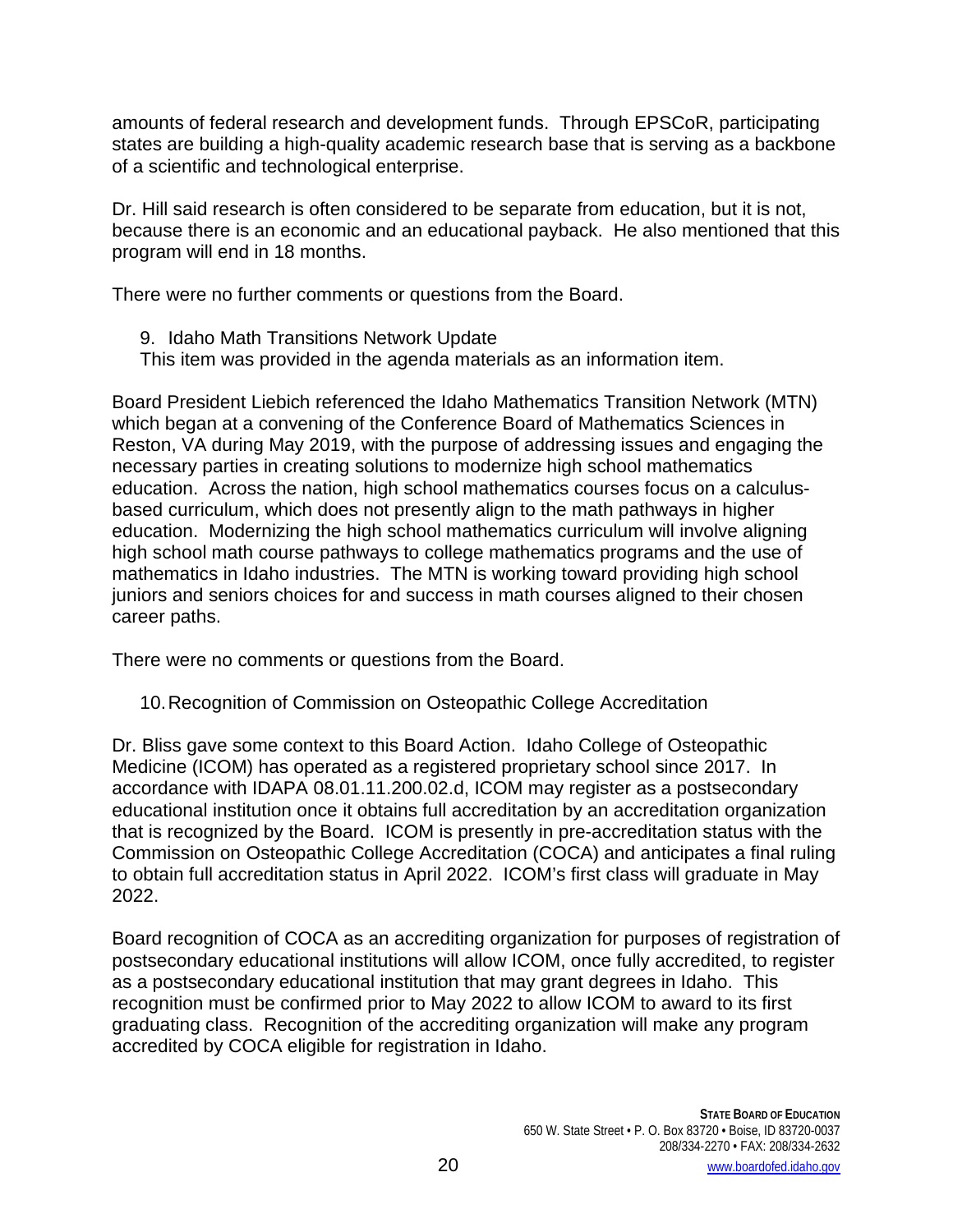## **BOARD ACTION**

**M/S (Liebich / Keough) I move to confirm Board recognition of the Commission on Osteopathic College Accreditation as an accrediting organization for purposes of registration of postsecondary educational institutions.** A roll call vote was taken, and the motion carried 8-0.

There were no comments or questions from the Board.

At this time the Board recessed for 10 minutes, returning at 10:40 a.m.

# **PLANNING, POLICY AND GOVERNMENTAL AFFAIRS** – Linda Clark

2. Idaho Division of Vocational Rehabilitation – Annual Report This item was provided in the agenda materials as an information item.

Jane Donnellan, Administrator, Idaho Division of Vocational Rehabilitation (IDVR), presented the Vocational Rehabilitation Annual Report. Ms. Donnellan shared the following information during her presentation.

- The Idaho Division of Vocational Rehabilitation has three distinct programs: Council for the Deaf and Hard of Hearing (CDHH), Extended Employment Services (EES) Program and Vocational Rehabilitation (VR) Program.
- $\cdot \cdot$  The Mission of IDVR is to prepare individuals with disabilities for employment and career opportunities while meeting the needs of employers.
- The Vision of IDVR is where all Idaho individuals with disabilities have the opportunity to participate in the workforce and employers value their contributions.
- $\cdot$  The EES program is for those with the most severe disabilities such as developmental disabilities, learning disabilities and individuals with chronic mental health as well as traumatic brain injuries.
- The EES program was enacted into law by the Idaho Legislature in 2020 (Senate Bill 1330). The EES program is working with the Governor's office to determine next steps.
- $\cdot$  The largest program is the VR program which is a state and federally funded program.
- \* There are eight IDVR regional offices throughout Idaho to provide services to all of Idaho's residents with disabilities.
- Employment successes reported under the VR program for FY 2021 shows that 5,056 individuals have been served and 658 individuals were helped in gaining employment and are working an average of 29 hours a week.
- In FY 2021 Thirteen IDVR students were Graduate Students, 68 were truck driving students, 80 were Community College students, 224 were four-year college students, and 264 were occupational / vocational training students.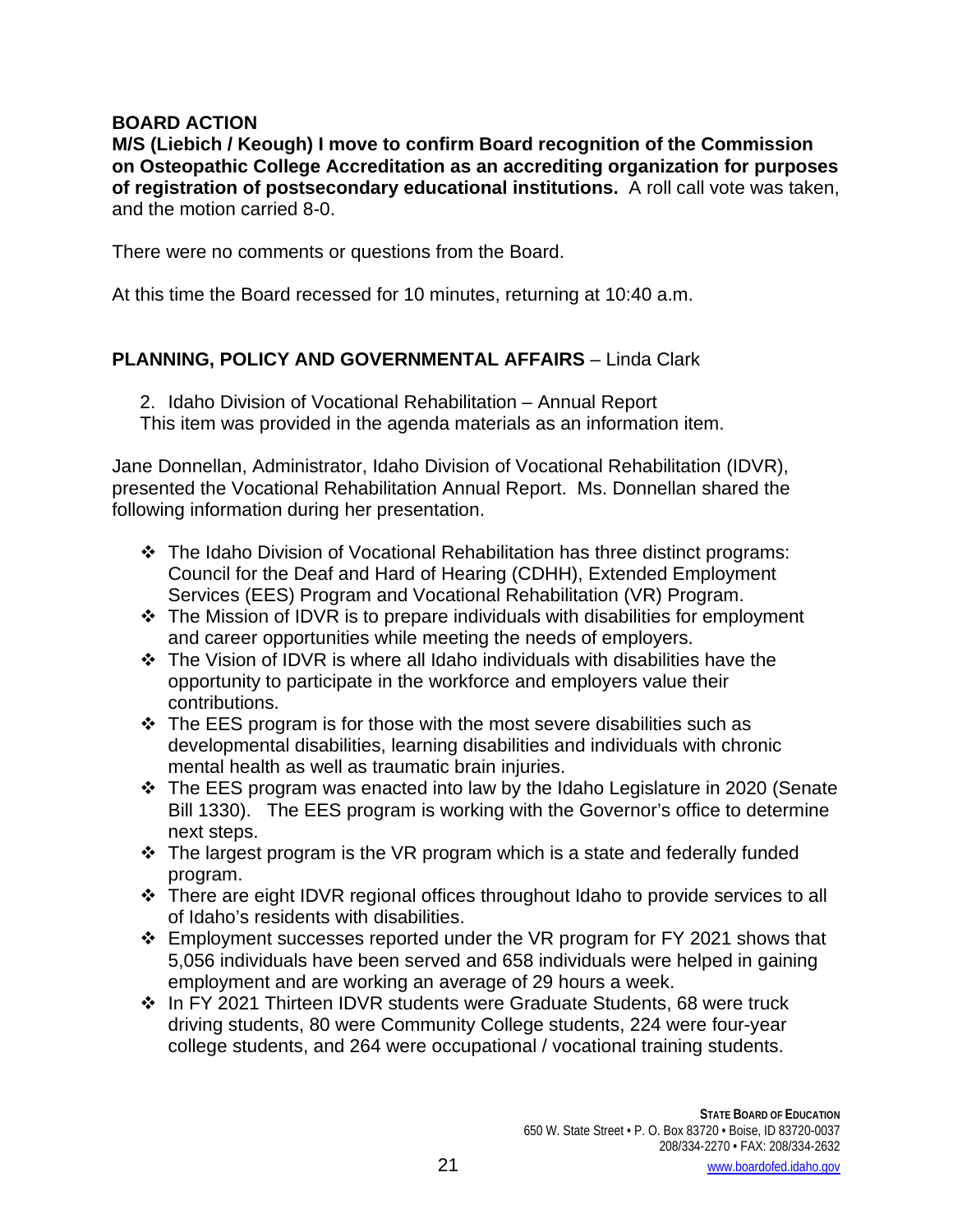- $\div$  IDVR has helped individuals achieve employment success in such diverse fields as legal, pharmacology, nursing, electrician, construction laborer, office clerks / Admin support, helpers, and production workers.
- There are five components of the Pre-Employment Transition Services: counseling on postsecondary education, instruction in self-advocacy, job exploration counseling, work-based learning, and work readiness training.
- $\div$  A brand-new program offered this past summer was the Nampa CTE small engine repair, culinary and welding program. VR is hoping to expand this program to other communities to broaden the reach to students.
- IDVR assists Idaho businesses in hiring and retraining qualified employees.
- $\div$  One of the concerns raised is that staff turnover is significant. Hiring of staff for IDVR is difficult because of the very specific qualifications needed to perform this job. Certain jobs require a Master's level counseling degree which leads to a small number of qualified applicants, and the recruitment process takes a long time. Due to this they are hiring those who are not yet at the Master's degree level but who are working towards that goal. Counselor level jobs are complex, and it can take 3-5 years to fully train a counselor. Recruiting and retaining employees is forefront in being able to continue to offer services to Idaho's disabled.

Dr. Clark asked for more information on the challenges VR is seeing in wages and keeping qualified staff. Ms. Donnellan said VR competes with several Idaho agencies for employees and many have less strict job and education requirements and many also pay more than VR does. VR positions also require a different skill set and educational requirements and that makes it harder to find qualified employees.

There were no further comments or questions from the Board.

The presenter for Item #3 was not available and this item was heard later in the agenda.

4. School Readiness Definition/Standards

Dr. Clark said a work group was established to help families know what School Readiness was and to give suggestions in helping parents prepare students for school. After taking public comment this document is now ready to be sent out to the schools for distribution.

# **BOARD ACTION**

**M/S (Clark / Keough) I move to adopt the School Readiness Guidelines as provided in Attachment 1.** A roll call vote was taken, and the motion carried 8-0.

Mr. Gilbert said this was a very well-done document which is easy to read and understand. Board President Liebich said it would have been helpful to have this document for the last Legislative session to show the Legislators what the Board was striving toward concerning the School Readiness Guidelines.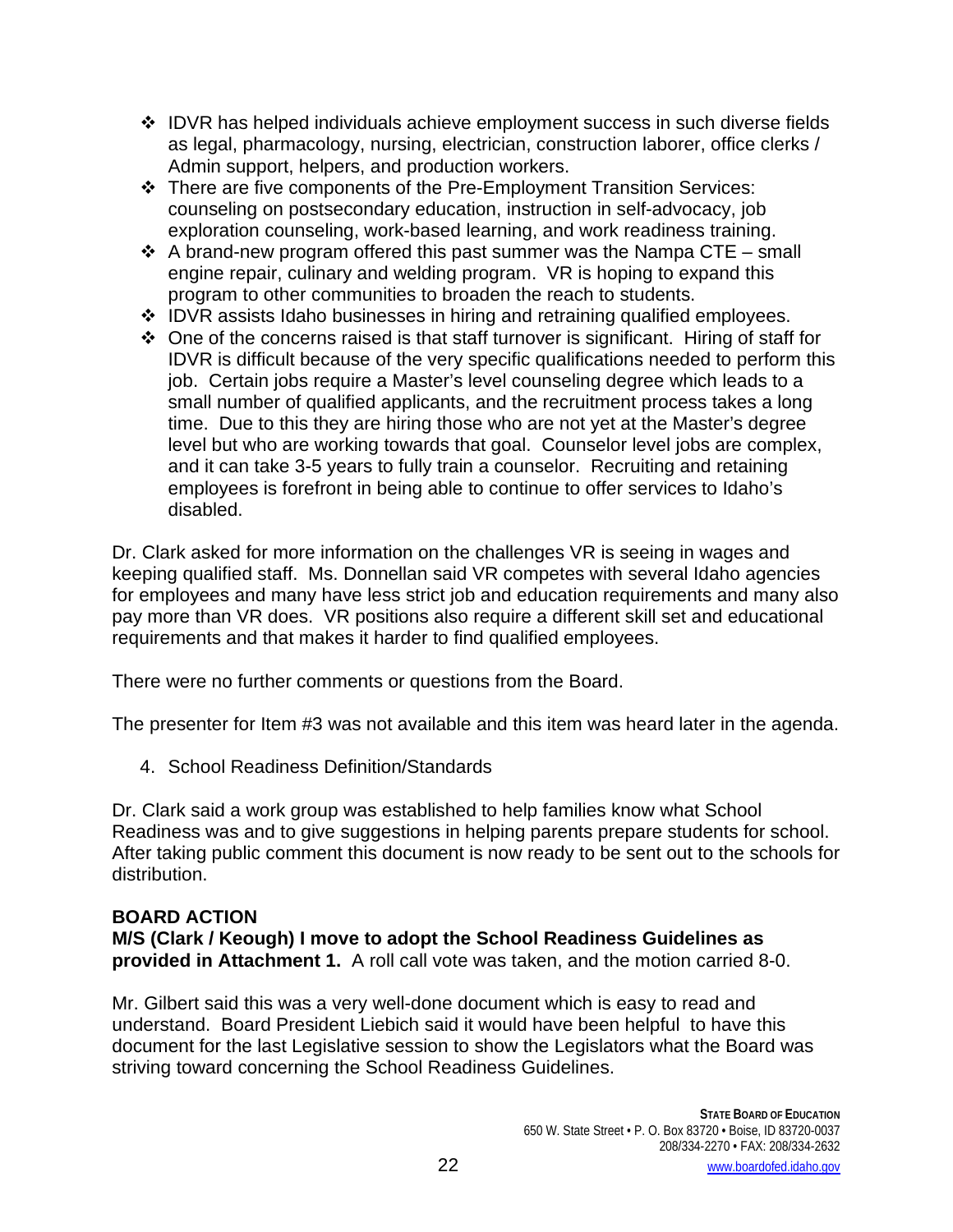There were no further comments or questions from the Board.

3. Idaho School Safety and Security Program Update – Mike Munger, This item was provided in the agenda materials as an information item.

Mike Munger, School Safety and Security Manager, Idaho State Board of Education, gave an overview of what the purview of the office of School Safety and Security does for schools in Idaho.

- The Idaho Office of School Safety and Security's mission is to foster safer student environments by supporting school communities with assessment, training, and expertise.
- \* The Office of School Safety and Security Management was created in 2016 under House Bill 514 (33-5802). Legislative intent includes:

(1) Promote the safety and security of the students attending the public educational institutions of the state.

(2) Provide recommendations, systems, and training to assist public educational institutions at all levels for the safety and security of students; (3) Enhance the safety and security resources available to public educational institutions.

(4) Ensure that periodic security assessments of statewide public educational institutions are conducted and reported.

(5) Ensure that surveys are conducted, and research information is reported to appropriate parties.

(6) Promote the use of technical methods, devices, and improvements to address school security.

(7) Encourage the recognition of security design to be incorporated in future construction or renovation of public educational institutions.

(8) Provide written reports of security assessments to appropriate school administrative authorities.

- $\div$  Vulnerability assessments are given every three years to schools. This assessment is triennial involving the school community, facilities, and operations. The elements of these assessments include on-site assessment, intruder assessment, information interview, key staff interview and finally observation which highlights policy versus practice.
- $\cdot$  Once an assessment is completed schools are given consultation about the findings, school-community outreach, prioritization assistance and planning support.
- \* Training Initiatives are then discussed such as Emergency Operation Plans, Communications Plan Development, Training Development Targets.
- Several Statewide Safety Initiatives were developed after the Rigby After Action Review. They are:
	- o See, Tell, Now (Confidential Student Tipline)
	- o Idaho Standard Command Responses for Schools (ISCRS)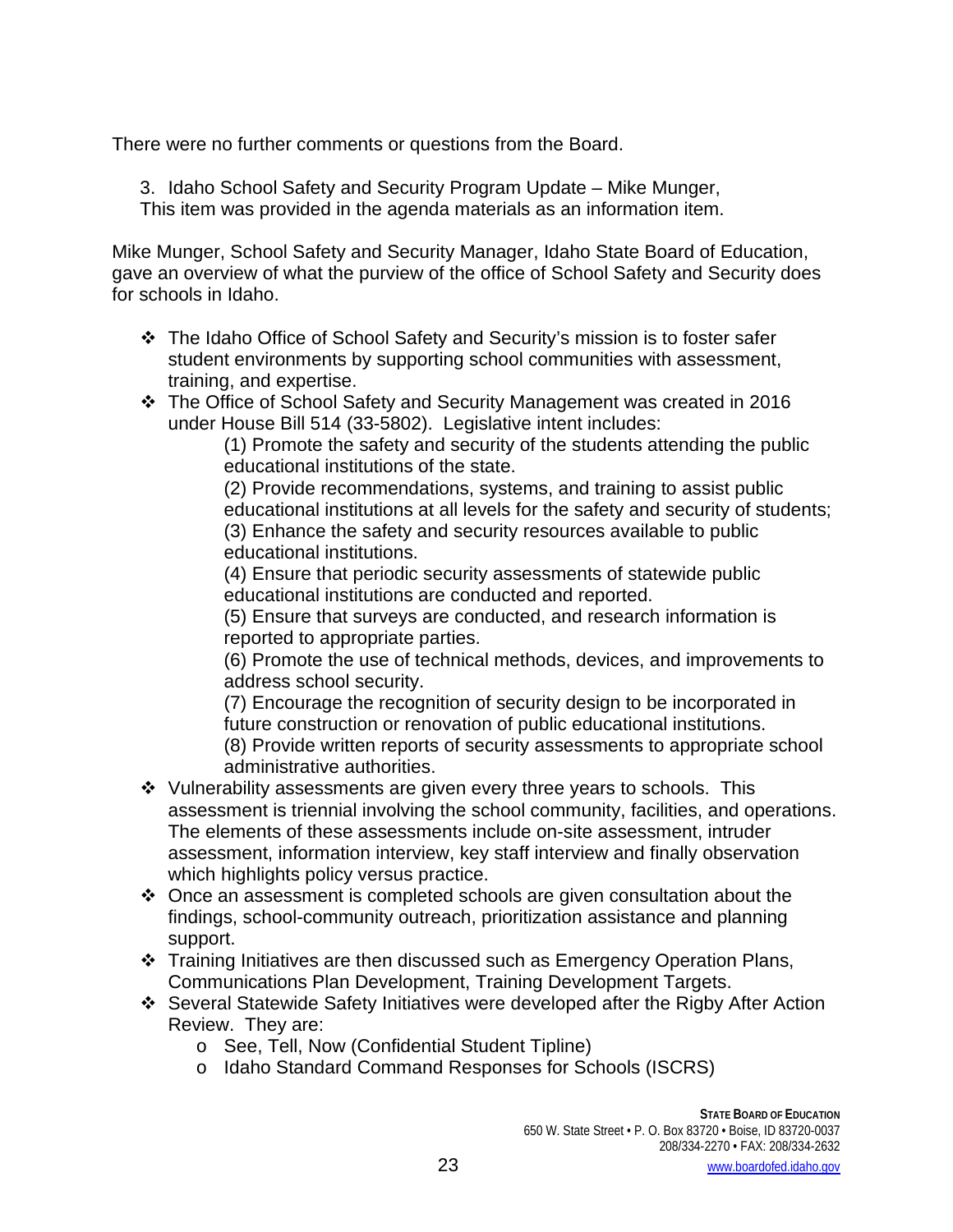- o Idaho Behavioral Threat Assessment Team Model
- o Post-Incident Review Process Development
- o School Resource Officer Standardization
- $\div$  There are four regional security analysts who cover the state of Idaho. They are:
	- o Mark Feddersen (North Territory)
	- o Elliot Cox (Southwest Territory)
	- o Shanna Lindsay (South / Central Territory)
	- o Guy Bliesner (East Territory)
	- o Mr. Freeman asked Mr. Munger to go over the outcomes from the Rigby incident. Mr. Munger shared the following from the Rigby After Action Review.
- $\cdot \cdot$  The review showed that people knew, prior to the event that warning signs were present, but they didn't say anything.
- $\cdot$  It was also found that there are many barriers to people speaking up, which led to the creation of See, Tell, Now (STN).
- Specific and more direct questions can be asked of students to get better answers / tips prior to an event.
- $\cdot \cdot$  The development of a community emergency response team is helpful in responding to these incidents.
- Continuous training of school staff and safety officers shows great benefits during an incident.
- Mental Health services were quickly overwhelmed by students, parents, staff, and administrators.

Mrs. Siddoway asked if data mining was done at a local level or statewide. Mr. Munger said it would ultimately come down to a local school level. However schools do not have the manpower to monitor social media accounts. That is why other students and even parents are an important part of alerting authorities to these concerns.

Dr. Clark asked for more information about the state tip line. Mr. Munger said See, Tell, Now is a free resource available to all K-12 schools. Tips come in every day. There are three thresholds of tips that come in: standard, urgent, and critical. The urgent and critical tips are then escalated to the schools and state or local police.

Dr. Clark asked how many schools are participating in the STN program. Mr. Munger said currently there are 104 schools / districts participating. Mr. Freeman said this is a free resource for every school in the state. STN is federally grant funded and the Board is working with the State Legislature to get continuous funding to continue this program.

There were no further comments or questions from the Board.

At this time the Board recessed for 20 minutes, returning at 12:25 p.m.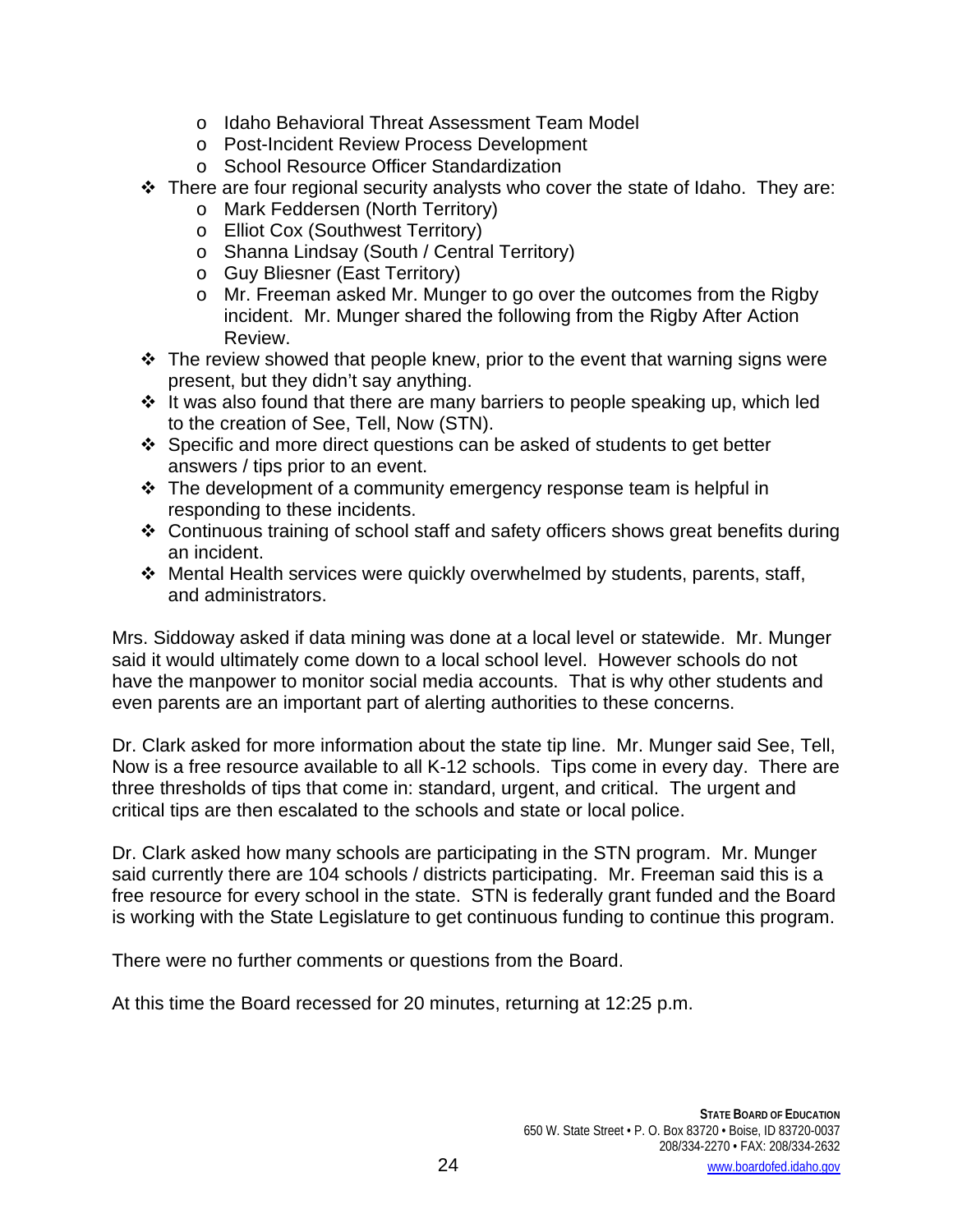Board President Liebich mentioned that he would be leaving the meeting at 1:00 p.m. He also mentioned Superintendent Ybarra had asked for her agenda items to be presented next since she too had to leave the meeting to attend a prior commitment. The rest of PPGA's agenda was heard later in the day.

# **STATE DEPARTMENT OF EDUCATION** – Superintendent Ybarra

1. Developments in K-12 Education

This item was provided in the agenda materials as an information item. Superintendent Ybarra shared the following concerning her visits to various schools:

- a. She visited schools and saw a mixed bag concerning mask wearing. Some schools have mask mandates, and some did not.
- b. Teachers were in the classroom to service their special education students.
- c. Visited the CTE program at St. Mary's where she saw many volunteers from the community helping to teach students activities such as welding.
- d. The concern over enrollment reporting is forefront on everyone's mind.
- e. Staffing shortages in the schools is becoming a critical issue. Many districts said teachers are resigning in the middle of the year. The issue does not seem to be higher salaries that teachers can get elsewhere but teachers getting COVID-19 from students.
- f. The Student Advisory Council meet in September. This group is comprised of thirteen students from 4<sup>th</sup> grade to seniors and Superintendent Ybarra learned a lot about their schools. She did say that the students would like Board President Liebich to come and speak with them after the holidays.
- g. The Student Advisory Council also expressed concerns for their fellow students who have learning disabilities, specifically mentioning getting help for students who have dyslexia. Superintendent Ybarra said she was bringing in an expert to address the students at their next meeting.
- h. Several students also communicated that they are frustrated and upset that education in Idaho is always considered to be behind and that Idaho has the worst education record in the nation, and that is simply not true. The students wanted to know how to help their fellow students do better on testing. Even though Idaho ranks lowest in education spending, Idaho education achievement ranks  $16<sup>th</sup>$  in the nation according to a new report.

Concerning the Idaho Digital Learning Academy online substitute training initiative, Superintendent Ybarra said potential teachers are still concerned about catching COVID-19 from students and thus they are still struggling to find substitute teachers. SDE partnered with IDLA to offer online tutoring for parents who might be interested in substitute teaching but who do not have a teaching certificate. They must however pass a background check. Almost 250 people have accessed this training.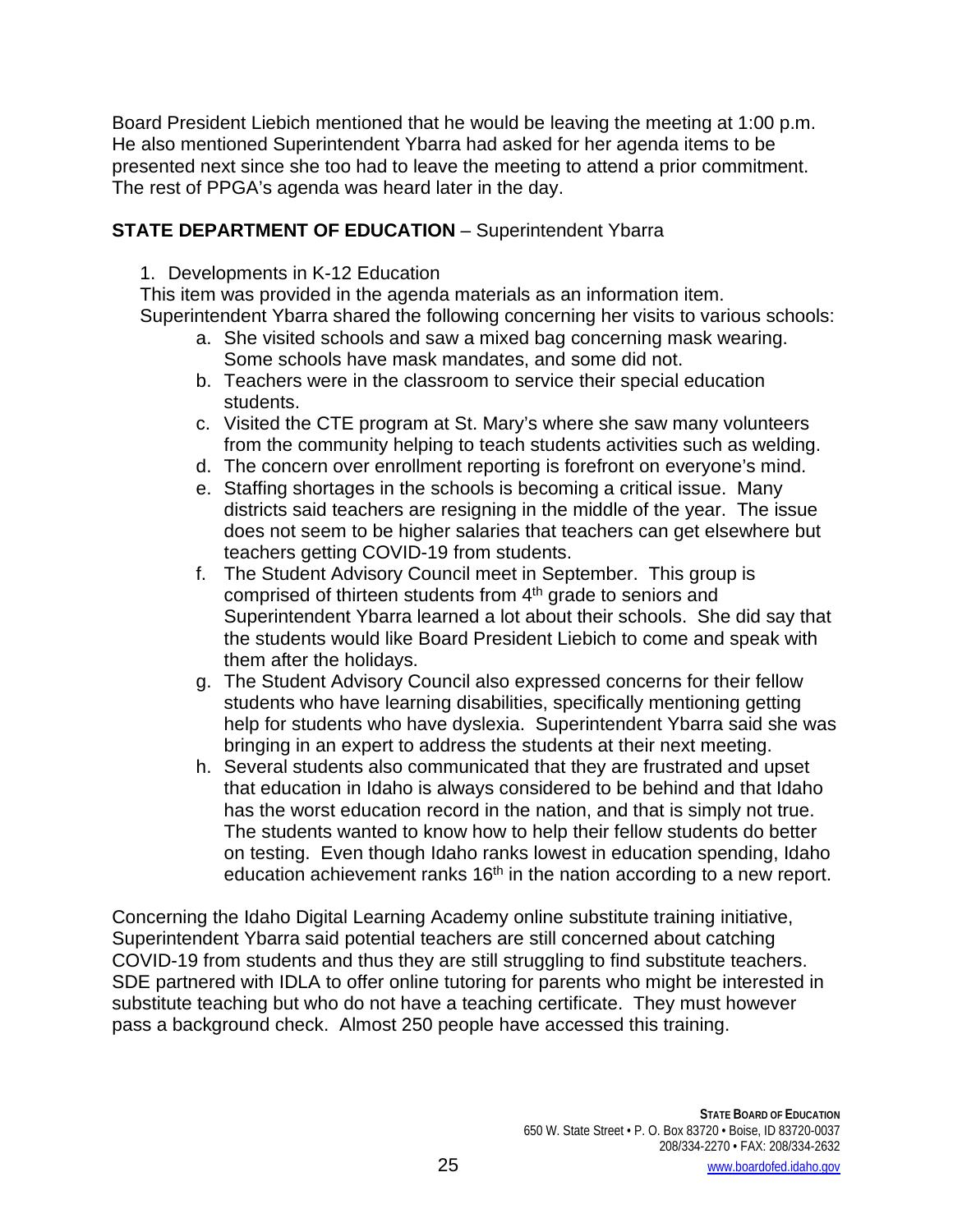Concerning the PEBT card program. While this program was a large administrative burden on SDE, Idaho was one of the few states in the nation who were able to initiate this program successfully. This program will be transferring to the Department of Health and Welfare on January 1, 2022.

Schoolhouse.world is a free tutoring service for students. Different than many tutoring services this one has a live person on the other end of the line who assists students.

Federal ESSER funds update. Legislators have expressed concerns that the money has not been used by the districts. The answer from the districts is that they feel the pandemic is not over and they want to spend the money in a smart manner instead of spending it all and then having no more money to draw from.

Dr. Clark asked if there are supply chain issues with school lunches. Superintendent Ybarra said yes, there are supply chain issues in getting food to the schools but there were supply chain issues last year as well.

There were no further comments or questions from the Board.

Board President Liebich left the meeting at 1:00 p.m.

2. Advanced Opportunities Annual Report

This item was provided in the agenda materials as an information item.

Student participation and usage in Advanced Opportunities is reported annually to the Idaho State Board of Education. The report outlines the various uses of the program including college credit, high school overload and workforce training courses as well as various approved exams. The report also includes usage of the Early Graduation Scholarship.

Dr. Eric Studebaker, Director, Student Engagement and Safety Coordination, State Department of Education, gave an overview of this program for FY 2021.

- The Advanced Opportunities (AO) program reimburses students for various courses taken such as dual credit, overload courses, workforce training, and early graduation scholarships.
- For FY 2021 37,800 students were served by all of the programs.
- Overload courses, which are taken in addition to a full student load can be taken at night or in summer.
- For the Overload Courses 16,255 students participated.
- $\cdot$  Dual credit is the largest program with student participation with students earning 218,273 college credits while still in high school.
- The number of Exam Funding Requests for FY 2021 was 18,854. This section encompasses students taking the Advanced Placement exam, International Baccalaureate, Professional Certification Exams (CTE) and College Level Examination Program (CLEP).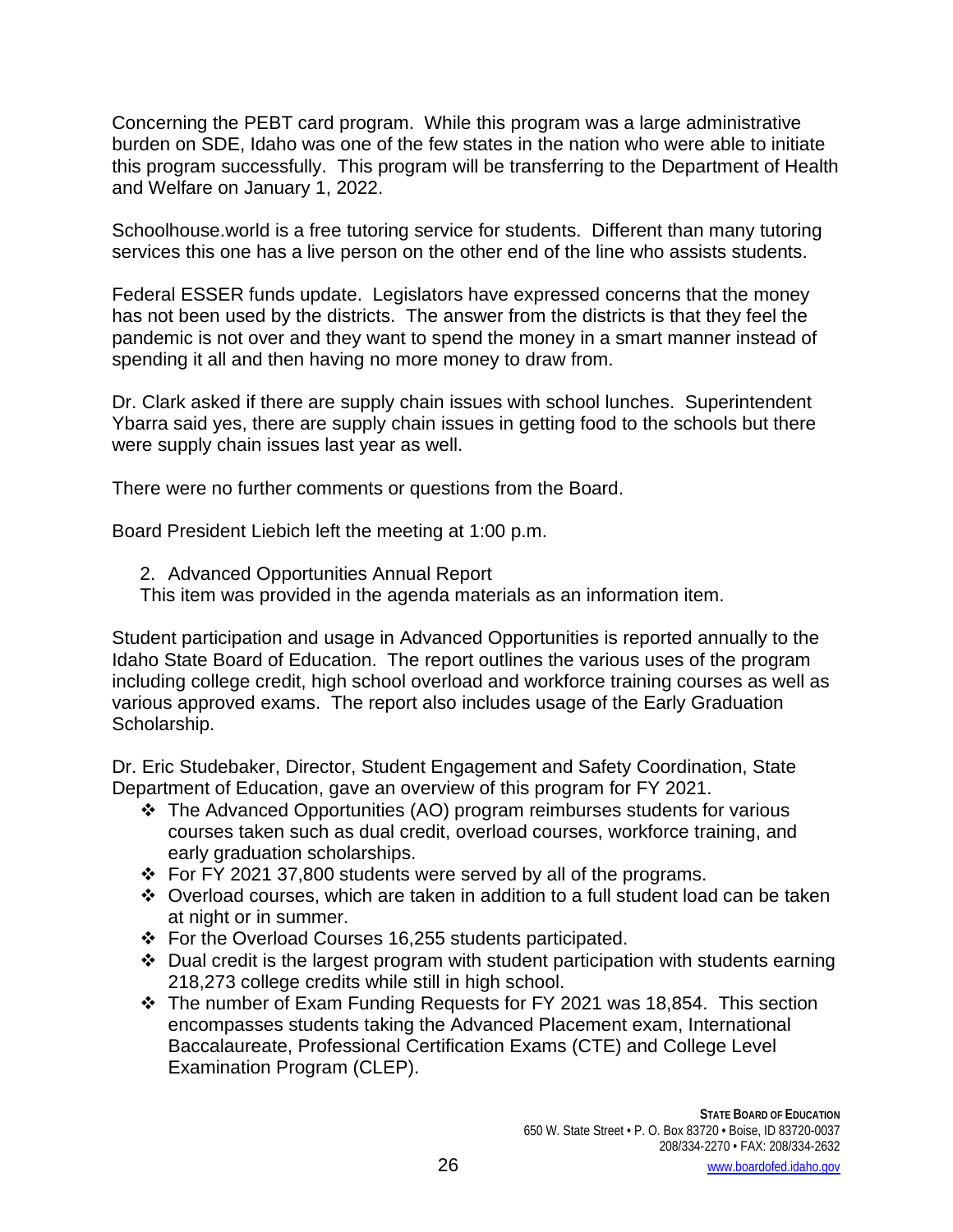- Workforce Training Courses served 126 students and 73 students were awarded Early Graduation Scholarships.
- Demographic Information shows two trends, one being Hispanic participation being low and the fact that females are participating more than male students in these programs. The hope is that with new programs and workforce training they can close that gap.
- There were 1758 students who used all of their \$4,125 allotment for taking dual credits through FY 2021.
- AO began in 2017. Students who were in  $7<sup>th</sup>$  grade then have the opportunity to graduate in 2024 using all of their \$4,125 allotment for these programs.

Dr. Clark asked if discussions have begun on how to expand the number of students who are cashing in on their dual credits. Dr. Studebaker said yes, and it is through advising and counseling that they hope to inform more students of this programs benefits.

There were no further comments or questions from the Board.

3. Mastery Based Education – Progress Report This item was provided in the agenda materials as an information item.

This update, from the Mastery-Based Education Coordinator, will focus on the significant and continued progress made towards supporting mastery. The Essential Message:

- 1. Legislative Statute and Investment has allowed mastery to continue to grow across the state and create, high quality, diverse, rich, and responsive resources.
- 2. The Idaho College and Career Readiness Competencies provide an opportunity to unite a diverse range of perspectives and offers students a chance to develop Life Ready skills.

Aaron McKinnon, Mastery-Based Education Coordinator, Idaho State Department of Education, gave the overview of this program.

- $\cdot$  In 2013 this program was the #1 recommendation from the Governor's Task Force.
- $\cdot$  In 2016 the program received \$1.4 million from the Idaho Legislature (Statute 33-1632) to continue.
- Between 2016-2020 the Idaho Mastery Education Network (IMEN), Incubation group met. This incubation allowed different teams to come together to identify barriers for school districts to offer Mastery Education systems.
- $\cdot$  In 2016, 30 schools joined IMEN and today 14 of those schools still remain. In 2019, the cap was removed as to how many schools could join and 10 schools joined in 2021. In 2021, 40 additional schools explored IMEN and 16 schools fully immersed themselves in this program.
- The Mastery-Based Education framework has four components: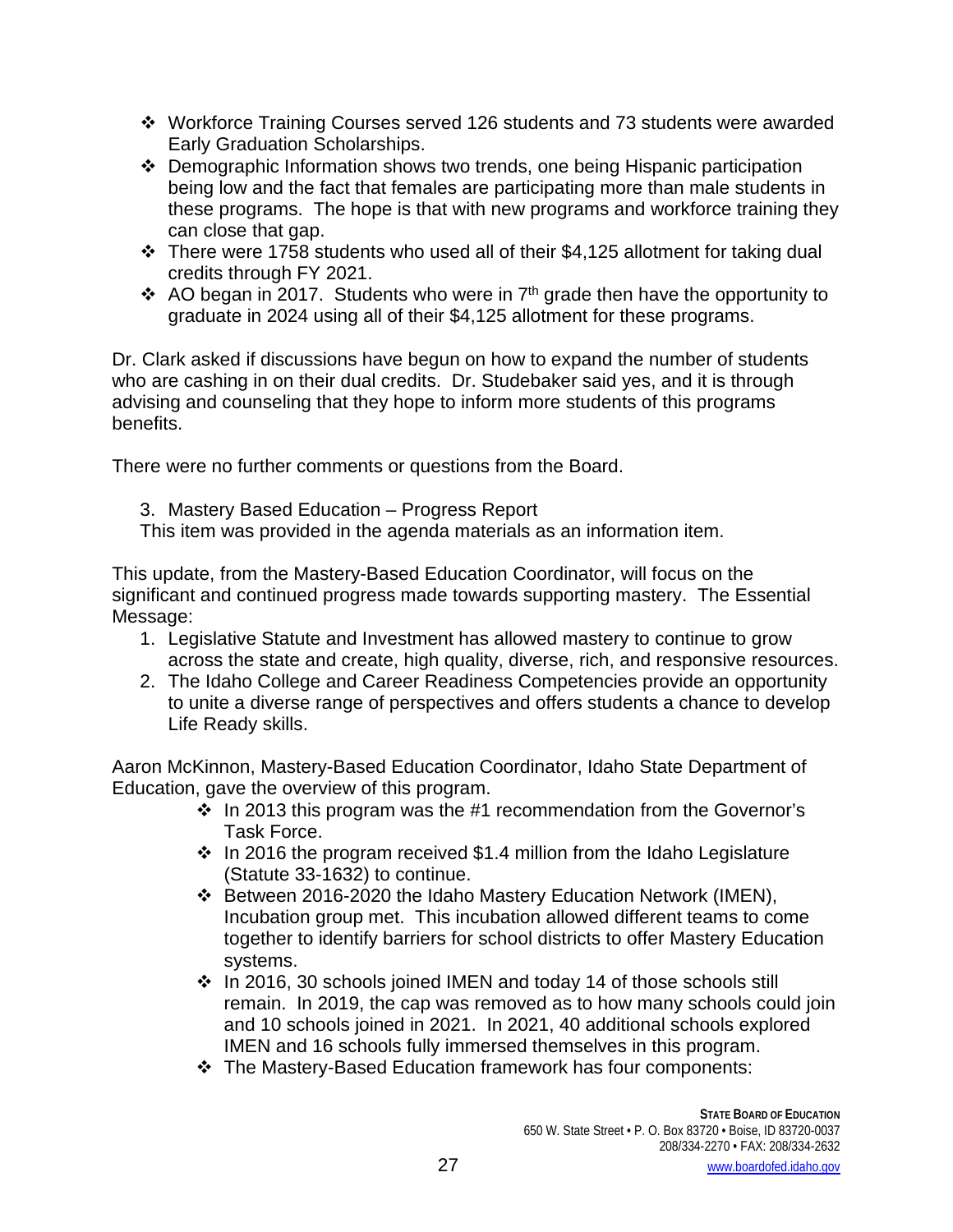- Student empowered
- **Learning personalized**
- **Competencies demonstrated**
- **Mastery recognized**
- There are over 100 accessible resources for everyone in any stage of implementation.
- SDE is hoping for collaboration and consultation with the Board of Education to elevate and scale competencies and mastery-based principles across the state, through primary, secondary, and higher ed learning environments.

Superintendent Ybarra said Mr. McKinnon will be reaching out in the near future to the members of the Board to offer them a chance to tour some of the schools providing MBE.

There were no further comments or questions from the Board.

- 4. Educator Professional Development Update
- This item was provided in the agenda materials as an information item.

The Superintendent's office receives an annual appropriation for professional development in all content areas as specified in the annual appropriations bill, which for the current Fiscal Year 2022 is HB358. This update is to provide the Board with an update and overview of professional development programs currently being provided as well as programs under development.

Todd Driver, Director, Content & Curriculum, Idaho State Department of Education gave an update. He said:

- The Gifted and Talented Education (GATE) manual was written in 1997 but revised in 2005 to better align with the National Association for Gifted Children's Programming Standards.
- $\cdot$  This revision brought the manual from 153 pages to 60 and aligns with the Gifted and Talented Statute 33-2003 and IDAPA 08.02.03.171
- $\cdot$  Instruction for teachers in helping Gifted students covers courses such as Arts and Humanities, Instructional Technologies, Science, Math, English Language Arts and Literacy.
- $\cdot$  Research shows that the vast majority of new jobs created in the next 5-10 years will require technical skills, so providing professional development and certification for teachers in this area will benefit students.
- $\cdot \cdot$  Mentioned were the Think, Make, Create trailers seen around Idaho. Utilizing the 16 mobile trailers more than 4,000 young people will have used the Think, Make, Create labs by the end of 2021. Each lab comes equipped with art supplies, education materials, maker-tools, and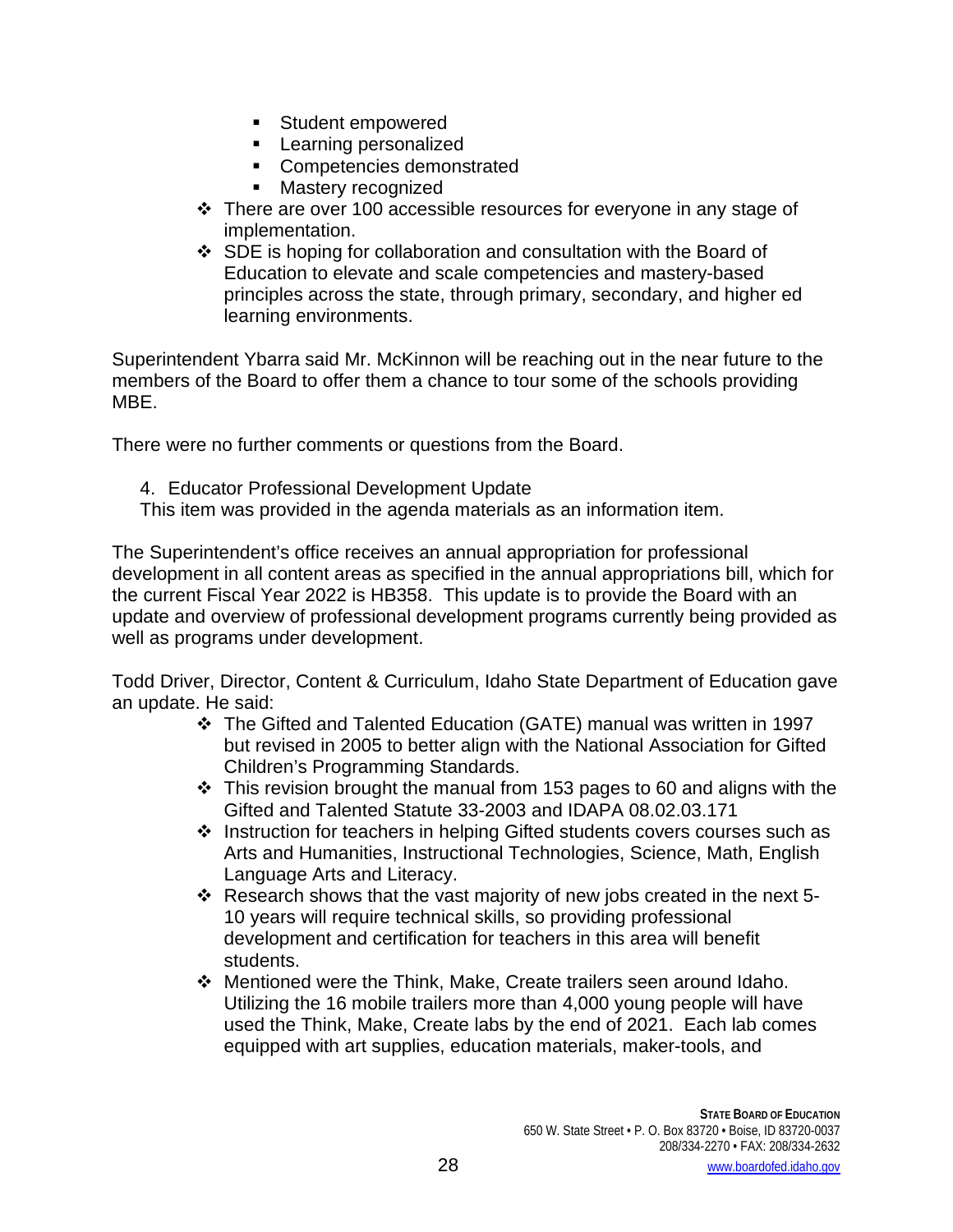curriculum for STEAM education (Science, Technology, Engineering, Arts and Math geared for pre-K to  $8<sup>th</sup>$  grade.

- The Idaho Science and Aerospace Scholars (ISAS) program is a competitive program that allows high school juniors to take an engaging online NASA-developed course on Space Exploration through Idaho Digital Learning that teaches a broad range of Science, Technology, Engineering, and Mathematics (STEM) skills aligned with Idaho Content Standards. This year an engineer from the Jet Propulsion Lab (JPL) who is working on the Mars Rover program engaged with the students.
- The purpose of the Idaho Regional Mathematics Centers is to provide Idaho districts and educators with deep, sustained, effective professional development.
- The Idaho Regional Mathematics Centers are housed within the colleges of education at each of Idaho's four-year institutions. Each center is staffed with Directors and Regional Specialists, who have experience in K-16 mathematics education, designing and delivering professional development, instructional technologies, and educational research.
- Reading Coach Training focuses on supporting school systems to effectively teach essential literacy content to all students, including students with or at risk for literacy-related disabilities. Work in Idaho also focuses on support of school systems to establish a comprehensive system of support for reading, including an emphasis on instruction and intervention, data use, professional development and coaching, leadership, and family engagement.
- ❖ In collaboration with Idaho Digital Learning Alliance and SDE training of substitute teachers is ongoing. Also in development is a statewide mentor teacher network to offer support to first year teachers.

There were no comments or questions from the Board.

5. Learning Loss Grant September Report

This item was provided in the agenda materials as an information item.

The 2021 Legislature enacted House Bill 356, which outlines funding and reporting requirements for programs addressing K-4 and K-12 learning loss. Summarizing the use of the Governor's "Learning Loss" funds meets the requirements in the authorizing legislation and provides information about how local education agencies are addressing unfinished learning.

Todd Driver, Director, Content & Curriculum, Idaho State Department of Education, presented the information concerning the Learning Loss Grant.

 The Governor's Building Idaho's Future program recommended 20 million dollars for the summer reading program. In March 2021 the Legislature appropriated those funds to be used for learning loss for students in K-12 for FY 2021–2022.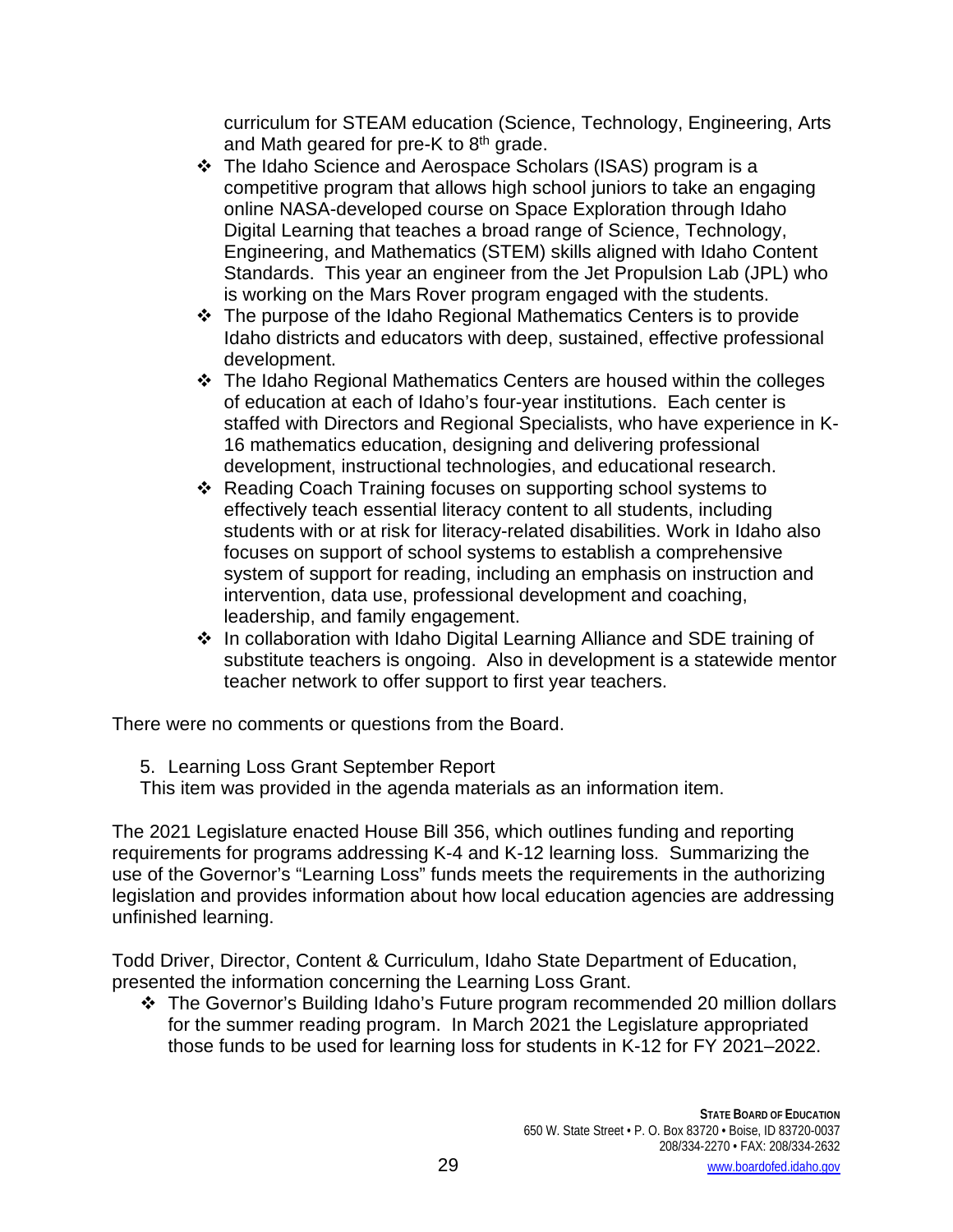- These are Coronavirus Relief Funds allocated through the Governor's Coronavirus Financial Advisory Committee. Expenses must be incurred by December 31, 2021.
- $\cdot$  There are qualifiers for this funding. For K-4 the metric is as follows:
	- o Student performance in the Idaho Reading Indicator (IRI), from Spring 2021 to September 2021 needs to show at least 50 percent of the growth needed to each 'at grade level' performance. Spring 2021 to December 2021 student need to reach 'at grade level' performance.
- $\div$  For K-12 the metric is as follows:
	- o IRI for grades K-3.
	- o ISAT interim comprehensive assessment/shortened interim comprehensive assessment (recommended) or locally selected, evidence‐ based mid‐year assessment in December 2021.
	- o Number of students who successfully participated in a credit recovery course over the summer or in the fall.
	- o Successful completion of intervention for students at risk for not making standard grade progression.
	- o Additional Reporting Metrics: Change in the percentage of students who are chronically absent.
	- o A school or district metric for addressing learning loss.

Dr. Kevin, Whitman, Director, Assessment & Accountability, Idaho State Department of Education gave an overview of the COVID-19 K4 & K-12 Learning Loss Funds report.

Dr. Whitman said this document meets the September reporting requirement associated with K-4 and K-12 "learning loss" funds distributed to districts and charters following the 2021 legislative session. The main findings are as follows:

- Nearly two‐thirds of districts and charter schools applied for these funds.
- The State Department of Education has currently received over \$2 million in reimbursement requests for summer programs.
- However, most districts and charter schools have not yet submitted reimbursement requests for using these funds between their initial availability in mid‐summer and the current reporting date.
- $\div$  Reimbursement requests lag actual expenditures, but other reasons for the modest use of learning loss funds during the summer include limited time with the funds, challenges with staffing based on fatigue from a difficult school year, and the ability to use other sources of funding to support interventions during this period.
- Programs and interventions using the learning loss funds will be more extensive during the 2021‐2022 school year, which will be reflected in the December reporting period.
- Even with the limitations in measuring implementation over this early period, districts and charter schools still reported supporting thousands of Idaho students using these funds.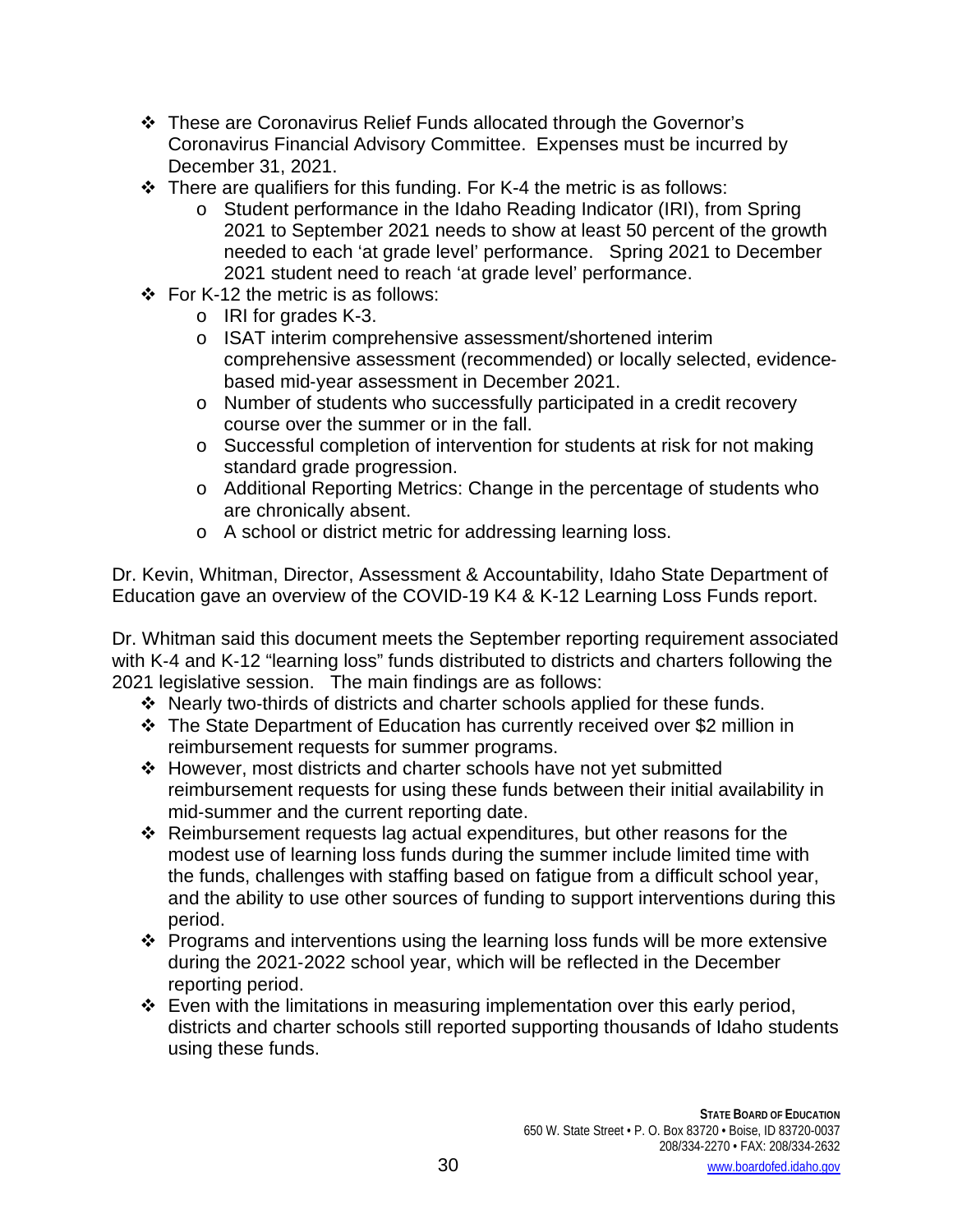- $\div$  The most frequent use of K-4 funds was for summer reading/early literacy programs. Districts and charter schools reported serving over 6,000 students with this type of intervention during the summer.
- For the K‐12 funds, the largest number of students were supported in credit recovery programs, which reached over 3,000 students during the summer.
- Data from the Fall Idaho Reading Indicator indicate that, on average, students who ended last school year at the lowest performance tier showed substantial growth. However, the majority of these students will need to demonstrate accelerated growth to be reading at grade level by the end of the calendar year.

There were no comments or questions from the Board.

At this time the Board recessed for 10 minutes, returning at 2:00 p.m.

6. Idaho Content Standards – Mathematics, English Language Arts, Science – **Update** 

This item was provided in the agenda materials as an information item.

The Idaho Content Standards reflect statements of what students should know and do in various content disciplines and grades. Content standards are adopted statewide and reviewed every six (6) years by teams of educators and stakeholders for possible revision.

Both Mathematics and English Language Arts were due for review by the department this year and approval by the Legislature in the 2022 legislative session for curricular review in 2022-2023.

Superintendent Ybarra said two letters were received from the House and Senate Education Committees detailing their concerns and suggestions in how the standards should be rewritten.

Todd Driver, Director, Content & Standards, Idaho State Department of Education said extensive work was put into addressing the concerns the Idaho Legislators had. A Committee was created made up of educators and stakeholders who worked on solutions to these legislative requests.

Below are the charts for all three disciplines showing the Request from the Legislators and the Solution by the Educators and Stakeholders.

For Mathematics

| Request                | Solution                                              |
|------------------------|-------------------------------------------------------|
| Mastery of Basic Facts | Mastery Standards identified for each grade level K-6 |
|                        | on Grade Level Overview page                          |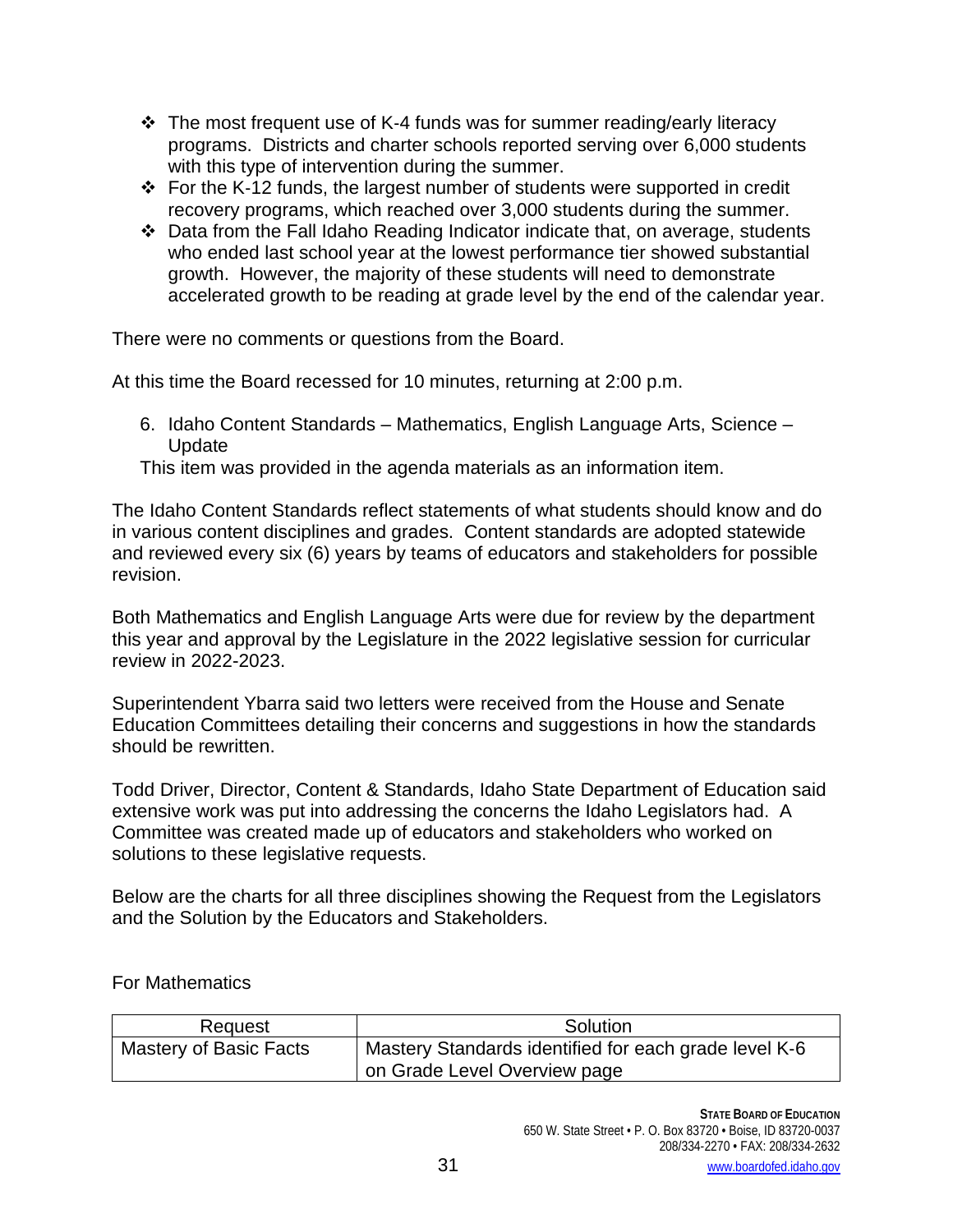| Real-life problem solving              | Examples in blue boxes throughout document •<br>Emphasis on application of concepts • Added Idaho<br>based scenarios                                                                                                                                                                                                                                             |
|----------------------------------------|------------------------------------------------------------------------------------------------------------------------------------------------------------------------------------------------------------------------------------------------------------------------------------------------------------------------------------------------------------------|
| Number of standards                    | • Fewer standards was not accomplished – this interest<br>conflicted with adding clarity. • Added more subpoints<br>for standards with complex verbiage and syntax •<br>Numbering maintained as much as possible to align to<br>curriculum resources used nationally . Teachers on<br>groups did not feel there were too many standards                          |
| Complex verbiage                       | Vocabulary and sentence structure changed throughout<br>document to be more understandable for all<br>stakeholders. • Much discussion about mathematical<br>vocabulary used when considered essential to the<br>concept. • Examples and clarifications pulled out of<br>standards and put into blue text boxes.                                                  |
| Prioritized concepts                   | Mastery standards identified for each grade level • K-8<br>Coding at Cluster Level – Major Work( $o$ ). Supporting<br>Work( $\rho$ ), Additional Work ( $\Upsilon$ ) • 9-12 Coding - (+)<br>Advanced Standards ★ Modeling Standard • Coding is<br>explained in all grade level or conceptual category<br>introductions.                                          |
| Age and grade-level<br>appropriateness | • Standards for Mathematical Practice rewritten for each<br>grade level with age and content of grade in mind. •<br>Learning progressions from multiple sources consulted •<br>Studied standards from other states. • Much discussion<br>in small grade level teams and with whole team. • How<br>a concept flows through the grades was carefully<br>considered |

# For Science

| Request                           | Solution                                                                                                                                                                                                                       |
|-----------------------------------|--------------------------------------------------------------------------------------------------------------------------------------------------------------------------------------------------------------------------------|
| Supporting content                | All supporting content was returned to the standards so<br>that each standard has both a performance expectation<br>and one or more content expectations.                                                                      |
| Balance on politicized<br>content | Standards were rewritten to avoid politicized content or<br>to focus on positive aspects rather than negative<br>aspects.                                                                                                      |
| Age appropriateness               | Standards were moved to ensure age appropriateness,<br>assessment limits and additional information were<br>added, teachers from all grade bands reviewed the<br>standards to ensure that material is appropriately<br>placed. |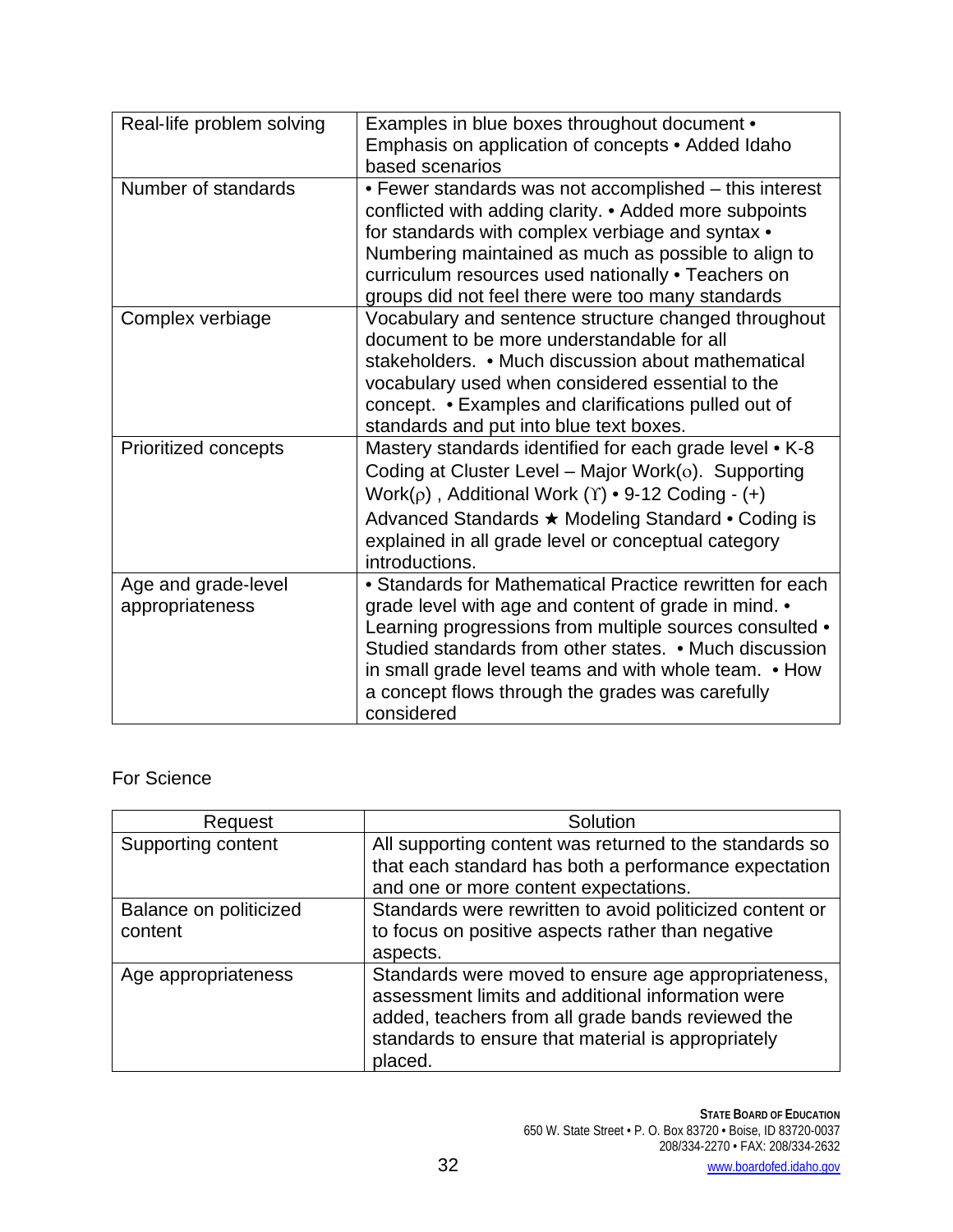For English Language Arts / Literacy

| Solution<br>Request                                                                   |  |
|---------------------------------------------------------------------------------------|--|
| Aligned foundational reading standards to<br>Ensure that explicit, systematic, and    |  |
| the state Comprehensive Literacy Plan .<br>sequential approaches to teaching          |  |
| phonemic awareness, phonics,<br>Changed phonological awareness to                     |  |
| vocabulary, fluency, and text<br>phonemic awareness to align with current             |  |
| comprehension<br>research                                                             |  |
| Prioritize the basics of reading and<br>Continued the progression of phonemic         |  |
| writing, with less emphasis on analysis,<br>awareness standards previously ending     |  |
| style, and complex writing forms in lower<br>in grade 1 into grade 2 · Reduced K-2    |  |
| writing standards • Kindergarten from 10<br>grades.                                   |  |
| to 1 • First grade from 10 to 1 • Second                                              |  |
| grade from 10 to 5                                                                    |  |
| Reading lists were removed from<br>Balance fiction and non-fiction reading            |  |
| standards and all appendices at the<br>materials                                      |  |
| direction of the 2021 legislative letter                                              |  |
| • Reduced total number of standards •<br>Reduce the number of standards, lessen       |  |
| complex verbiage, and prioritize the more<br>Verbiage changes to most all standards • |  |
| Reorganization of strands (foundational<br>important concepts                         |  |
| skills to reading comprehension to                                                    |  |
| vocabulary development)                                                               |  |
| Review classifications of literature and<br>Sub strands were re-named literature and  |  |
| informational text and better give a better<br>non-fiction                            |  |
| balance of genres                                                                     |  |
| Comprehensive review of the College and<br><b>CCRA</b> were removed                   |  |
| Career Readiness Anchor (CCRA)                                                        |  |
| standards                                                                             |  |
| Reevaluate the categories of reading,<br>New strands and sub strands were             |  |
| writing, speaking, listening. Combine<br>developed • See page(s)4-5 of proposed       |  |
| some standards in reading, listening,<br><b>ELA</b> standards                         |  |
| writing, speaking                                                                     |  |
| Remove or move the standards for<br>Standards for literacy in content areas           |  |
| Literacy in History/Social Studies,<br>were removed.                                  |  |
| Science, and Technical Subjects                                                       |  |
| Ensure adequacy and progression of<br>Cursive standard was carried through            |  |
| cursive writing<br>grade 6                                                            |  |
| Review of Standards for Conventions to<br><b>Grammar and Conventions strand was</b>   |  |
| added • Subs strands K-12 for grammar<br>ensure adequacy                              |  |
| & usage and mechanics to ensure                                                       |  |
| adequacy                                                                              |  |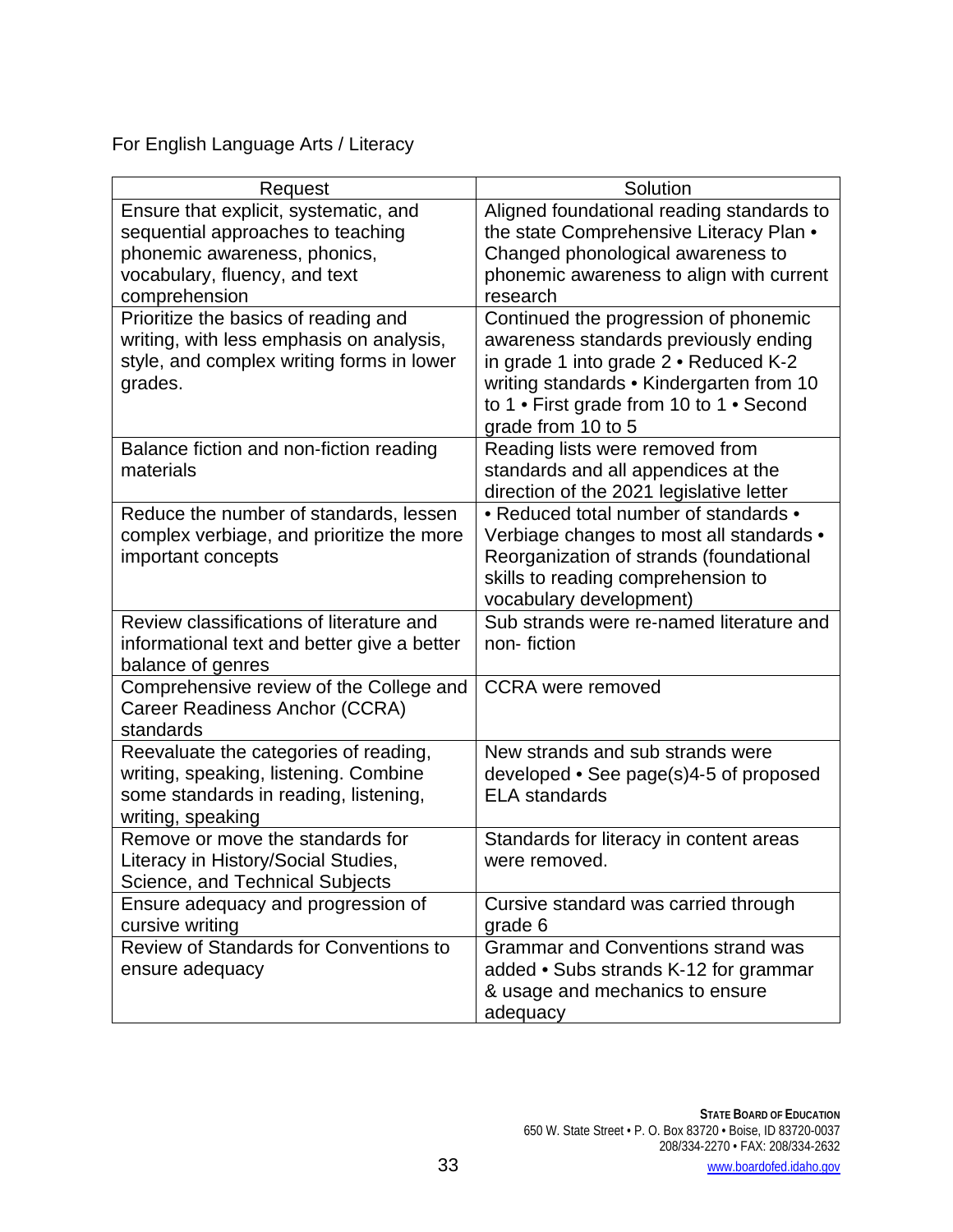Dr. Clark asked with the changes in the standards, is the ISAT test now in sync with what students are expected to know? Dr. Kevin Whitman, Director, Assessment & Accountability, Idaho State Department of Education said SDE would need to go through a process in comparing the standards with the assessment.

There were no further comments or questions from the Board.

7. Less Than 10 Students in Attendance

This item was provided in the agenda materials as an information item.

Superintendent Ybarra said Section 33-1003 (2)(f), Idaho Code, states that "Any elementary school having less than ten (10) pupils in average daily attendance shall not be allowed to participate in the state or county support program unless the school has been approved for operation by the state board of education." Five (5) schools have requested to operate with less than ten (10) average daily attendance during the 2021- 2022 school year. Superintendent Ybarra has approved all of the requests.

There were no comments or questions from the Board.

8. IDAPA 08.02.03, Alternate Assessment Achievement Standards Waiver

Superintendent Ybarra said IDAPA 08.02.01.007 authorizes the Board to waive any education rule not required by state or federal law. This authorization grants the Board the authority to provide school districts and charter schools with added flexibility to respond to the COVID19 pandemic. Rules are waived for a limited set period. Any ongoing changes must go through the negotiated rulemaking process. Waiver of any rule only removes the requirement in question. The authorization does not allow the Board to set a new rule in its place without going through the temporary rule process or the negotiated rule process. Should the Board approve the waiver of the current Alternate Assessment Achievement Standards, the Board will still need to take formal action to set new achievement standards for use during the 2021-2022 school year.

# **BOARD ACTION**

**M/S (Ybarra / Keough) I move to waive IDAPA 08.02.03.004.06, Alternate Assessment Achievement Standards for the 2021-2022 school year.** A roll call vote was taken, and the motion carried 7-0. Board President Liebich was absent from voting.

There were no comments or questions from the Board.

9. ARP ESSER SEA Set Aside 2.5% Distribution Methodology, Non-Title I and Low Title I I FA's

Superintendent Ybarra imparted that the ARP ESSER allocations from the 2.5% State Set-Aside reserve amount of \$10,998,551 for non-Title and low Title LEAs, including the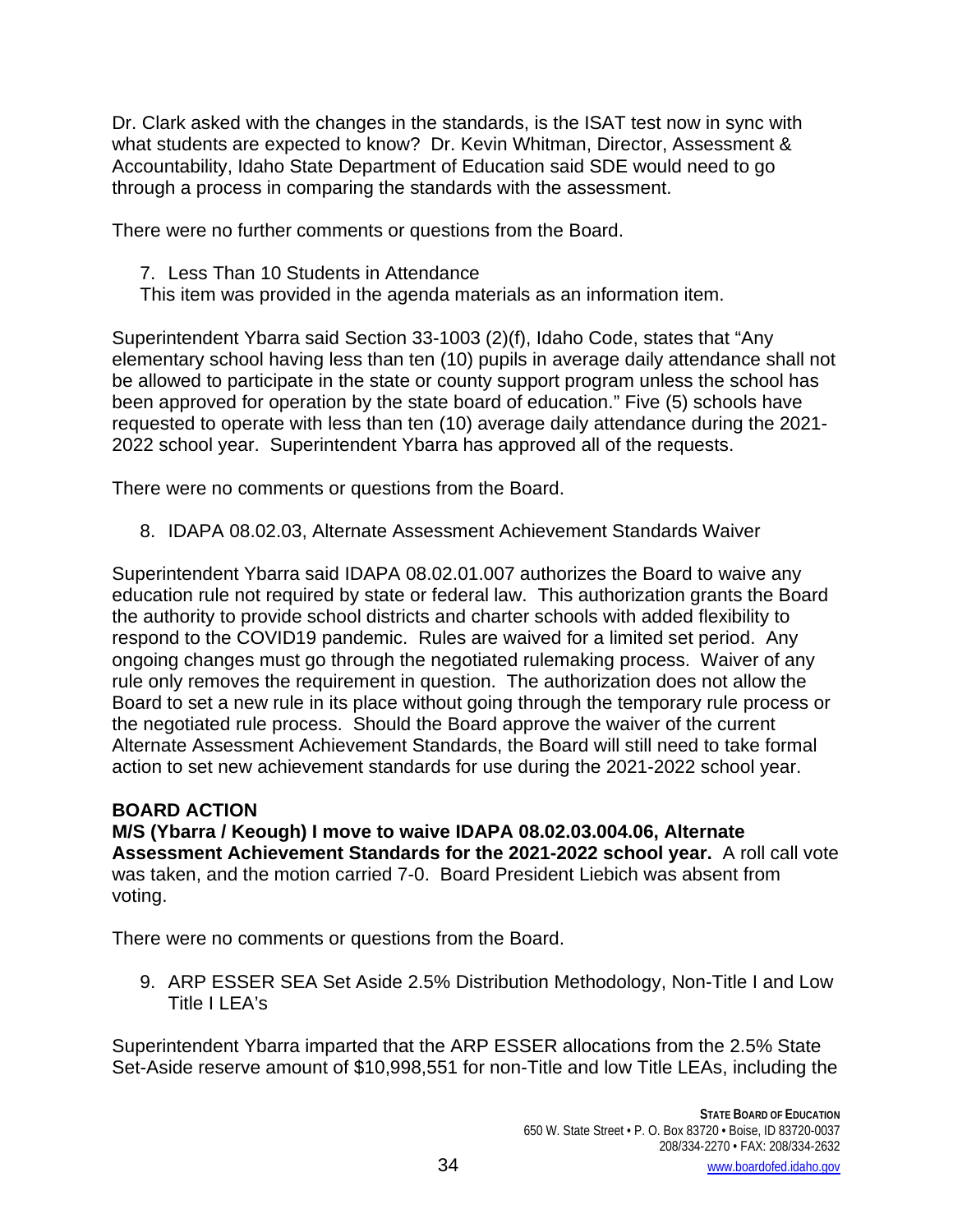IBESDB, will help mitigate the on-going impact of COVID-19 for students and educators.

Karen Seay, Director, Federal Program, Idaho State Department of Education, referenced the State Department of Education website [https://www.sde.idaho.gov/federal-programs.](https://www.sde.idaho.gov/federal-programs) Here you can find the American Rescue Plan, and the Pandemic Relief Funds Data Report. These reports are updated twice monthly.

## **BOARD ACTION**

**M/S (Ybarra / Gilbert) I move to approve the methodology and allocations provided in Attachment 1 for the non-Title and low Title LEAs, including the Idaho Bureau of Educational Services for the Deaf and Blind, using the 2.5% of the ARP ESSER SEA State Set-Aside Reserve approved by the Board on April 5, 2021.** A roll call vote was taken, and the motion carried 6-0. Board President Liebich was absent from voting. Superintendent Ybarra recused herself from voting.

Mrs. Roach asked why the motion talked about the school for the deaf and the blind, isn't this money to be used for all schools. Superintendent Ybarra said the Idaho School for the Deaf and the Blind is a separate entity and is not an LEA. Mrs. Roach wondered if the motion should be amended. Dr. Clark said the School for the Deaf and the Blind is not an LEA and that is why they are specifically mentioned in the motion. LEAs receive the bulk of the federal monies coming into the state.

There were no further comments or questions from the Board.

Superintendent Ybarra left the meeting at 2:32 p.m.

# **POLICY, PLANNING, AND GOVERNMENTAL AFFAIRS** (cont.) – Dr. Clark

5. ARP ESSER SEA Set-aside Spending Request

Dr. Clark said this was a joint motion. The first part is from the AOC's request for state set aside funds which aligns to language in Idaho's ARP ESSER Plan, which indicates that state funds may be used to support research and data collection for the purpose of analyzing the impact of the pandemic.

The second part deal with the Unfinished Learning Work Group recommendations which focused on the three areas the Board identified as priority areas for addressing the student impacts due to the pandemic. The three areas of focus are:

- Accelerated Learning/Grow Kindergarten Grade 4 Literacy
- Accelerated Learning Grades 4-9 Mathematics
- High School Credit Recovery.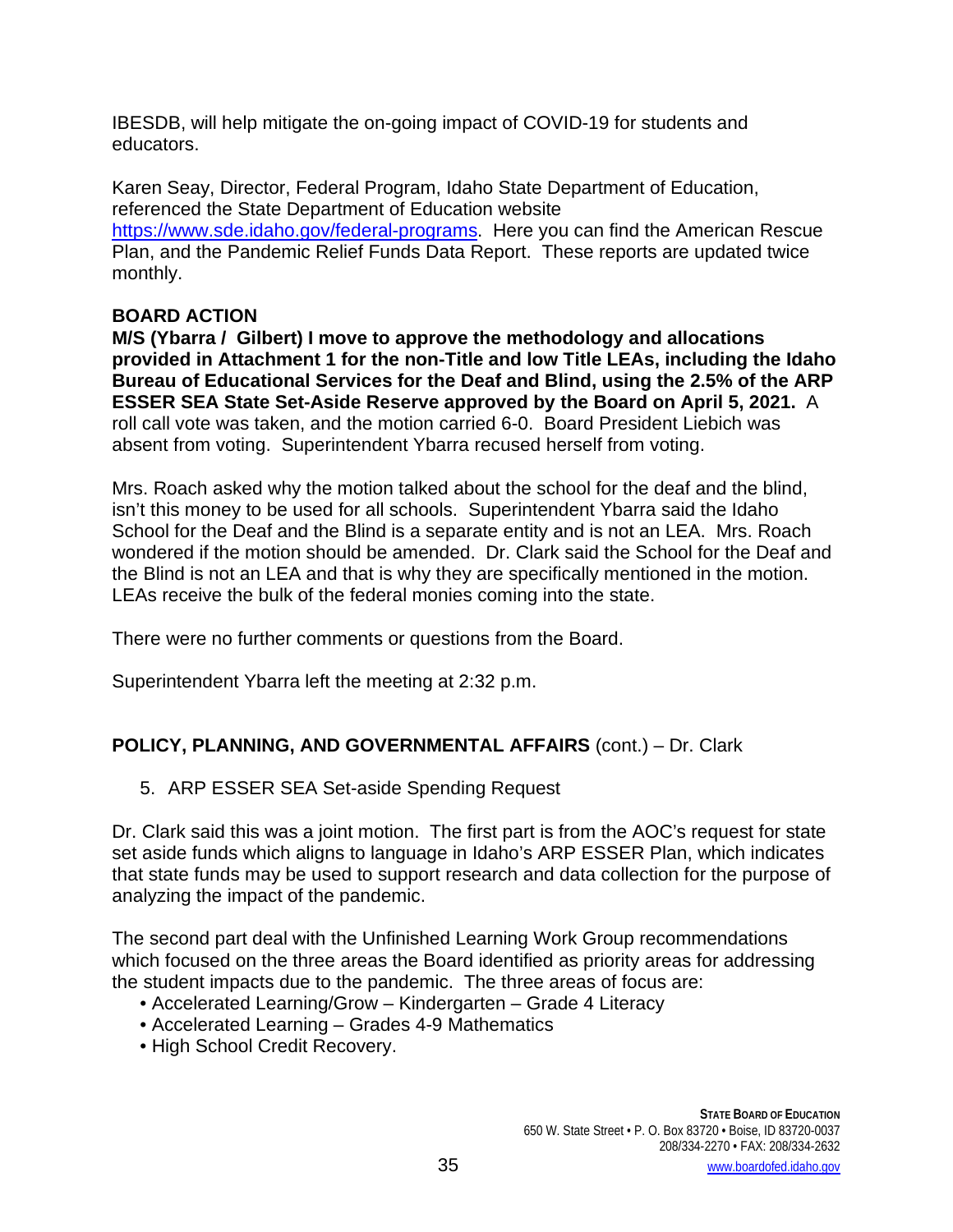### **BOARD ACTION**

**I move to approve the use of ARP ESSER state set aside funds to the Accountability Oversight Committee for data verification up to \$100,000 and to approve the use of up to \$3.5M for the Accelerating Math Learning Collaborative in substantial conformance to proposal submitted in Attachment 2.** A roll call vote was taken, and the motion carried 6-0. Board President Liebich and Superintendent Ybarra were absent from voting.

There were no comments or questions from the Board.

6. Proposed Omnibus Rule – Docket 08-0000-2100

Dr. Clark asked Tracie Bent to give an overview of the Board's role in the rule making process. Ms. Bent said, in part of the Board's constitutional role over all public funded education, all education related rules are under the Board's authority including not only chapter 08 of IDAPA but also chapter 55 (Career Technical Education), and chapter 47 (Vocational Rehabilitation). The majority of the proposed rules the Board took up at the last Board meeting in August, and because the rules were not extended by the Legislature at the last session, the Board must once again recodify these rules. Because of this process the Division of Financial Management asked if three of the proposed rules that had changes that went through the normal negotiating process, if they could be rolled into the omnibus rule making.

Dr. Clark said if there were no comments or questions, she would continue to the motions for all three Omnibus Rules.

### **BOARD ACTION**

**M/S (Clark / Keough) I move to approve omnibus proposed rule Docket 08-0000- 2100 as provided in Attachment 1.** A roll call vote was taken, and the motion carried 6-0. Board President Liebich and Superintendent Ybarra were absent from voting.

There were no comments or questions from the Board.

7. Proposed Omnibus Rule – Docket 55-0000-2100

### **BOARD ACTION**

**M/S (Clark / Siddoway) I move to approve omnibus proposed rule Docket 55- 0000-2100 as provided in Attachment 1.** A roll call vote was taken, and the motion carried 6-0. Board President Liebich and Superintendent Ybarra were absent from voting.

There were no comments or questions from the Board.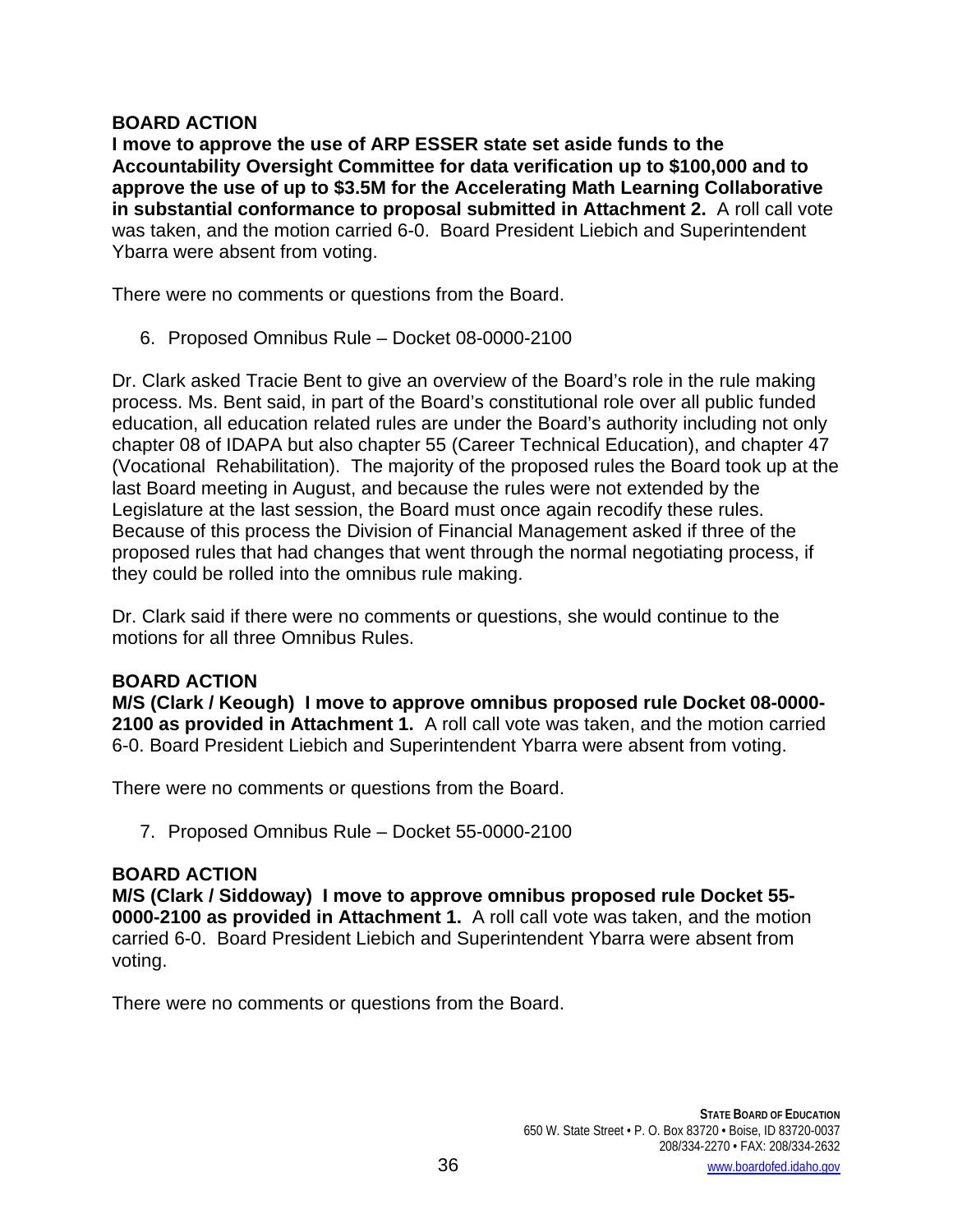8. Proposed Omnibus Fee Rule – Docket 08-0000-2100F

## **BOARD ACTION**

**M/S (Clark / Roach) I move to approve the proposed omnibus fee docket notice, IDAPA 08-0000- 2100F, as provided in attachment 1.** A roll call vote was taken, and the motion carried 6-0. Board President Liebich and Superintendent Ybarra were absent from voting.

There were no comments or questions from the Board.

9. Board Policy I.E. Chief Executive Officers – Second Reading

Dr. Clark said this was a second reading of this motion. No comments were received between the first and second reading. No changes were made to the proposed policy amendments. Approval of the proposed amendments would start the process for delegating the authority to the Board's Executive Director and institution presidents to act quickly should the institutions need to implement measures in response to the pandemic.

#### **BOARD ACTION**

**M/S (Clark / Keough) I move to approve the second reading of proposed amendments to Board Policy section I.E. Executive Officers, as submitted in Attachment 1.** A roll call vote was taken, and the motion carried 6-0. Board President Liebich and Superintendent Ybarra were absent from voting.

There were no comments or questions from the Board.

10.Board Policy IV.E. Division of Career Technical Education – Second Reading

Dr. Clark said this policy amendment will ensure that secondary instructors coming from industry will have an endorsement that aligns with their content knowledge and will help to ensure consistency statewide regarding instructor qualifications.

### **BOARD ACTION**

**M/S (Clark / Roach) I move to approve the Second Reading of Board Policy IV.E. Division of Career Technical Education as provided in Attachment 1.** A roll call vote was taken, and the motion carried 6-0. Board President Liebich and Superintendent Ybarra were absent from voting.

There were no comments or questions from the Board.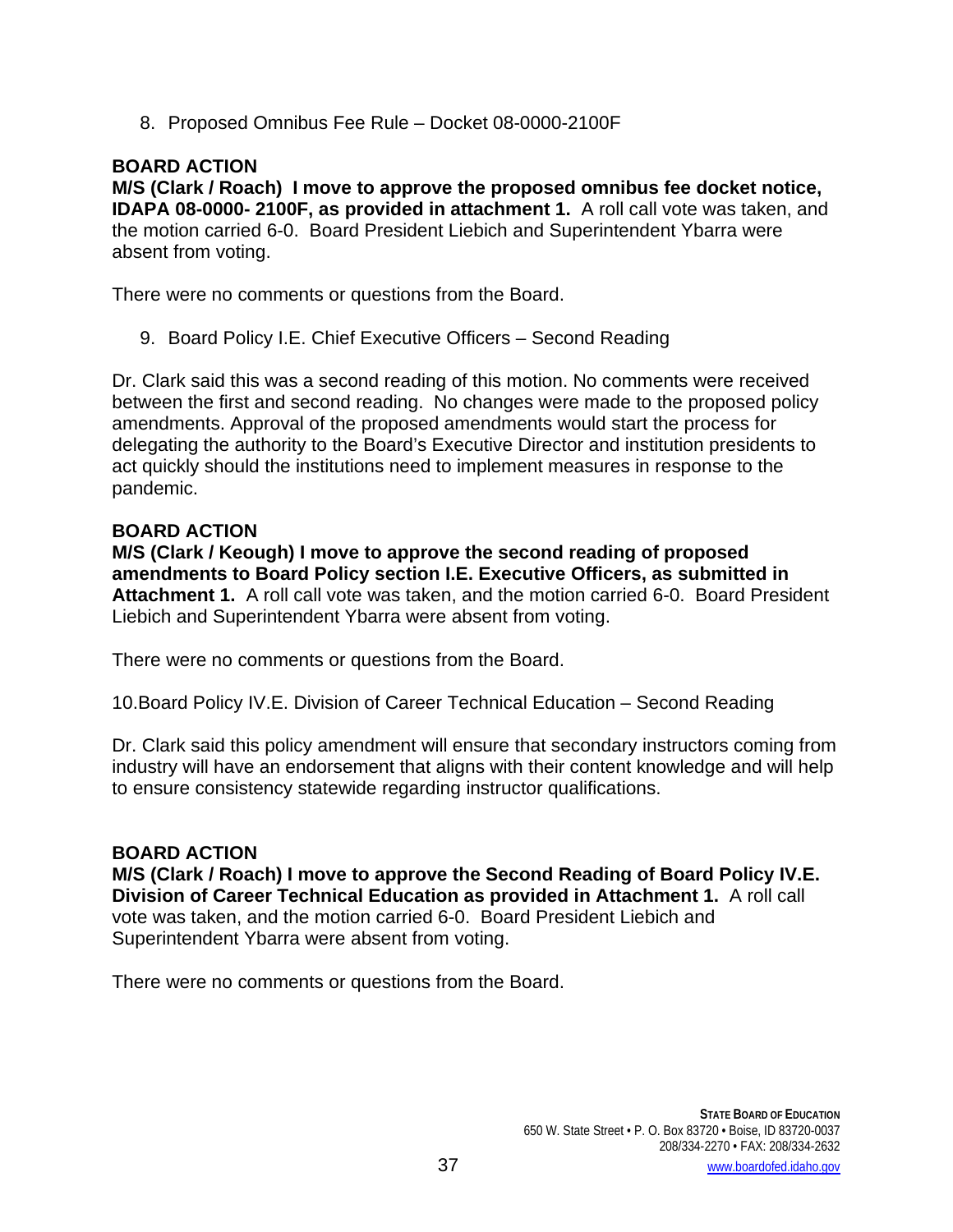# **BUSINESS AFFAIRS AND HUMAN RESOURCES** – Dave Hill

1. FY22 Sources and Uses Report – Information Item

This item was provided in the agenda materials as an information item.

Todd Kilburn, Chief Financial Officer, Idaho State Board of Education, said the sources and uses report is a budget for the institutions, put together by the institutions and given to the Legislature. It is presented to the Board, so they are aware of what is in it and what it represents. It does not reflect actual spending.

There were no comments or questions from the Board.

2. Student Fee Report

Mr. Kilburn said this report was in response to the three requests made by the Legislature during the last session.

(1) make easily accessible a break-out of student activity fees on the institutions' websites;

(2) develop a common naming convention for similar activity fees across the institutions; and

(3) evaluate the current lists of activity fees assessed to students and determine how and which fees supporting student activities, clubs, and organizations focused on individual beliefs and values can be structured to address the need for access, affordability, and choice.

These changes would take affect during the 2022-2023 school year.

# **BOARD ACTION**

**M/S (Hill / Roach) I move to approve the opt-out student fee structure, collapsing student fees into the following four categories: Student Enrollment, Engagement, and Success; Institutional Operations, Services, and Support; Student Health and Wellness; and Student Government.** A roll call vote was taken, and the motion carried 6-0. Board President Liebich and Superintendent Ybarra were absent from voting.

There were no comments or questions from the Board.

3. Boise State University – Request to Increase Intercollegiate Athletics Limits

Dr. Hill said the proposed change to Boise State University's intercollegiate athletics limit will allow Boise State to increase university athletics support by an additional \$2.5 million.

# **BOARD ACTION**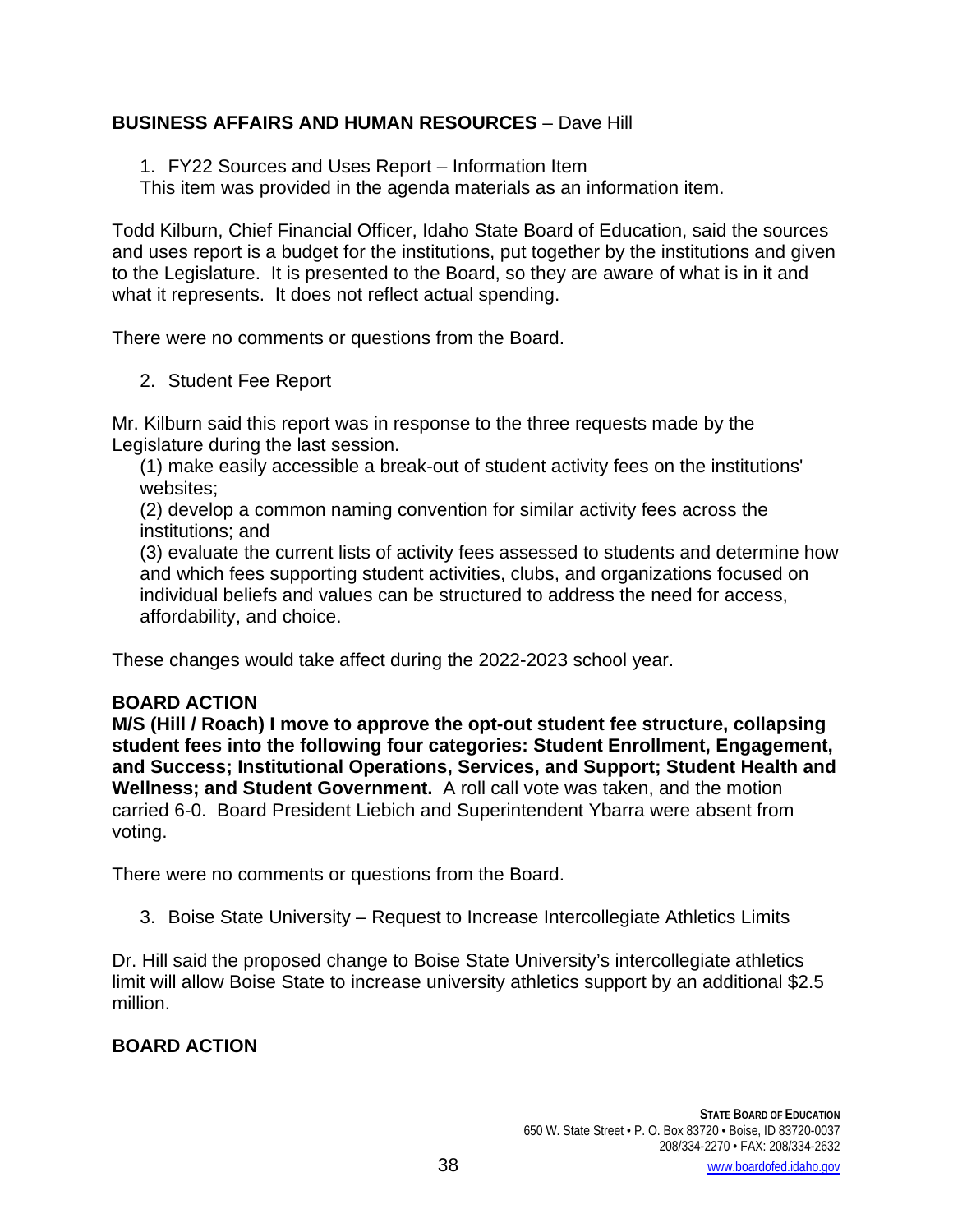**M/S (Hill / Gilbert) I move to approve the request to increase the athletic limit for Boise State University to \$7,682,000 effective for FY 2022.** A roll call vote was taken, and the motion carried 6-0. Board President Liebich and Superintendent Ybarra were absent from voting.

There were no comments or questions from the Board.

4. Boise State University – First Year Student Housing Project – Planning and Design

Mark Heil, Vice President & Chief Financial Officer, Boise State University, said expanded first-year housing will have a positive effect on recruitment, retention, and graduation rates, and also increase affordability for students. Placement of this project will foster an opportunity to improve the surrounding site and further leverage unique campus amenities.

Dr. Hill said this is not an authorization to construct but approval to expend money to pay for the design and planning of this project.

## **BOARD ACTION**

**M/S (Hill / Keough) I move to approve the request by Boise State University to proceed with planning and design for first-year student housing for a total cost not to exceed \$4,500,000.** A roll call vote was taken, and the motion carried 6-0. Board President Liebich and Superintendent Ybarra were absent from voting.

There were no comments or questions from the Board.

5. Idaho State University – Library Project – Planning and Design

Dani Dunstan, Vice President for Operations and Chief of Staff, Idaho State University said Idaho State University (ISU) seeks approval from the Board to proceed with planning and design for upgrades to ISU's library including upgrading the first-floor common areas. The project will leverage \$1.7 million of a bequest specifically designated for library upgrades. The institution will contribute \$760,000 from various reserve fund balances and ISU's foodservice provider will provide additional investment at \$500,000.

# **BOARD ACTION**

**M/S (Hill / Roach) I move to approve the request by Idaho State University to proceed with planning and design for the Library Upgrades: Common Area and Starbucks project for total design costs not to exceed \$355,000.** A roll call vote was taken, and the motion carried 6-0. Board President Liebich and Superintendent Ybarra were absent from voting.

There were no comments or questions from the Board.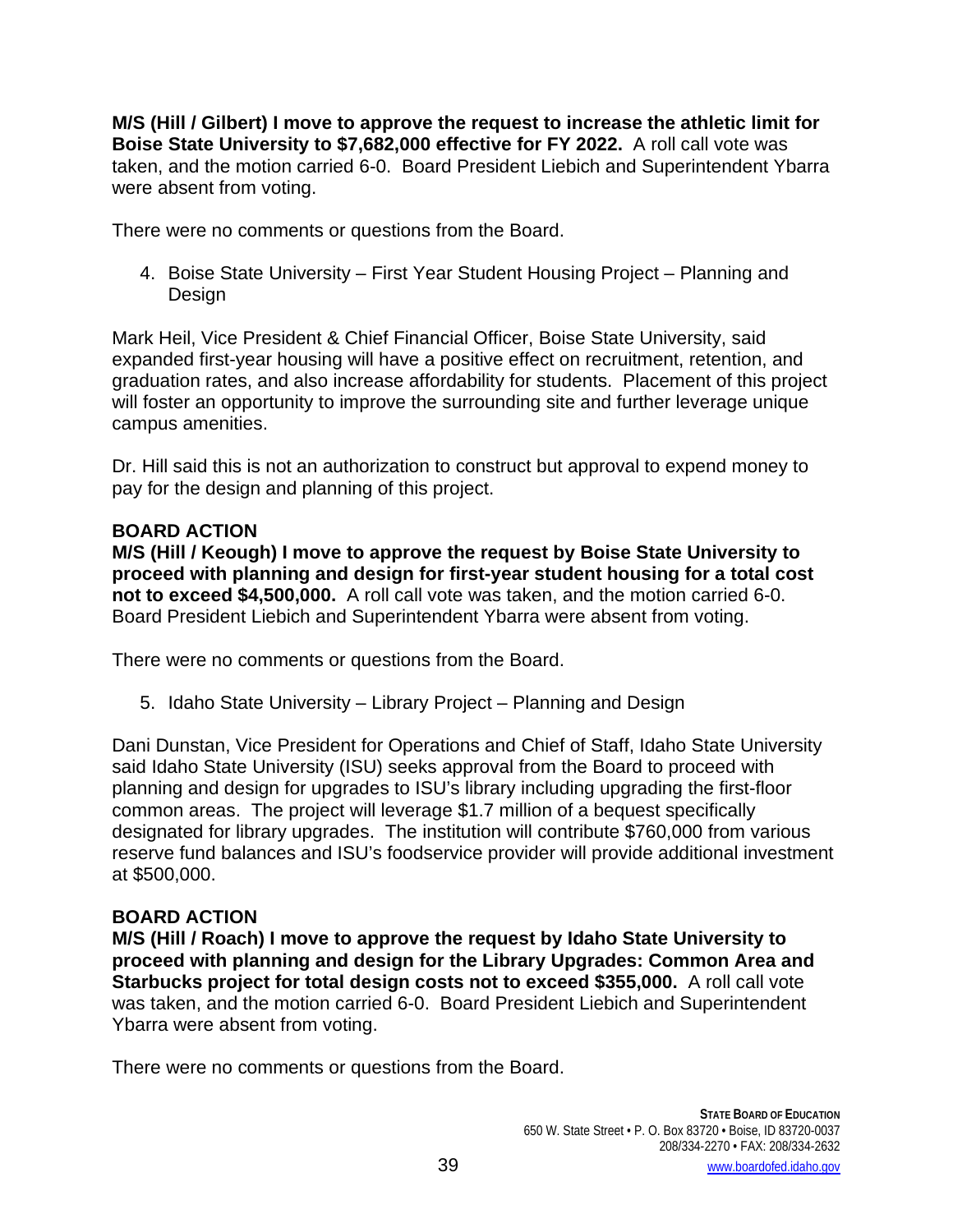6. University of Idaho – South Campus Chiller Replacement and Improvements Project

Brian Foisy, Vice President, Finance and Administration, University of Idaho said this is the first capital project initiated under the UI's Concession Agreement. What this means is instead of seeking authorization for the planning and design of this project and then returning to the Board to receive permission to execute the plan, this request is for permission to design, plan and execute the project in once single request.

# **BOARD ACTION**

**M/S (Hill / Roach) I move to approve SPUPI's proposed Capital Improvement entitled "SCCP Chiller Replacement and Improvements" included in the Initial Five-Year Plan presented to the University of Idaho under the Long-Term Lease and Concession Agreement for the University of Idaho Utility System in the amount of \$2,425,380.** A roll call vote was taken, and the motion carried 6-0. Board President Liebich and Superintendent Ybarra were absent from voting.

Mr. Gilbert asked if this request is being presented as a do-not-exceed price. Mr. Foisy said the concession agreement requires the contractor to give the university fixed pricing.

There were no further comments or questions from the Board.

7. Lewis-Clark State College - Seven-Year Campus Master Plan Approval

Mr. Kilburn said per Idaho State Board of Education policy, every institution must update their campus master plan every seven (7) to fifteen (15) years. This agenda item is to update LCSC's plan for another seven (7) year period for FY 2023 – 2029.

Dr. Julie Crea, Vice President, Finance & Administration, Lewis-Clark State College, shared the master plan for LCSC. She said he primary areas of focus are updating instructional buildings, classrooms, and lab spaces along with enhancing modified faceto-face instruction capabilities and efficiencies, and strategically increasing the size and number of classroom and lab spaces. In the long term, new facilities to increase and enhance instructional capacity is also needed. Addressing these needs will optimize instructional capabilities, enhance the student learning experience, mitigate to some extent the reduced number of full-time faculty, and maximize the functionality and use of space on campus.

### **BOARD ACTION**

**M/S (Hill / Siddoway) I move to approve Lewis-Clark State College's Campus Master Plan as presented in Attachment 1.** A roll call vote was taken, and the motion carried 6-0. Board President Liebich and Superintendent Ybarra were absent from voting.